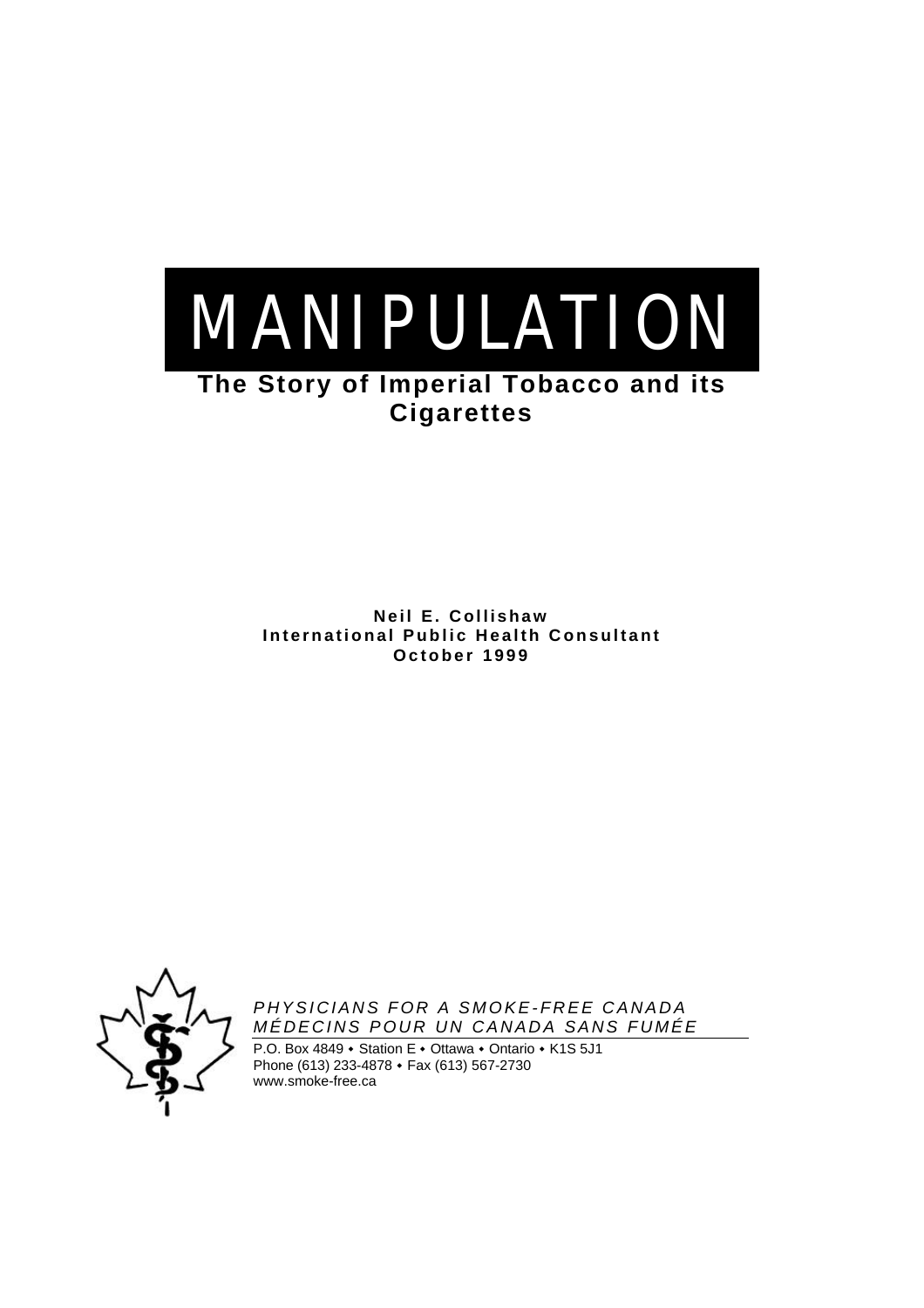# **Table of Contents**

## **MANIPULATING TOBACCO, SMOKE AND SMOKERS: THE STRUCTURE OF TOBACCO INDUSTRY RESEARCH AND MARKETING ...............................................................................4**

| Head office and happy foot-soldiers: BAT, Imperial Tobacco and their         |  |
|------------------------------------------------------------------------------|--|
|                                                                              |  |
|                                                                              |  |
|                                                                              |  |
|                                                                              |  |
| Future Technical and Specialists meetings will be organized according to the |  |
|                                                                              |  |
| Building a research agenda through gentle and not-so-gentle persuasion10     |  |
|                                                                              |  |
| Phase 1, the 1950s, 1960s and 1970s: better living through chemistry 14      |  |
|                                                                              |  |
|                                                                              |  |
|                                                                              |  |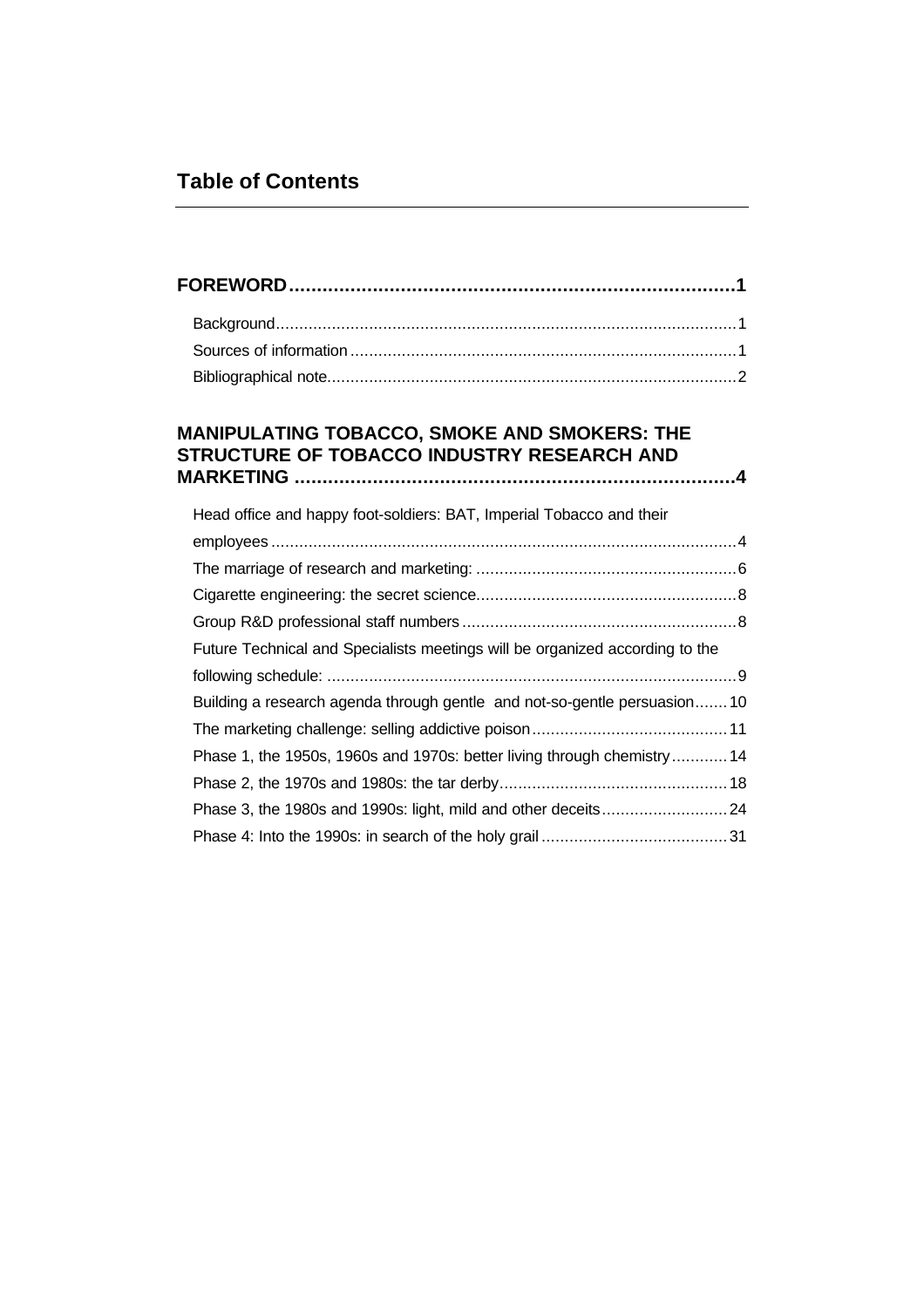## **FOREWORD**

## **BACKGROUND**

On 8 May 1998, the State of Minnesota reached a historic settlement with the tobacco industry.<sup>1</sup> One of the many terms of the settlement which were favourable to public health was the agreement extracted from the tobacco industry to place nearly all the tobacco industry documents produced during the trial discovery proceedings on the public record. This resulted in some 40 million pages of documents becoming public: 33 million at a document depository in Minnesota and another 7 million at a depository in Guildford, England. The Guildford depository is in the offices of British-American Tobacco (BAT) and is exclusively documents from the operations of BAT and its affiliates.

The flow of previously secret tobacco industry documents into the public domain started as a trickle in 1989 and 1990 at a trial in Montreal. It grew into a river during the 1990s as a result of both tobacco industry leaked documents and documents disclosed through a series of liability actions in the United States during the 1990s. With the Minnesota settlement, the flow of documents has turned into a flood. The documents cited in this paper are but a teaspoonful of this flood, drawn from the tea-cup's worth of material accessed to date.

#### **SOURCES OF INFORMATION**

Information for this paper is drawn principally from documents selected by Physicians for a Smoke-Free Canada from the Guildford depository in March 1999. Imperial Tobacco Limited sells 70% of the cigarettes smoked in Canada and is an affiliate company of British-American Tobacco. The Guildford depository therefore has special relevance to tobacco control in Canada.

BAT has not made the 7 million pages of documents at Guildford available electronically, but most of the approximately 10 000 pages selected in March from the depository are now available on the World Wide Web, including all of the Guildford documents referred to in this paper. These documents can be consulted at http://www.tobaccopapers.org.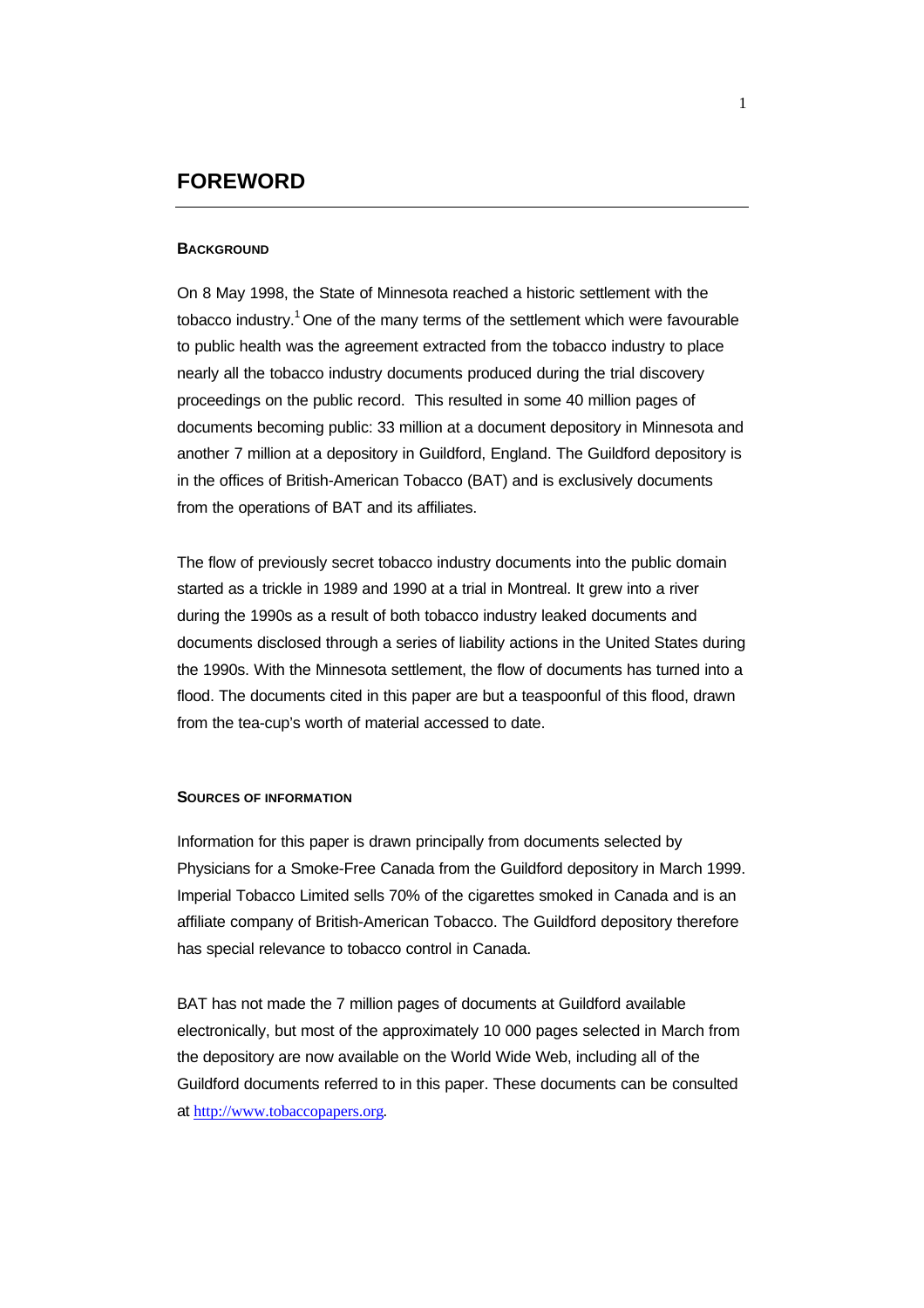Initially, most of the 33 million pages of documents in the Minnesota depository could be accessed only at the depository site. However, the settlement agreement stipulated that the documents were to be made readily available. To comply with the agreement, tobacco companies have been making more and more of the documents electronically available on tobacco company websites. The Brown and Williamson site has special relevance to Canada<sup>2</sup>. These tobacco company websites are also a valuable source of information for this paper. Many of the documents are also available in readily accessible and searchable form at a website managed by Michael Tacelofsky, http://www.tobaccodocuments.org.

In 1988, Canadian tobacco companies contested the newly-adopted *Tobacco Products Control Act.* At the trial that followed in Montreal in 1989 and 1990, many tobacco industry documents became public. Some of these will also be referred to in this paper. While these documents are not on the World Wide Web, they are publicly available at the Canadian National Clearinghouse on Tobacco and Health in Ottawa.

Many other previously secret tobacco industry documents are also publicly available. Most of these became available during the 1990s in the United States and are of special relevance to that country. They became available through a series of leaks from tobacco industry sources and various liability trials. While they are not a major subject of this paper, they are a valuable source of supplementary information, and most are available in electronic form on the World Wide Web. They are spread across dozens of websites, but electronic references to all of these websites can be found at a master tobacco website, the Tobacco Bulletin Board Service, http://www.tobacco.org.

## **BIBLIOGRAPHICAL NOTE**

Most of the tobacco industry documents referred to in this paper are internal letters, memos and other documents that were never intended for publication. Most do not lend themselves to normal standards of scientific referencing. Moreover, public access to most of the documents is available only at the depositories in Minnesota and Guildford, and on the World Wide Web. Since most readers will not be able to visit either Minnesota or Guildford, the World Wide Web

<sup>1</sup> To see the full text of this settlement agreement, visit website http://www.rkmc.com/settlement.pdf

<sup>&</sup>lt;sup>2</sup> Brown and Williamson website: http://www.bw.aalatg.com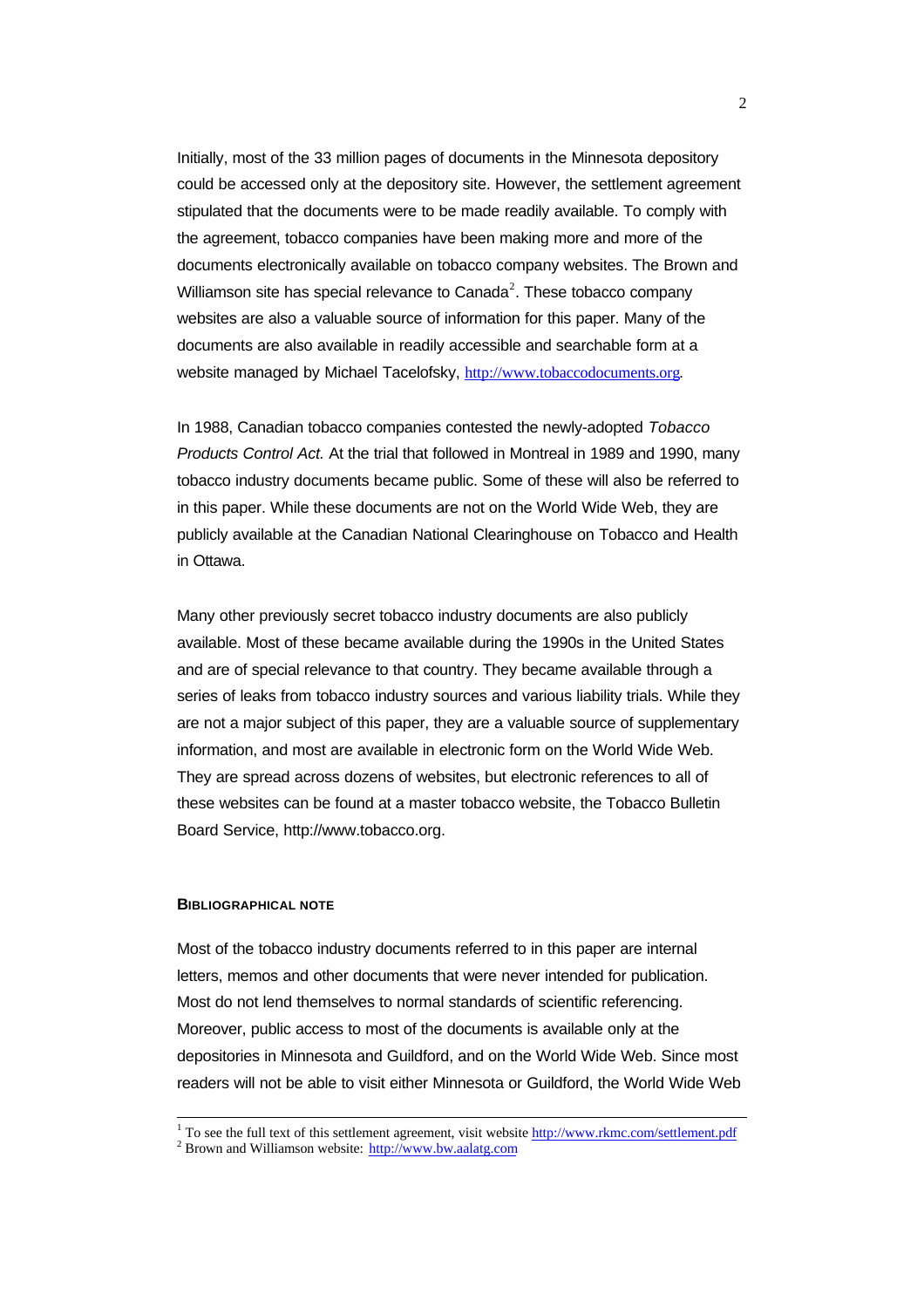will be the *only* way that most readers will be able to access these documents. The reference system used in the document is therefore constructed to provide ready electronic access to the documents cited.

Readers of the World Wide Web version of this paper will simply be able to click on a key word or phrase in the citation of a particular document, which will take them directly to the document in question. Readers of the printed version of this paper will find a short citation to each electronic document in footnotes. The footnotes will show a World Wide Web address (URL) and an unambiguous reference to the document cited. In most cases, this will be the Bates page number range of the document cited, followed by the exact Bates page number of the citation. Bates page numbers are sequential numbers assigned to the thousands or even millions of pages of documents produced in a legal proceeding. If Bates numbers are not available, but the document is electronically available on a website, the URL will be given, along with some other unambiguous reference to the document.

Still other documents referred to (principally those from the 1989-90 trial in Montreal) will not be available on the World Wide Web, but will be available at the National Clearinghouse on Tobacco and Health in Ottawa, or other libraries and institutions. For these documents, full references will be supplied in footnotes.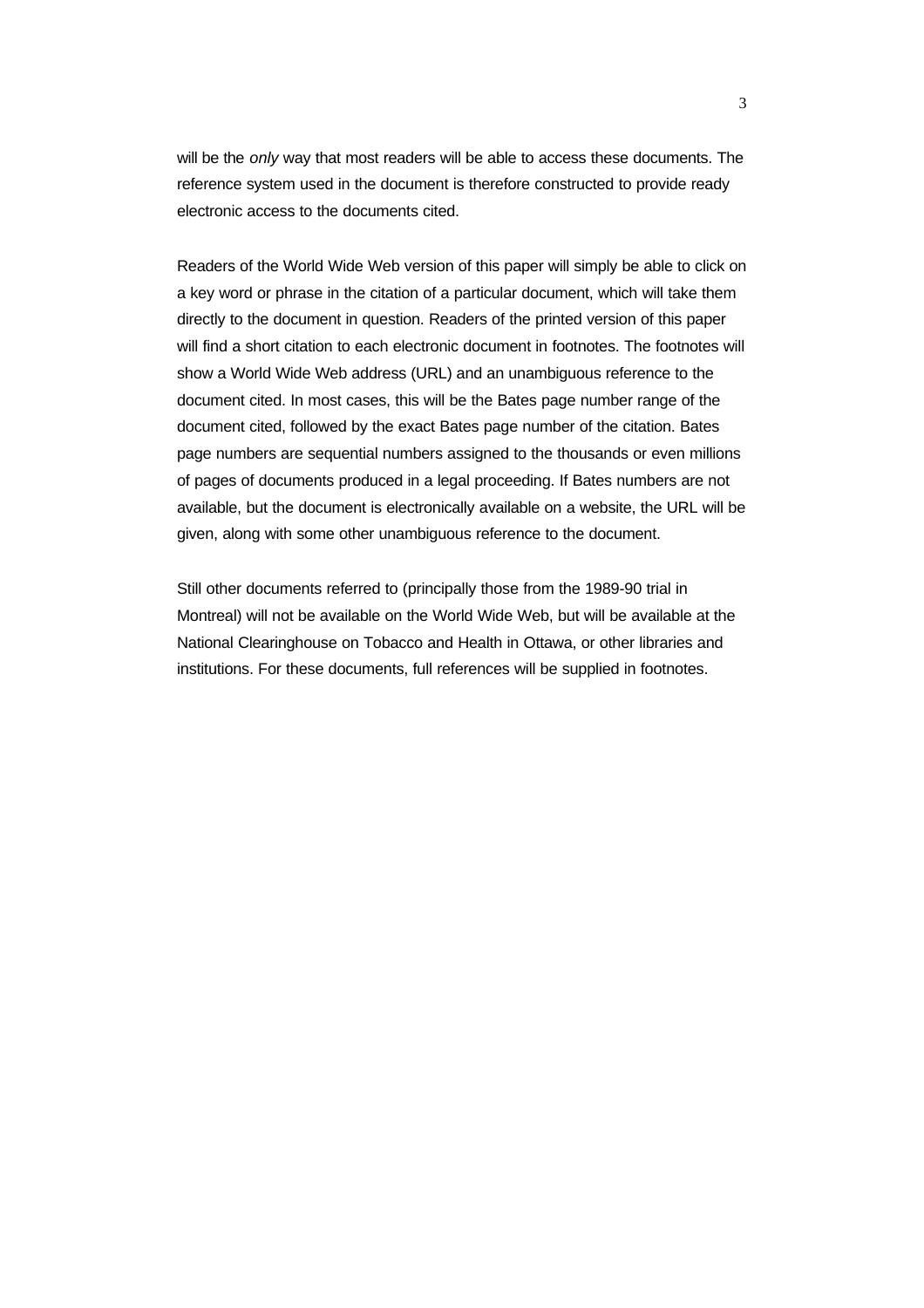## **Manipulating tobacco, smoke and smokers: the structure of tobacco industry research and marketing**

## **HEAD OFFICE AND HAPPY FOOT-SOLDIERS: BAT, IMPERIAL TOBACCO AND THEIR EMPLOYEES**

British-American Tobacco Company (BAT) is a global corporation. While Philip Morris sells more cigarettes than BAT, BAT has more cigarette brands and more manufacturing operations in more countries than any other tobacco company. So, by these latter criteria, BAT is the largest cigarette company in the world. Its Canadian affiliate, Imperial Tobacco Limited (ITL) is most certainly the largest in Canada. ITL supplies 70% of the cigarettes sold in Canada: its two leading brands (Player's and du Maurier) dominate the market.

The operations of BAT and ITL are therefore of special interest to Canadians. BAT also directs ITL's American cousin, Brown and Williamson. Both Brown and Williamson and BAT were defendants in the Minnesota law-suit, and documents from both operations were opened to the public by the Minnesota settlement agreement. The veil of secrecy that previously shrouded the operations of BAT and ITL is slowly being lifted.

What is being revealed is a fascinating story of just how these companies manage to keep selling an addictive and dangerous product of questionable purpose to millions of Canadians.

Selling cigarettes requires a powerful command of both marketing and product research – these are both complex undertakings, requiring highly educated and highly skilled people. A first hurdle faced by corporate managers is therefore how to attract such people, keep them, and keep them motivated to research and market a product that most people with the required skills would regard one with no redeeming social value. Policy laid down at BAT's Chairman's Advisory Council No. 2, held in Hot Springs, Australia in 1976 sets forth the general approach:

> Because there is sensitivity in respect of our products per se we should be particularly vigilant in ensuring that we remain beyond reproach with respect to the ordinary duties both to consumer and to our workers. For example, we should be particularly sensitive to industrial hygiene factors, environmental noise, ordinary industrial toxic hazards, etc.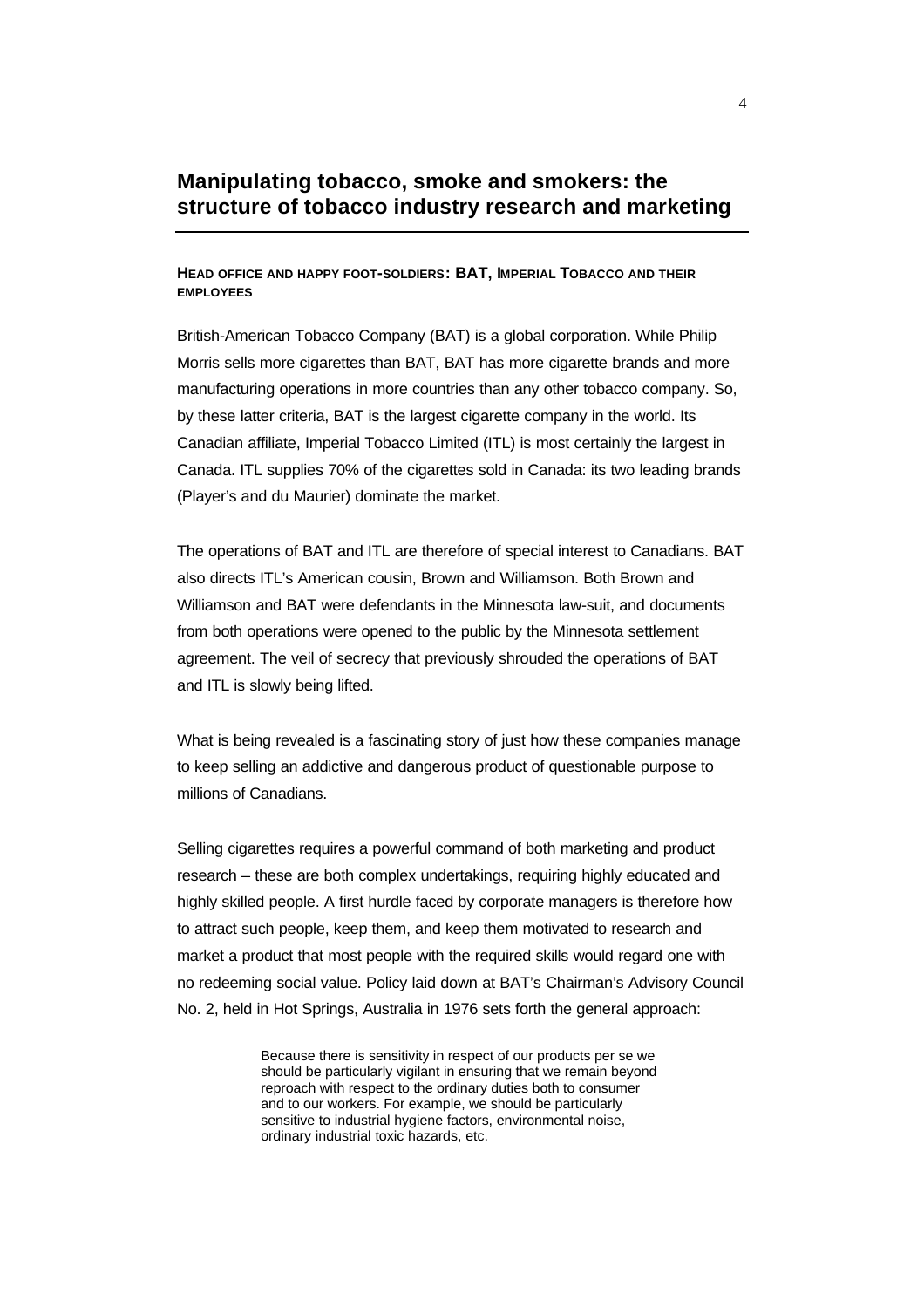In general we should maintain our companies in the public mind as socially useful and responsible – as suppliers, as buyers, as employers, etc.<sup>3</sup>

In the research and marketing departments, this general policy translated into more specific action to encourage and reward creativity, just as long as this creativity was directed to the challenging problem of selling more cigarettes. A select group of researchers and marketers from affiliate companies, including ITL, were invited to The Montague Arms, in Beaulieu, Hampshire, England to a joint R&D/marketing conference in 1984. Instructions to participants from the BAT Group Research and Development Centre (GRDC) included the following:

> You should feel free to be as creatively free-ranging as possible in your product type proposals. Technical constraints usually apply to the realisation of any innovative notion, but they should be regarded as open for discussion and not as existing and binding.<sup>4</sup>

Such openness was only within the confines of the company. It was recognized that employees might be quizzed about their work at social gatherings. As early as 1962, BAT issued explicit instructions for Heads of Departments to pass on to employees about what to say, and what not to say about the tobacco business to friends, acquaintances and the press.

> It is thought desirable that responsible members of the staff should be provided with a short list of points on the smoking and lung cancer question as a guide to them when the matter arises in private conversation. I enclose a copy of the note prepared for this purpose numbered 19.

> As you will see, the note does not set out to refute the causal hypothesis but does raise a number of points which call for further research. It is not intended that the staff should use the note to initiate conversations on the subject but they should have sufficient information to enable them to deal with the matter in a reasonably informed and responsible manner should it crop up. If the press approach any member of the staff on this subject the questioner should, as in the past, be referred to me as official spokesman of the Company.

We do not wish the note to fall into outside hands and it is therefore being given a restricted distribution to Heads of Departments. You are asked to pass on the points contained in the note to such members of your staff as you consider should

<sup>3</sup> http://www.tobaccopapers.org/documents/psc39.pdf, Document: pp. 110069859-896. Citation: p. 110069867.

<sup>&</sup>lt;sup>4</sup> http://www.tobaccopapers.org/documents/psc60.pdf, Document: pp. 100501581-783. Citation: p. 100501679.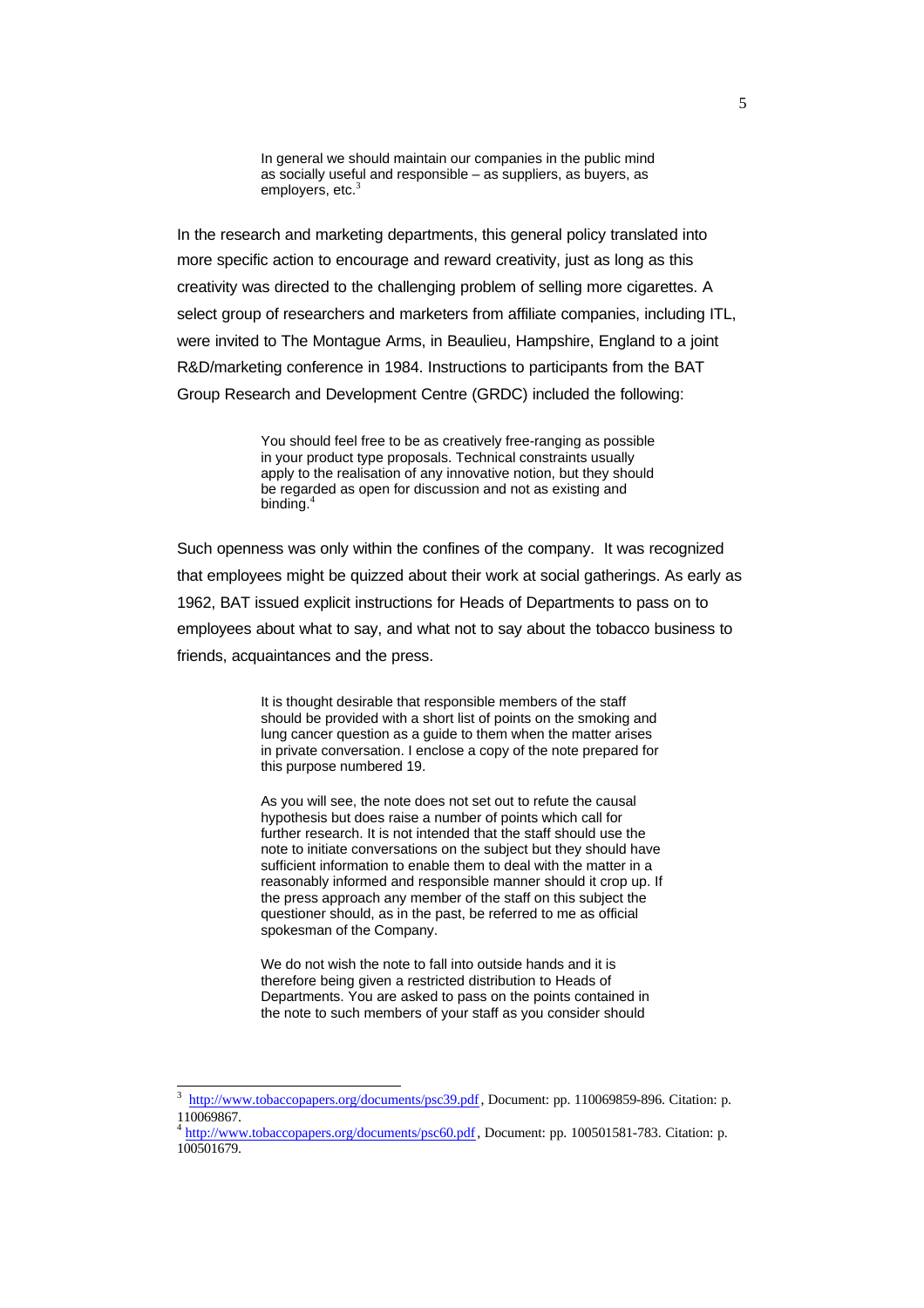have the information. This should be done either verbally or by circulating the note and ensuring its return to you.<sup>5</sup>

There followed three closely written pages of the now-familiar tobacco industry party line.

Subsequently, Mr. McCormick, the British author of the above memorandum,

commended the Canadian tobacco industry for applying the "party line" in a public forum in 1963.

> The Canadian Minister of Health called a Conference in Ottawa on November 25<sup>th</sup> and 26<sup>th</sup> to consider the whole smoking and health question and, prior to the Conference the Canadian Tobacco Industry submitted a brief which sets out very well the scientific evidence that contradicts or does not support the antismoking charges.<sup>6</sup>

Recognition of the importance of employees, and what they might or might not say, continued well past the 1960s. Here is citation from a 1979 corporate marketing document.

> Induction training with new recruits, and re-training of existing staff should be expanded so as to include skills in publicity, so that they may be effective ambassadors of the company, whenever necessary.

## **THE MARRIAGE OF RESEARCH AND MARKETING:**

l

The close link between research and marketing was well-recognized within BAT. It was clearly recognized that marketing should drive research, and not the other way around. This was eloquently expressed on many occasions in the documentation for the 1984 R&D/Marketing conference. A Canadian participant observed:

> Forcing new brand development into a premature marriage with product technology will quickly see us selling what we can make instead of what people want to buy. $8$

<sup>&</sup>lt;sup>5</sup> http://www.tobaccopapers.org/documents/psc45c.pdf, Document: pp. 100427855-858. Citation: p. 100427855.

 $^6$  http://www.tobaccopapers.org/documents/psc45f.pdf, Document: pp. 100427884-888. Citation: p. 100427884.

<sup>&</sup>lt;sup>7</sup> http://www.tobaccopapers.org/documents/psc45b.pdf, Document: pp. 100427839-854. Citation: p. 100427841.

<sup>&</sup>lt;sup>8</sup> http://www.tobaccopapers.org/documents/psc60.pdf, Document: pp. 100501581-783. Citation: p. 100501841.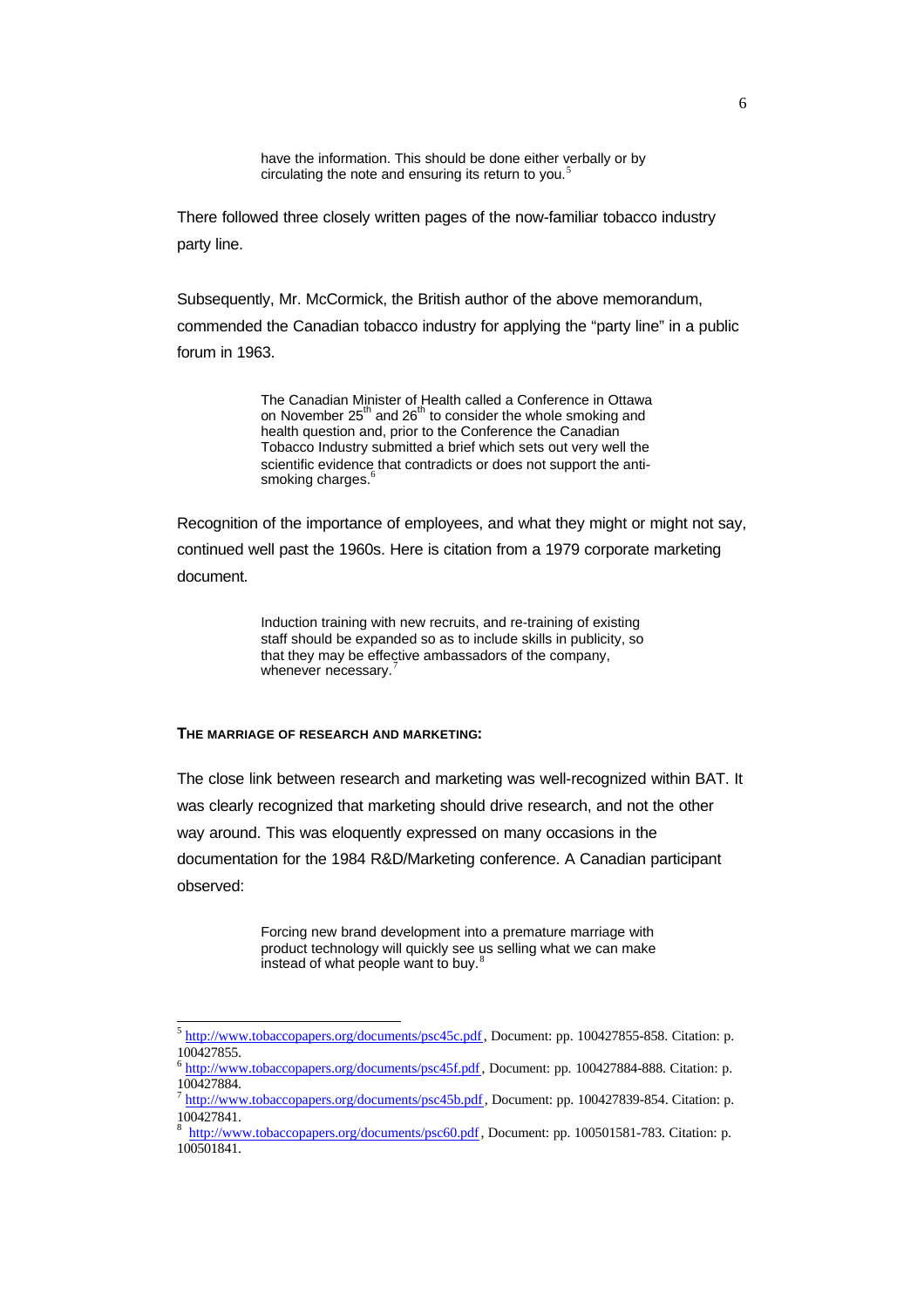

*The interdependence between marketing and research was explained at a 1984 BAT joint conference for marketing and R&D. (PSC 69)*

At a conference of the BAT Research Policy Group in Montreal in 1989, one participant wryly observed:

> Experience demonstrates that the meticulous engineering of the market positioning of such innovation is as important as the care devoted to the product's physical design. In its absence invention becomes simply sort of a circus trick – a technically clever and often vivid demonstration of virtuosity, serving no useful purpose.<sup>9</sup>

It was also recognized that in an environment where marketing opportunities were becoming more and more circumscribed through bans and restrictions on advertising, product characteristics would assume greater importance.

> …with the increasing loss of communications media the product will have to support the brand more and more...

Accordingly, research and marketing will be examined together in the remainder of this section.

<sup>&</sup>lt;sup>9</sup> http://www.tobaccopapers.org/documents/psc57.pdf, Document: pp. 401058418-425. Citation: p. 401058424.

<sup>&</sup>lt;sup>10</sup> http://www.tobaccopapers.org/documents/psc60.pdf, Document: pp. 100501581-783. Citation: p. 100501728.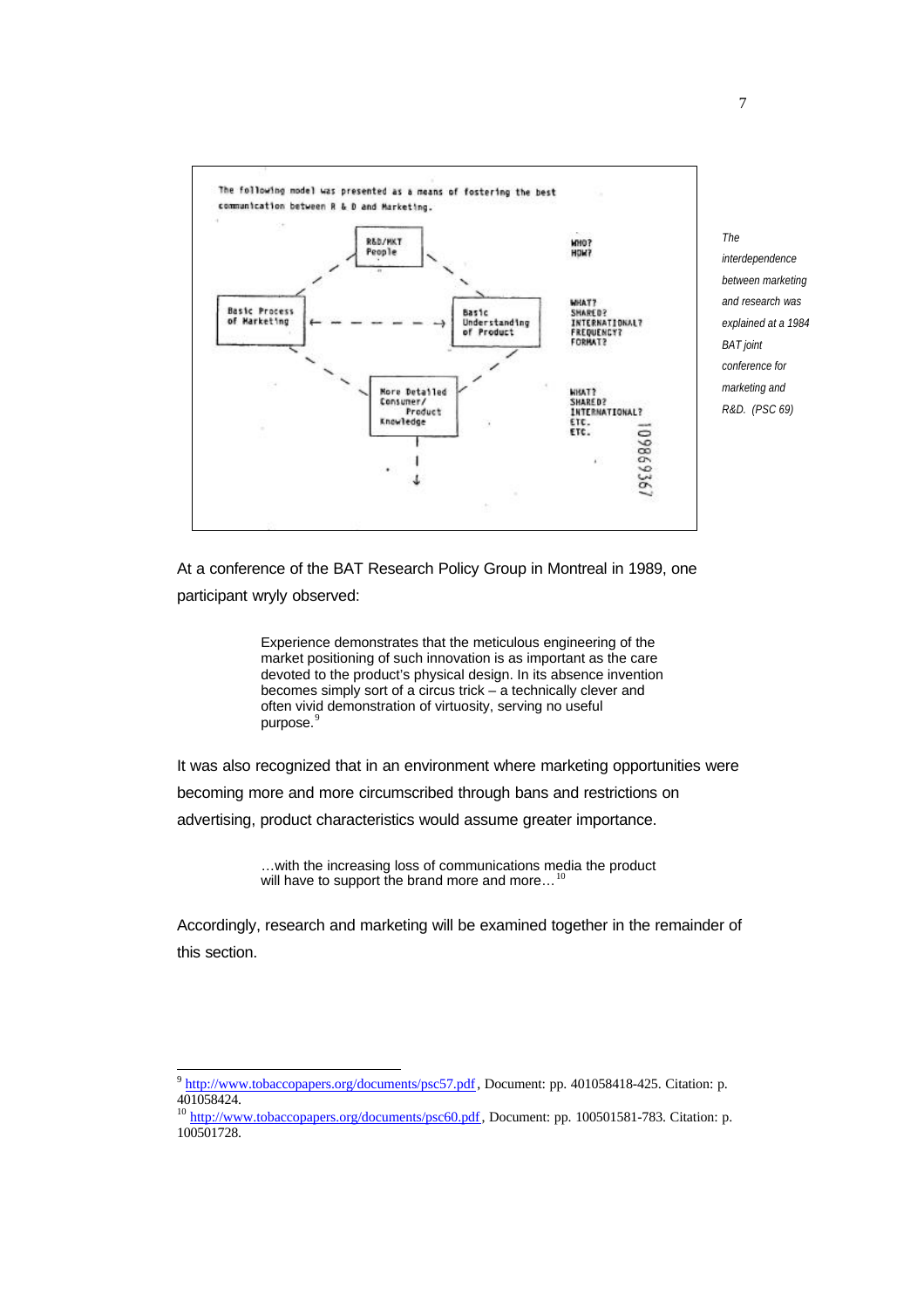## **CIGARETTE ENGINEERING: THE SECRET SCIENCE**

Tobacco product research and development is a complex undertaking. Its leading practitioners hold advanced degrees in chemistry or related sciences and have years of experience in their profession. Tobacco scientists, with very few exceptions, work inside the tobacco industry, and little of their work is known outside their companies.

Within BAT, however, research and development activities are structured in order to foster and encourage global scientific debate, information sharing and exchange among company scientists all around the world. Scientific exchange is specifically encouraged through corporate policies and structures, formal and informal meetings and other formal and informal means of communication.

A 1976 policy statement sought to maximize sharing of information on research among all the affiliate companies.

> Marketing and consumer research, manufacturing improvements and product development techniques and methodology should be exchanged freely. Although the bigger facilities in the operating companies might be expected to make bigger inputs, the size of these facilities is in proportion to company sales, weighted for market sophistication, and all companies will therefore benefit appropriately.

The structure of R&D within BAT is designed to further reinforce the spirit of intracompany global teamwork. At the centre is the Global Research Development Centre (GRDC) in Southampton, familiarly known within the company as "the Centre". Affiliate companies in Canada, the United States, Brazil and Germany also house substantial Research and Development Departments. In 1990, BAT employed over 400 research and development professional staff world wide.<sup>12</sup>

| <b>GROUP R&amp;D PROFESSIONAL STAFF NUMBERS</b> |      |  |  |
|-------------------------------------------------|------|--|--|
| 1989                                            | 1990 |  |  |
| 101                                             | 101  |  |  |
| 91                                              | 99   |  |  |
| 51                                              | 51   |  |  |
| 106                                             | 107  |  |  |
| 45                                              | 45   |  |  |
|                                                 |      |  |  |

<sup>&</sup>lt;sup>11</sup> http://www.tobaccopapers.org/documents/psc39.pdf, Document: pp. 110069859-896. Citation: p. 110069882.

<sup>&</sup>lt;sup>12</sup> http://www.tobaccopapers.org/documents/psc59.pdf, Document: pp. 401058538-556. Citation: p. 401058541.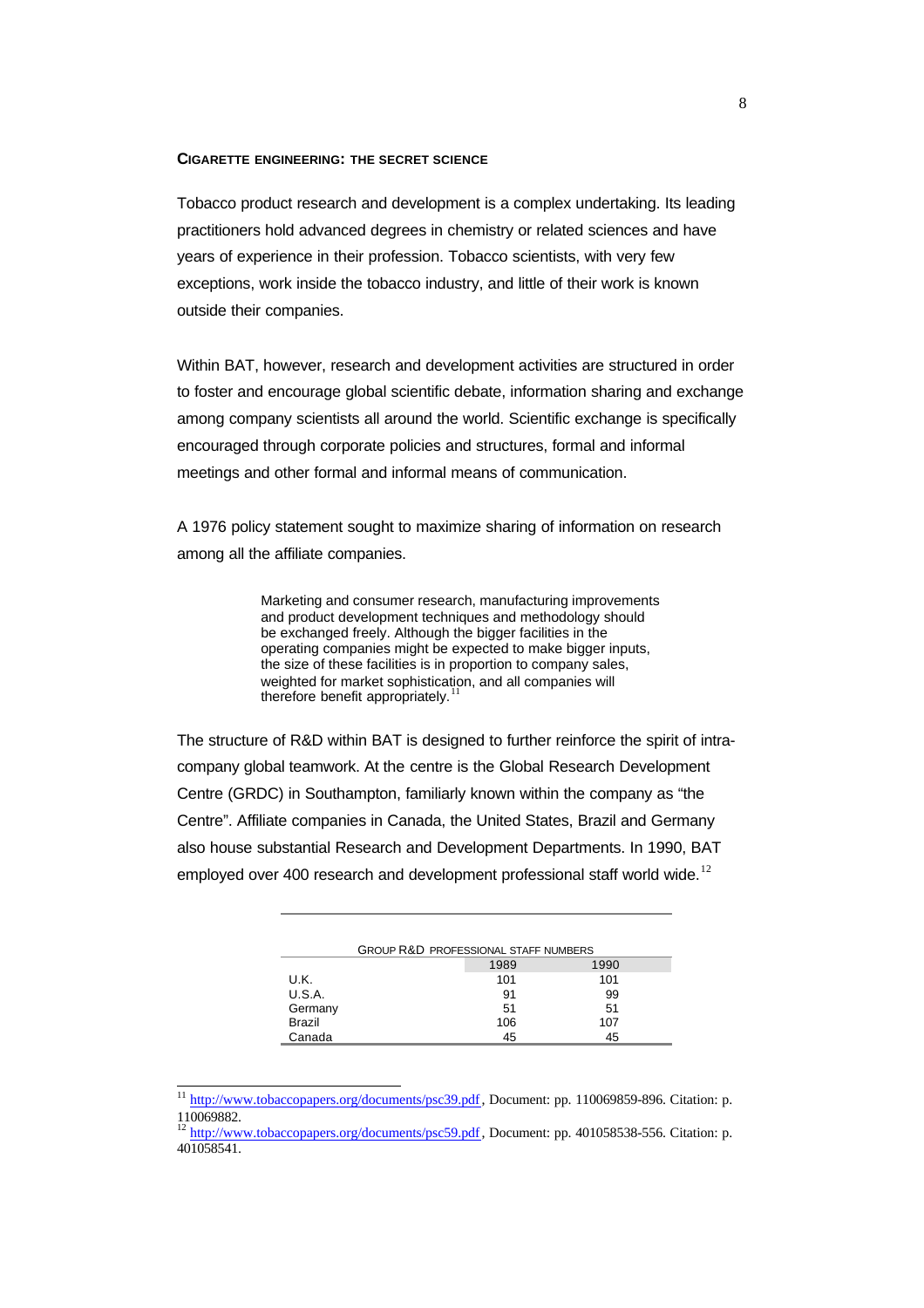Senior representatives of each of these five departments met regularly as the Research Policy Group. One notable meeting of this group took place in Vancouver in 1989.<sup>13</sup> A favourite form of communication was research meetings of various descriptions. These took place frequently and covered many subjects. In a period of eight months in 1989 and 1990 nine technical and specialist meetings were planned.<sup>14</sup>

| FUTURE TECHNICAL AND SPECIALISTS MEETINGS WILL BE ORGANIZED<br>ACCORDING TO THE FOLLOWING SCHEDULE: |                                                                              |             |               |  |  |
|-----------------------------------------------------------------------------------------------------|------------------------------------------------------------------------------|-------------|---------------|--|--|
| 1.                                                                                                  | <b>Product Testing</b>                                                       | Southampton | Dec 89        |  |  |
| 2.                                                                                                  | <b>ETS External Programme</b>                                                | Canada      | <b>Nov 89</b> |  |  |
| 3.                                                                                                  | Flavour                                                                      | Germany     | 4 Q 90        |  |  |
| 4.                                                                                                  | Product development incl.<br>Ammonia technology, filters,<br>sidestream, etc | U.S.A.      | Mid 90        |  |  |
| 5.                                                                                                  | Tobacco Biotech                                                              | Europe      | 4 Q 90        |  |  |
| 6.                                                                                                  | SRG                                                                          | Copenhagen  | Oct 89        |  |  |
| $\mathbf{7}$                                                                                        | SRG                                                                          | Canada      | Apr 90        |  |  |
| 8.                                                                                                  | <b>Fundamental Research Review</b><br>(incl. CORESTA position)               | Southampton | Mar 90        |  |  |
| 9.                                                                                                  | <b>RPG</b>                                                                   | Germany     | Jun 90        |  |  |

In keeping with the policy of information sharing within the global company, each of the five R&D divisions shared its internal research papers on request with all the others. Each of the five divisions also prepared a summary of its activities and shared these reports with the others on a regular basis. ITL in Montreal produced progress reports semi-annually, including the one for July – December 1993.<sup>15</sup>

The Canadian research and development department was regarded as exemplary within BAT. The head of GRDC wrote this in a 1983 trip report.

> I found that striking changes have occurred in the last eighteen months under the new Vice President, Dr. P J Dunn – aided very significantly by the secondment from GR&DC of Dr. S R Massey as Research Manager.

<sup>13</sup> http://www.tobaccopapers.org/documents/psc54a.pdf, Document: pp. 401058290-425.

…

<sup>&</sup>lt;sup>14</sup> http://www.tobaccopapers.org/documents/psc64.pdf, Document: pp. 401096829-843. Citation: p. 401096831.

<sup>15</sup> http://www.tobaccopapers.org/documents/psc8.pdf, Document: pp. 402415168-217.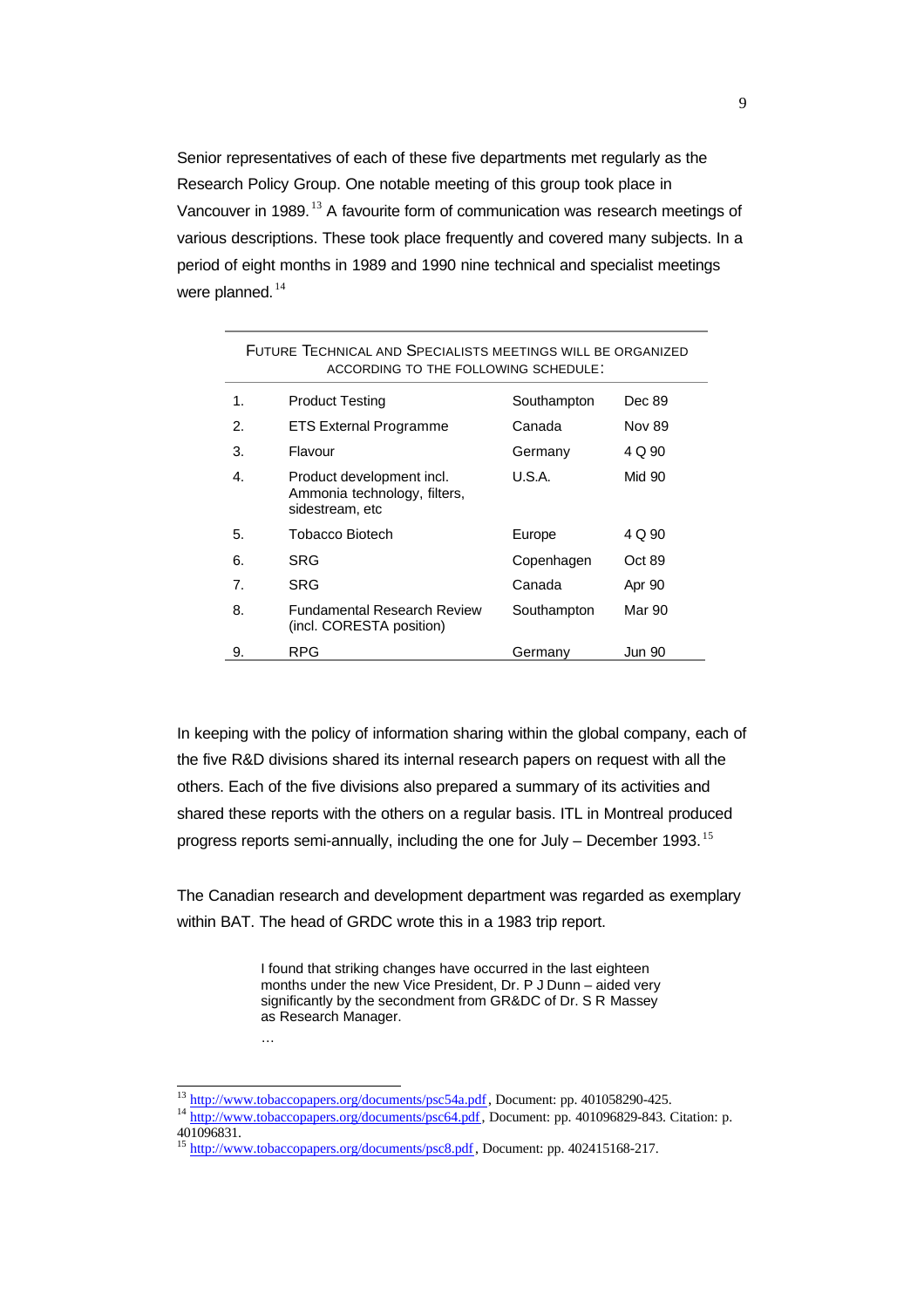We have, in fact, just received Canada's Work Programme for 1984-86 which runs to 185 pages. Hopefully, this document will inspire B&W and Australia to produce the equivalent – which would then mean that the five CAC Companies and GR&DC would all have a fully documented and circulated Programme.<sup>16</sup>

#### **BUILDING A RESEARCH AGENDA THROUGH GENTLE AND NOT-SO-GENTLE PERSUASION**

Formal communication, through correspondence, trip reports and other means, was also regularly exchanged between "the Centre" and the affiliate companies. Sometimes it bore an approving tone, like this 1976 letter from BAT CEO P. Macadam to ITL CEO Paul Paré.

> As we discussed at Chelwood , I quite accept the conclusions of your further deliberations after Hot Springs.

There is no point in pursuing the matter if you cannot see a positive result. $17$ 

Sometimes the tone was more disapproving as in the views of A.L. Heard, a senior BAT UK scientist, expressed in a 1990 trip report on Ames tests being carried in the Montreal laboratories.

> By contrast the work on biological activity currently confined to Ames test is without foundation (other than as a simple screen).<sup>18</sup>

Demonstrating consensus among the principals in the operating companies was also an important team-building strategy, as demonstrated by these extracts from a 1981 memorandum addressed from one BAT UK scientist (Dr. M. Oldman) to another (Mr. A.L. Heard).

> The content has been checked out with Erhart Kohn [Germany] and Pat Dunn [Canada] and their comments incorporated.

I am sure that we can count on Bob Gibb's [Canada] general approval…

On this occasion I am convinced of the commitment of the principals (Kohn, Dunn and myself) to achieve a genuine international integration of effort.

<sup>&</sup>lt;sup>16</sup> http://www.tobaccopapers.org/documents/psc71k.pdf, Document: pp. 109874670-685. Citation: p.109874673.

http://www.tobaccopapers.org/documents/psc39.pdf, Document: pp. 110069859-896. Citation: p. 110069892.

<sup>&</sup>lt;sup>18</sup> http://www.tobaccopapers.org/documents/psc32.pdf, Document: pp. 401103335-338. Citation: p. 401103338.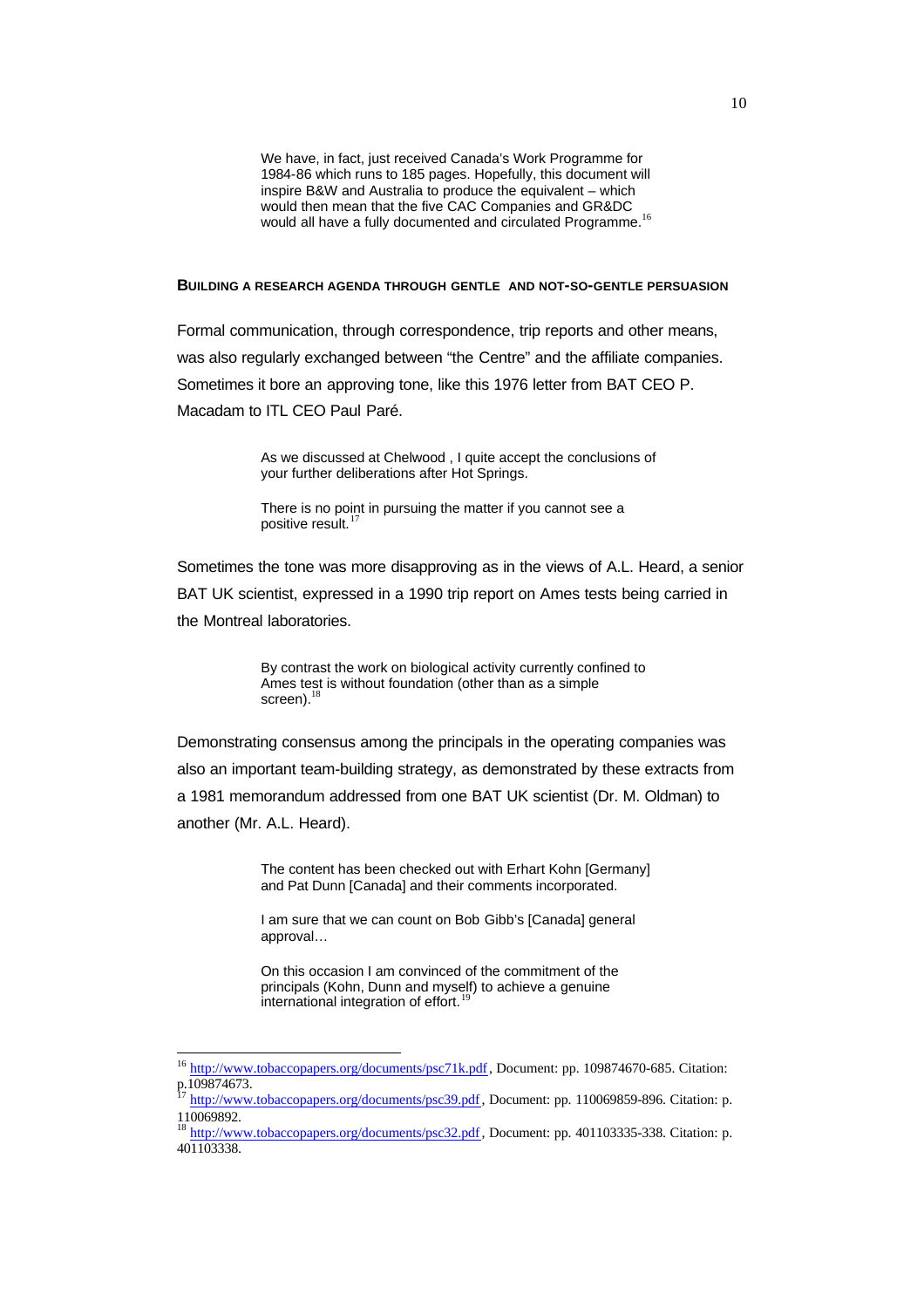The closed nature of the tobacco science community and the frequent international meetings also spawned informal communication and friendship which also probably served to improve working relationships as well.

> We thoroughly enjoyed every minute in every place, but our vote for the best of all is the area around Lynton, and we are most grateful to you for pointing us in that direction.

Please don't fail to give us a call whenever you're in Montreal. We'll enjoy seeing you. $2$ 

BAT's internal tobacco science research community also had a need for a de facto in-house university. A 1979 document entitled "What ITL expects from GRDC" stated:

> An important and needed contribution from GRDC as it exercises this role, is to serve as a sort of Group tobacco science university, i.e. the source of scientific information peculiar to the tobacco industry which is not obtainable from educational systems or other readily available sources.<sup>21</sup>

While publication of some of the company scientists' work was allowed and even encouraged, much of it stayed within the confines of the company. For example, a Canadian-based researcher requested permission from GRDC to publish 5 papers. This was the decision:

> The paper on depth of insertion for various cigarettes seems to confirm the Kozlowski type ideas for low delivery products and could be problematic. I think it is unwise to publish any findings of our studies on smoking behaviour on any smoking products.

In summary, I recommend publishing only papers 1, 2 and 3. Will amplify if necessary next week in Montreal.<sup>2</sup>

#### **THE MARKETING CHALLENGE: SELLING ADDICTIVE POISON**

l

Skills in tobacco marketing, unlike skills in tobacco chemistry, are transferable into and out of the tobacco industry. So the world of tobacco marketers is not as closed as that of tobacco chemists. But it is still far from an open discipline, with most of

<sup>&</sup>lt;sup>19</sup> http://www.tobaccopapers.org/documents/psc43.pdf, Document: pp. 105399669-673. Citation: p. 105399670-671.

<sup>&</sup>lt;sup>20</sup> http://www.tobaccopapers.org/documents/psc1c.pdf, Document: pp. 102687045-047. Citation: p. 102687045.

<sup>&</sup>lt;sup>21</sup> http://www.tobaccopapers.org/documents/psc68.pdf, Document: pp. 109841963-965. Citation: p. 109841963.

<sup>&</sup>lt;sup>22</sup> http://www.tobaccopapers.org/documents/psc71e.pdf, Document: pp.109874611-626. Citation: p. 109874611.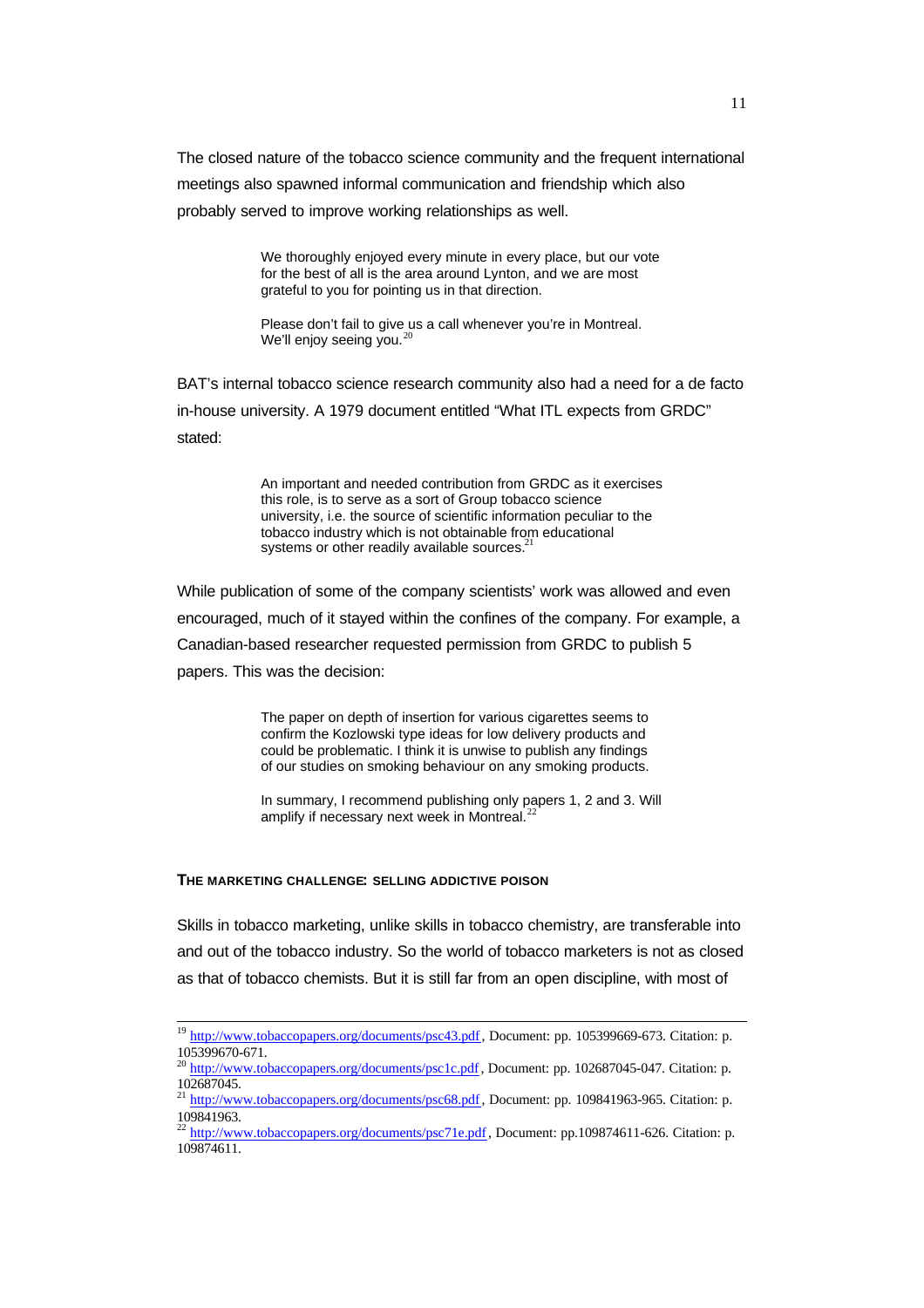its strategies, research and techniques remaining within the walls of each company, including BAT. And tobacco marketers faced challenges peculiar to the tobacco industry. In a structured creativity conference held in 1984 participants were handed a list of prime product issues and constraints that they would have to deal with in devising product development and marketing strategies. Among these were:

> Only 15% of the tobacco available in a cigarette is actually used (as drawn and inhaled smoke) by the smoker.

Cigarettes produce a large amount of debris and smell. $^{23}$ 

Moreover, the companies' own scientists concluded that tobacco created dependence:

> The majority of smokers are to some extent dependent on smoking but that behavioural, social and psychological factors may be as important as those of a pharmacological nature.<sup>2</sup>

 $(4)$ In view of the known toxicity and the strong association of smoking and disease I believe any<br>attempt to increase the smoking habit is irresponsible. *In 1976, BAT's senior scientist, Sidney Green, spoke internally against increasing smoking.*

In trying to sell cigarettes, marketers faced further adversity. They would have to contend with the views of Dr. S.J. Green, a leading scientist within the company, expressed in 1976:

> In view of the known toxicity and the strong association of smoking and disease I believe that any attempt to increase the smoking habit is irresponsible.<sup>25</sup>

<sup>&</sup>lt;sup>23</sup> http://www.tobaccopapers.org/documents/psc60.pdf, Document: pp. 100501581-783. Citation: p. 100501682.

 $^{24}$  http://www.bw.aalatg.com, Document: pp. 650015112-650015304. Citation: pp. 650015115.

<sup>&</sup>lt;sup>25</sup> http://www.tobaccopapers.org/documents/psc30a.pdf, Document: pp. 110067843-848. Citation: p. 110067845.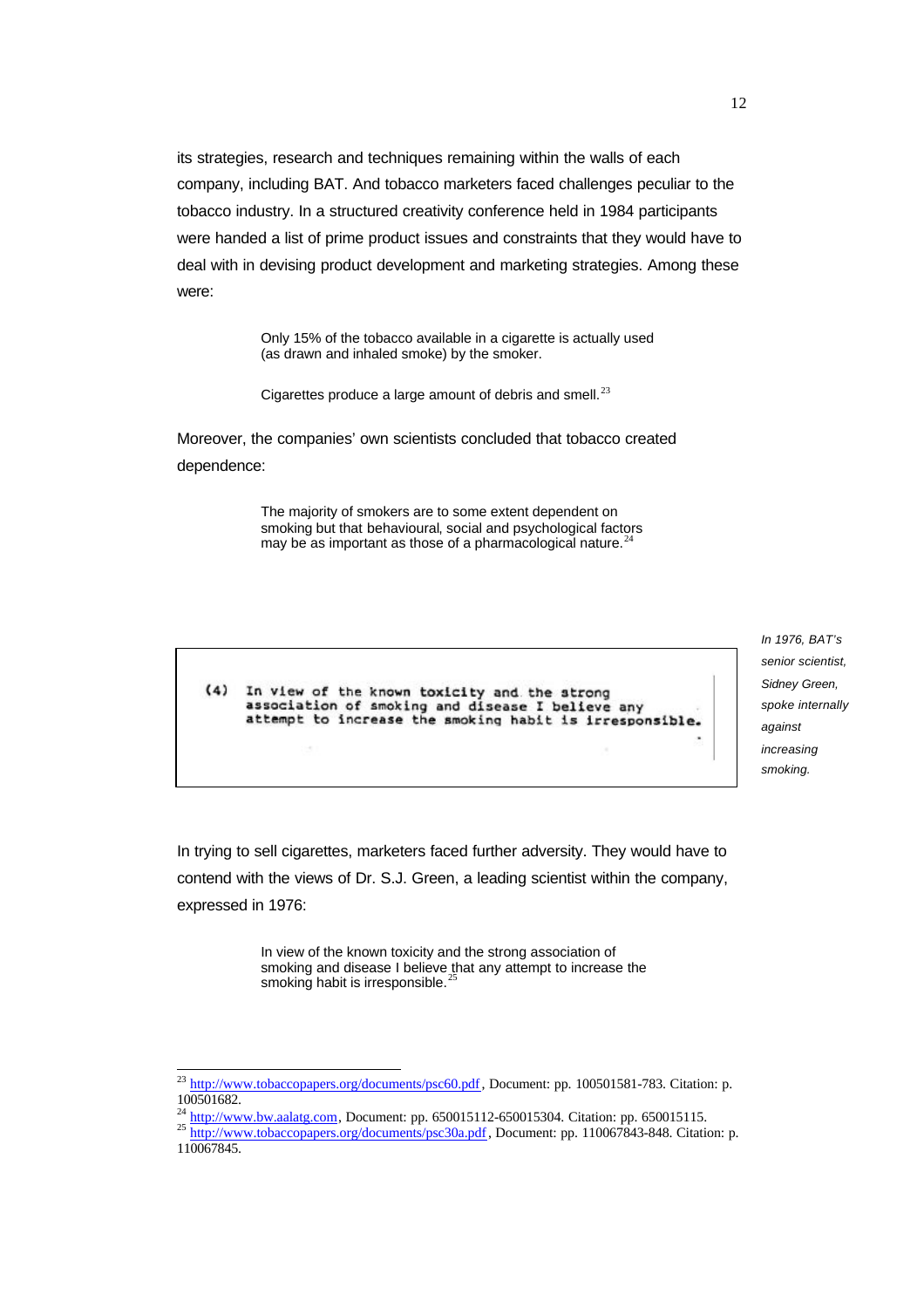To compound the fact that the product was wasteful, dirty, smelly, addictive and poisonous, marketing restrictions were multiplying around the world, removing many of the tools of the marketer's trade.

> An overview of the progressive trends in restrictions on advertising up to 1990, derived from the predictions of Marketing Advisers, concludes that the prospects are poor for the following reasons. It is estimated that among the 50 most important BAT markets, the number completely free of all bans and restrictions will have diminished from 8 (in 1979) to 2, and that those with complete bans on all media will have increased from 8 to 22. Among the remainder, there will be, over the period, an increase in the number of media banned or restricted in various ways. $^{26}$

But tobacco marketers seem to thrive on adversity. The more obstacles on the course, the more they relish the chase.

> What we must do, and over which we have obvious control, is to develop plans and take appropriate action well ahead of the bans or restrictions we anticipate. Alternative means of communication and related strategies must be sought and established.<sup>27</sup>

… it should be remembered that governments can produce markets by endorsing a particular aspect of the cigarette, e.g., charcoal filters.<sup>2</sup>

The various constraints and opportunities were assessed by Imperial Tobacco in 1974. They concluded that their marketing department had to be reorganized to meet the challenges. Here is how Donald Brown, a senior ITL marketing official (later to become ITL's CEO), described the changes.

> Well, we were, up until that point in time, had a long track record of losing market share and we reviewed our whole attitude toward the marketplace and concluded that since cigarettes are all sold for the same price and virtually have the same product structure – sorry, profit structure, that it didn't mean – we really didn't care which brand people chose as long as they chose our brand. So we viewed the brand management structure as creating internal competition and therefore inefficiencies. So we went to what we referred to as a central planning structure whereby we addressed the market as a whole and strategically placed brands in various parts of the market to address market opportunities and avoid overlap or internal competition. Essentially, that's the reason for the change. $<sup>2</sup>$ </sup>

<sup>&</sup>lt;sup>26</sup> http://www.tobaccopapers.org/documents/psc45b.pdf, Document: pp. 100427839-854. Citation: p. 100427840.

<sup>&</sup>lt;sup>27</sup> http://www.tobaccopapers.org/documents/psc45b.pdf, Document: pp. 100427839-854. Citation: p. 100427854.

<sup>&</sup>lt;sup>28</sup> http://www.tobaccopapers.org/documents/psc33.pdf, Document: pp. 110069675-681. Citation: p. 1100696677.

<sup>&</sup>lt;sup>29</sup> Brown RD, Testimony. Quebec Court of Appeal, Montreal. Case Numbers 500-09-001296-912 and 500-09-001297-910. 1991. Joint Record, Volume 8, p. 1128.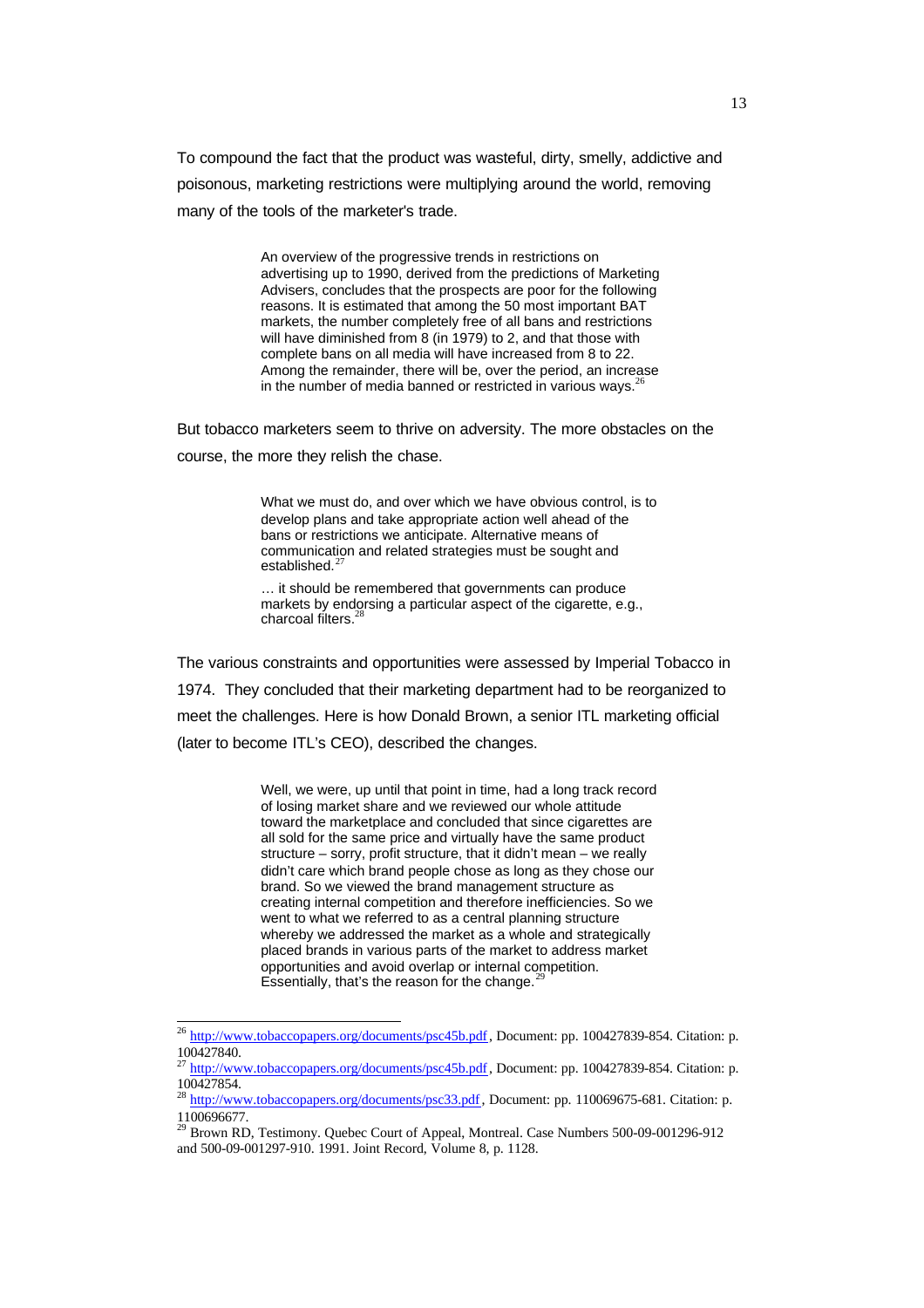Research and marketing were organized to meet the challenges of making and selling cigarettes in the increasingly hostile environment of the 1960s to the 1990s. In the following sections we will examine how they did it and how well they did.

#### **PHASE 1, THE 1950S, 1960S AND 1970S: BETTER LIVING THROUGH CHEMISTRY**

In the 1950s and early 1960s cigarettes were much simpler than they are today. Here is how they were described by Taj Hirji, a UK-based BAT researcher, in a 1982 presentation.

> These 'real' cigarettes, as they are sometimes affectionately called, were plain cigarettes with the blend being all important. These cigarettes had:

low permeability paper high deliveries good taste and flavour. $30$ 

But in the 1960s, things began to change. In the same paper, Taj Hirji describes the first change.

> The first major change in the design of the cigarette was introduced for the convenience of the smoker and rightly so. This was the introduction of the filter tips so that the tobacco bits would not get into the smoker's mouth and that his lips would not stick to the cigarette. That this innovation reduced the cost of the cigarettes for the manufacturer (filters in general being cheaper than tobacco) only speeded up the introduction. But filters, to start with, were not introduced for their delivery reductions potential and were low pressure drop filters which did not complicate the control procedures. By the mid 60s. 50% of the U.K. market was accounted for by filter-tipped cigarettes.<sup>3</sup>

Filter cigarettes caught on equally quickly in Canada, and for much the same reasons. With the publication of the major reports on smoking and health in 1962 in the United Kingdom and 1964 in the United States, both governments and manufacturers were under pressure to do something to respond to the health scare. The tobacco industry had two major strategic responses in the 1960s and 1970s. One was make cigarettes that were safer, and the other to make cigarettes that *appeared* safer. Here is how it was expressed in the minutes of a BAT research conference held in 1968, as amended by Dr. R.A. Sandford, one of the participants.

 $\overline{\phantom{a}}$ 

<sup>&</sup>lt;sup>30</sup> http://www.tobaccopapers.org/documents/psc76.pdf, Document: pp. 102393928-946. Citation: p. 10293942.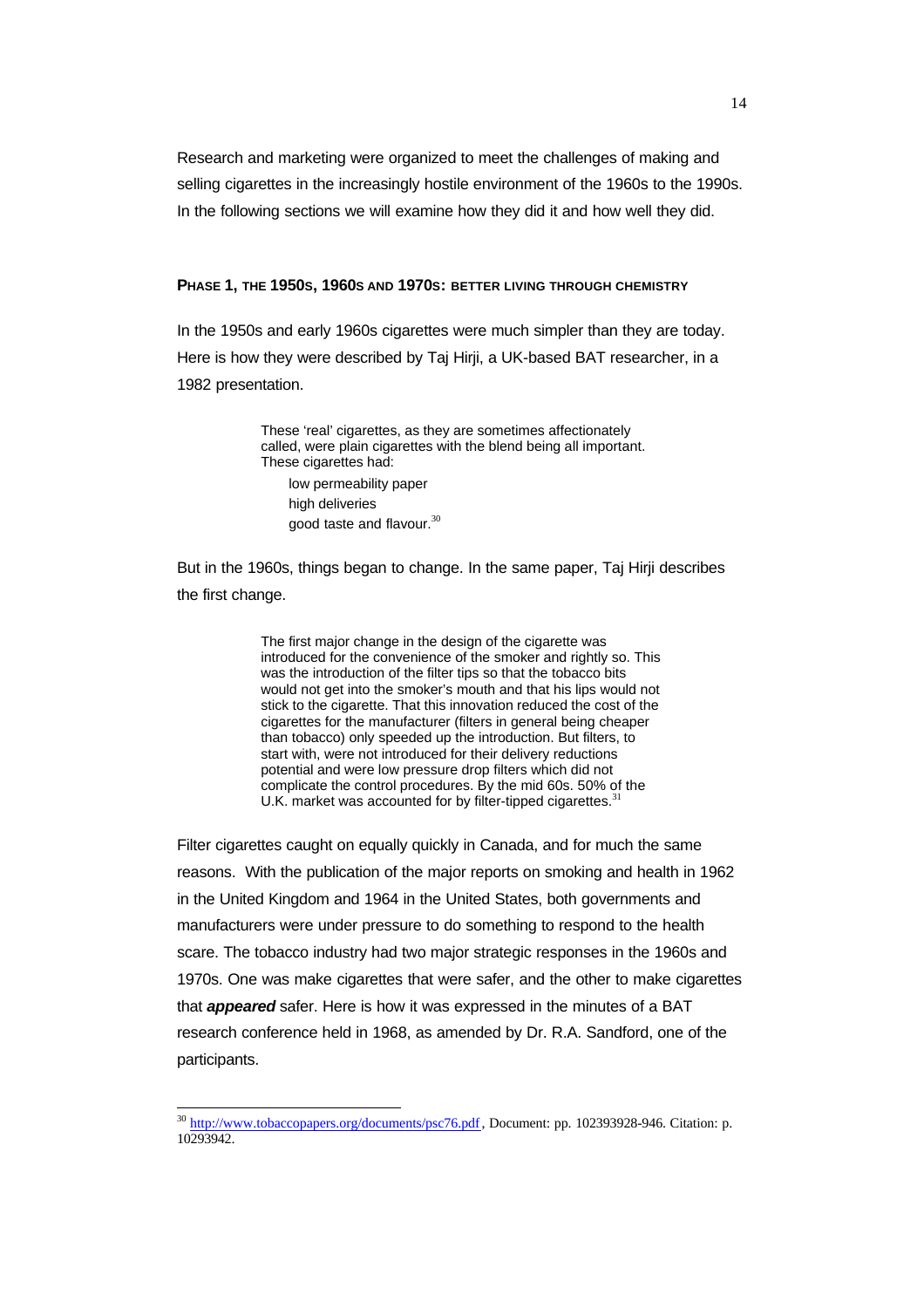

*The first slide from a 1982 BAT conference on Tobacco Combustion describes the modern cigarette*.

It was also recognized that there are two types of health products possible and that they should be distinguished.

Health image (health reassurance cigarette) such as low tar–low nicotine cigarette which the public accepts as a healthier cigarette and

Health-oriented cigarette which has minimal biological activity; for example, one which would yield a near zero reading in the mouse skin painting test. $32$ 

A great deal of effort was expended from the 1960s to the 1980s to produce "health-oriented" cigarettes, but with little success. There was even less success in selling them. Much more success was had with "health image" cigarettes. The remainder of this section will examine some of the work around "health-oriented" cigarettes while the following section will examine some of the early successes with "health image" cigarettes.

The Canadian tobacco industry explained its commitment to the health-oriented approach in a presentation to a Minister's conference in 1963.

> The Royal College of Physicians report states that the substances in tobacco smoke that may be injurious to health have not been identified. It is, of course, in the best interest of the tobacco industry to continue to seek any such substances and if any be found, to remove them. Vigorous research to this end has been undertaken and will continue.<sup>33</sup>

<sup>&</sup>lt;sup>31</sup> http://www.tobaccopapers.org/documents/psc76.pdf, Document: pp. 102393928-946. Citation: p. 10293942.

<sup>&</sup>lt;sup>32</sup> http://www.tobaccopapers.org/documents/psc48a.pdf, Document: pp. 100427930-962. Citation: p. 100427930.

<sup>&</sup>lt;sup>33</sup> http://www.tobaccopapers.org/documents/psc45f.pdf, Document: pp. 100427884-888. Citation: p. 100427887.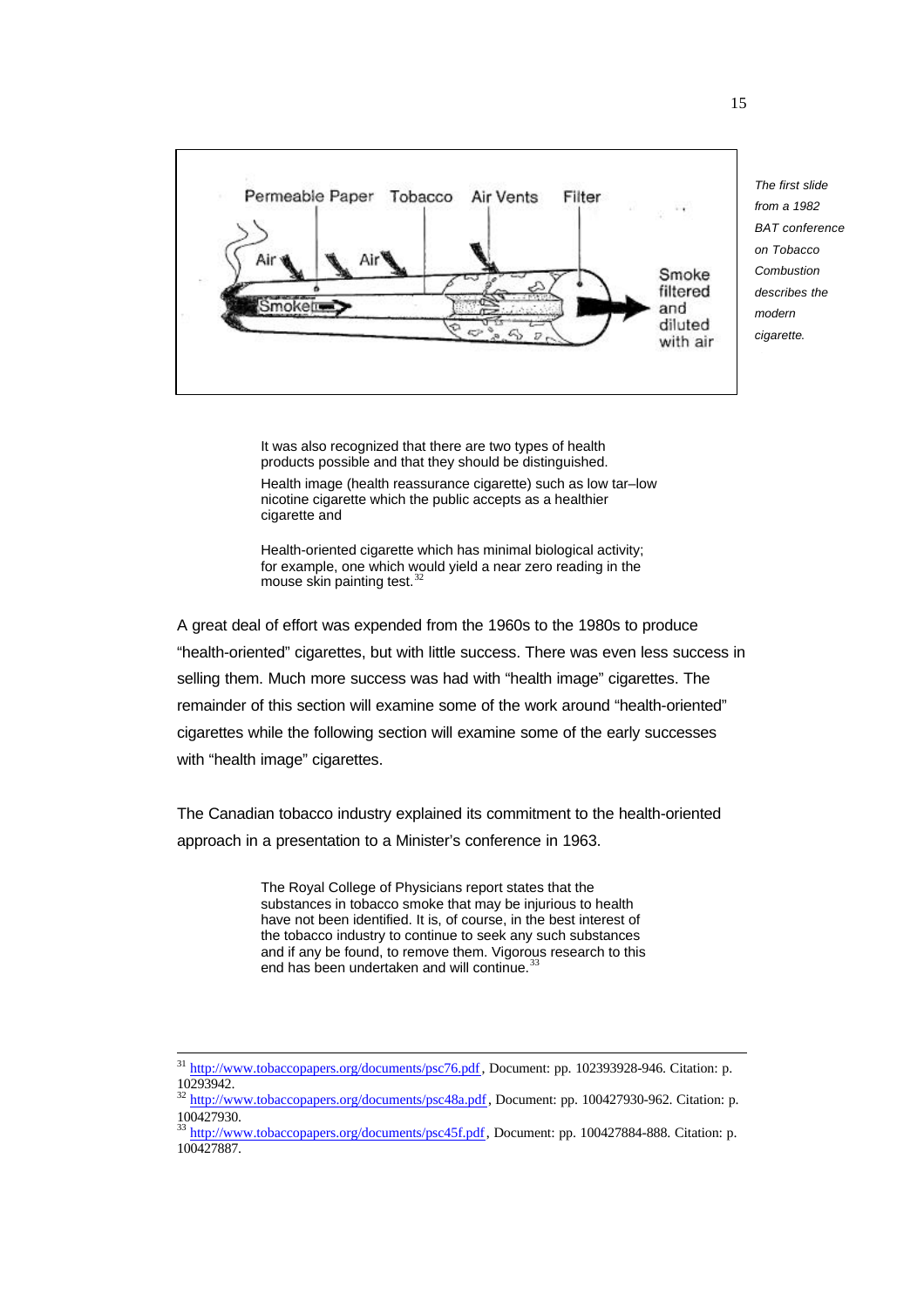Was the Canadian tobacco industry sincere in this assertion that research was directed at finding ways to reduce harmful substances? Perhaps so. But there were other views within Imperial Tobacco. At a BAT conference in England on smoking and health the previous year, Dr. R.M. Gibb, Head of Research and Development for ITL at the time had this to say (as paraphrased in the minutes of the meeting):

> We really needed some means of knowing not what the facts were but what people thought the facts were. On the question of how to sell a gimmick, certainly on the Canadian market you stated what you thought people wanted to be told and you made money by doing so.

> Mr. R.M. Gibb pointed out that the industry had made one very obvious reaction to the health question in that filters had been put on all over the world at various levels of filtration, but nobody seemed to know whether this had the desired effect and it was not a very easy thing to find out. $34$

A vast number of biological research projects were undertaken by BAT from the 1960s to the 1980s. The results, however, did little to improve public health. The situation was summed up in the minutes of a 1982 research meeting, held in Montebello.

> Despite intense research over the past 25 years, the biological activity of smoke remains a major challenge.

Major effort was expended in painting tobacco smoke condensate on the backs of mice and other rodents. But the research results did not point the way towards a safer cigarette. Quite the opposite.

An internal 1980 research paper concluded:

l

…

Cigarette smoke is believed to exhibit primarily [cancer] promotor activity (mouse skin painting and long-term animal inhalation studies would tend to support this view), however even if cigarette smoke contains only a low level of [cancer] initiator potential there is a need to assess this factor.<sup>3</sup>

A short time later mouse-painting experiments were discontinued. In 1981, a Canadian researcher reported:

 $34 \frac{\text{http://www.bw.aalatg.com}}{\text{http://www.bw.aalatg.com}}$ , Document: pp. 650344433-492. Citation: pp. 650344474 and 650344483.

http://www.bw.aalatg.com, Document: pp. 512107222-243. Citation: pp. 512107227.

<sup>36</sup> http://www.bw.aalatg.com, Document: pp. 650031856-880. Citation: pp. 650031878.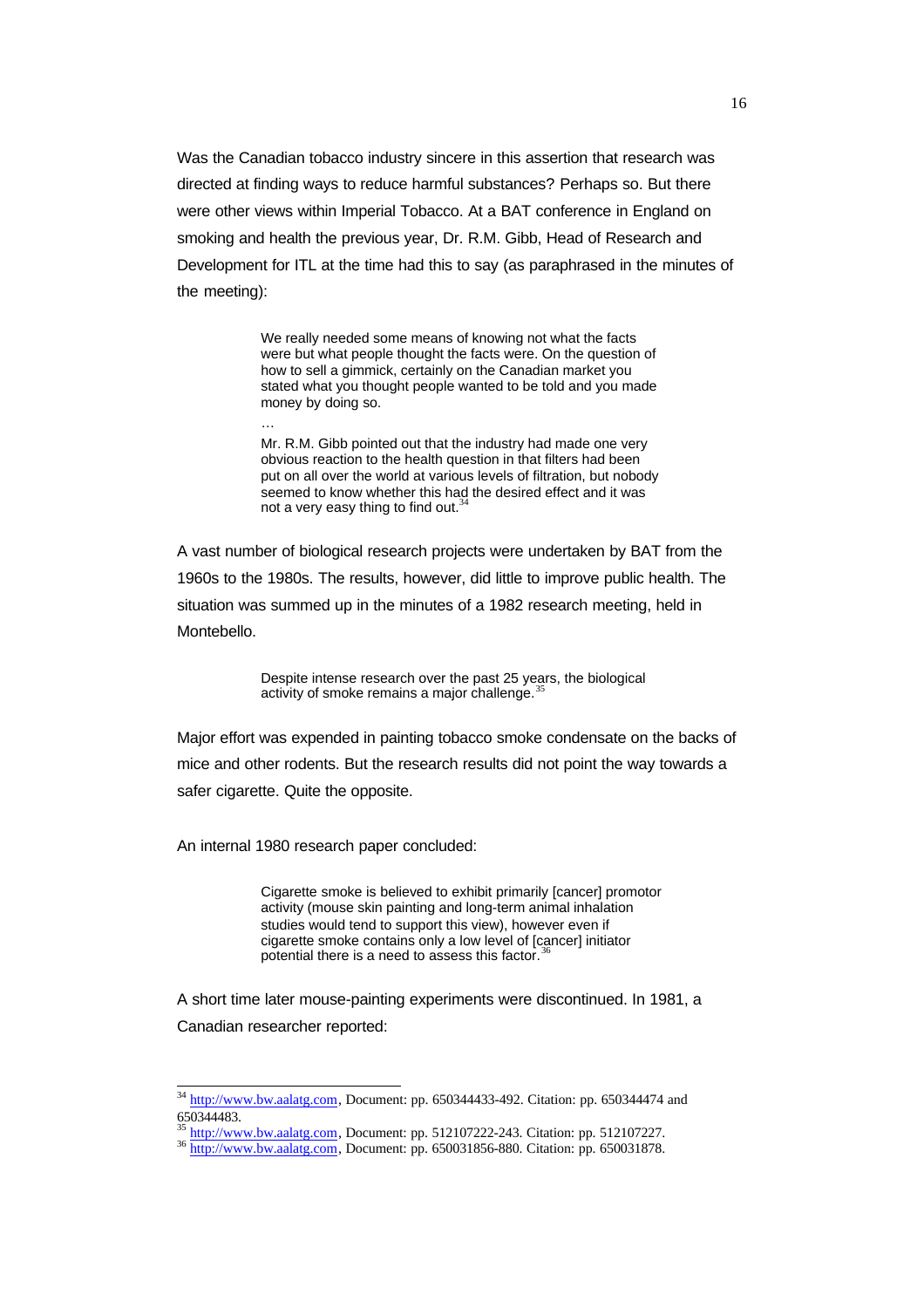This is the first report of mutagenic activity in sidestream smoke and deserves to be repeated by us or another laboratory interested in the mutagenic activity of tobacco smoke.

*Laboratories made the first report that sidestream smoke was mutagenic.*

*In 1981, ITL's Montreal*

Due to a policy decision to stop long-term mouse skin painting tests, BAT, Southampton will not be doing the above long-term test on this series, and a comparison with mutagenicity will not be possible.

Mouse skin painting might have fallen out of favour, but there was still promise that Ames tests for mutagenicity would yield results which were meaningful indicators of cancer-causing properties. The ITL R&D division did much of the work on the Ames tests. However, the results invariably showed that cigarette smoke – including second hand smoke - was mutagenic.

> A clear dose-response relationship has been obtained between the total nicotine alkaloid (TNA) content and mutagenicity of the smoke condensates obtained by the Ames test.<sup>3</sup>

> … all three calculation procedures enable the same conclusion to be drawn, viz., that mainstream and sidestream smoke condensates from flue-cured tobacco cigarettes are similar in terms of Ames mutagenicity.<sup>3</sup>

A biological conference in 1984 reviewed progress in using the Ames test to assess the biological activity of tobacco smoke. The sensitivity of the test was not questioned – but the wisdom of using this information was.

> Cigarette brands can be readily distinguished. This is in contrast with the early mouse skin painting results. An unfortunate sideeffect is that sensitivity increases the probability of an Ames League Table appearing. A further unfortunate examination is that, to date, it is not uncommon for BAT brands to have a higher result than those from the opposition. $40$

The newer ventilated ('light') cigarettes were shown by the Ames tests to be more mutagenic, a finding that indicated possibly greater cancer-causing potential.

http://www.bw.aalatg.com, Document: pp. 682012184-191. Citation: pp. 682012188.

<sup>38</sup> http://www.bw.aalatg.com, Document: pp. 682633402-403. Citation: pp. 682633403.

<sup>&</sup>lt;sup>39</sup> http://www.bw.aalatg.com, Document: pp. 682633408-414. Citation: pp. 682633411.

<sup>40</sup> http://www.tobaccopapers.org/documents/psc69.pdf, Document: pp. 109869352-369. Citation: p. 109869357.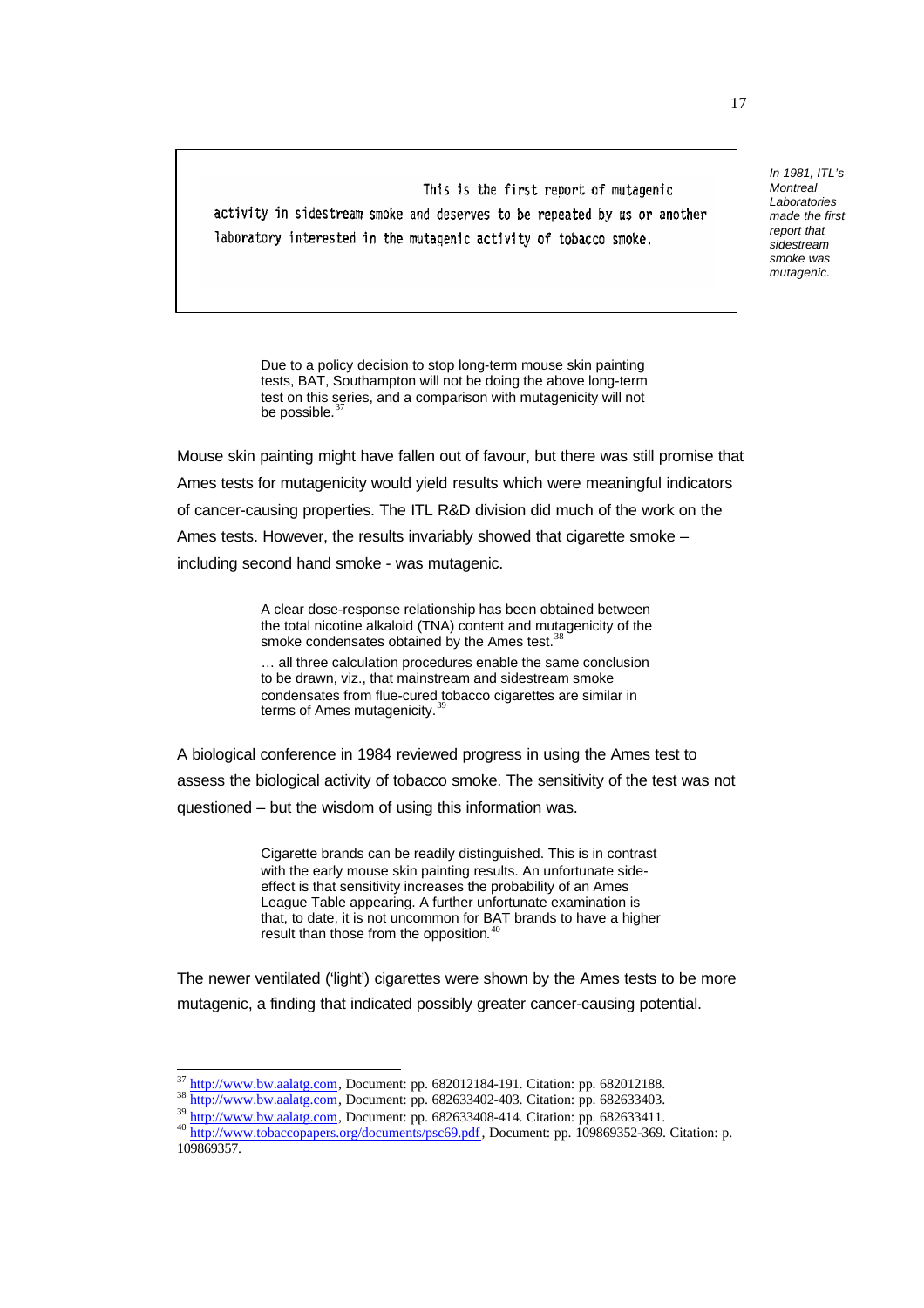Ventilation brings about an increase in mutagenicity which with Canadian cigarettes was not significant. German cigarettes however showed a significant increase.<sup>41</sup>

Despite the fact that internal research had indicated that nicotine may be mutagenic and cocarcinogenic, nothing further was going to be done about it.

> Although the cocarcinogenic effect of nicotine is still unresolved, no further action is proposed.<sup>42</sup>

Of course, in internal documents, the need to tread carefully in reporting findings of internal studies on the health effects of cigarettes was recognized. After talking to his North American colleagues in Montreal and Louisville in 1979, Dr. L.C.F. Blackman, head of GRDC, noted a number of points that would help yield positive support for GRDC from the North American affiliate companies. Among them was the following:

> We have become more 'politically sensitive' in the areas of smoking and health, e.g. reporting of 'nasties' and biological studies generally. ('Remember what pays all our salaries'.) <sup>43</sup>

Of course, the best way of avoiding having to report on biological studies would be to stop doing them. And that is what happened. Studies examining carcinogenesis and mutagenesis would fade away in the 1970s and 1980s, and disappear almost completely by the 1990s. In the meantime, there were products to be developed and markets to be conquered.

#### **PHASE 2, THE 1970S AND 1980S: THE TAR DERBY**

l

In Canada and the United Kingdom, the tobacco industry convinced governments that publishing tar levels of cigarettes in "league tables" or on cigarette packs should be by voluntary agreement. Limited epidemiological evidence available at the time suggested that some reduction in hazard could occur if tar levels were lower than the 25-35 mg per cigarette that prevailed at the time. Public health authorities therefore looked favourably on the printing of tar levels on packages as

<sup>&</sup>lt;sup>41</sup> http://www.tobaccopapers.org/documents/psc69.pdf, Document: pp. 109869352-369. Citation: p. 109869357.

<sup>&</sup>lt;sup>42</sup> http://www.tobaccopapers.org/documents/psc69.pdf, Document: pp. 109869352-369. Citation: p. 109869358.

<sup>43</sup> http://www.tobaccopapers.org/documents/psc101.pdf, Document: pp. 109841972-989. Citation: p. 109841984.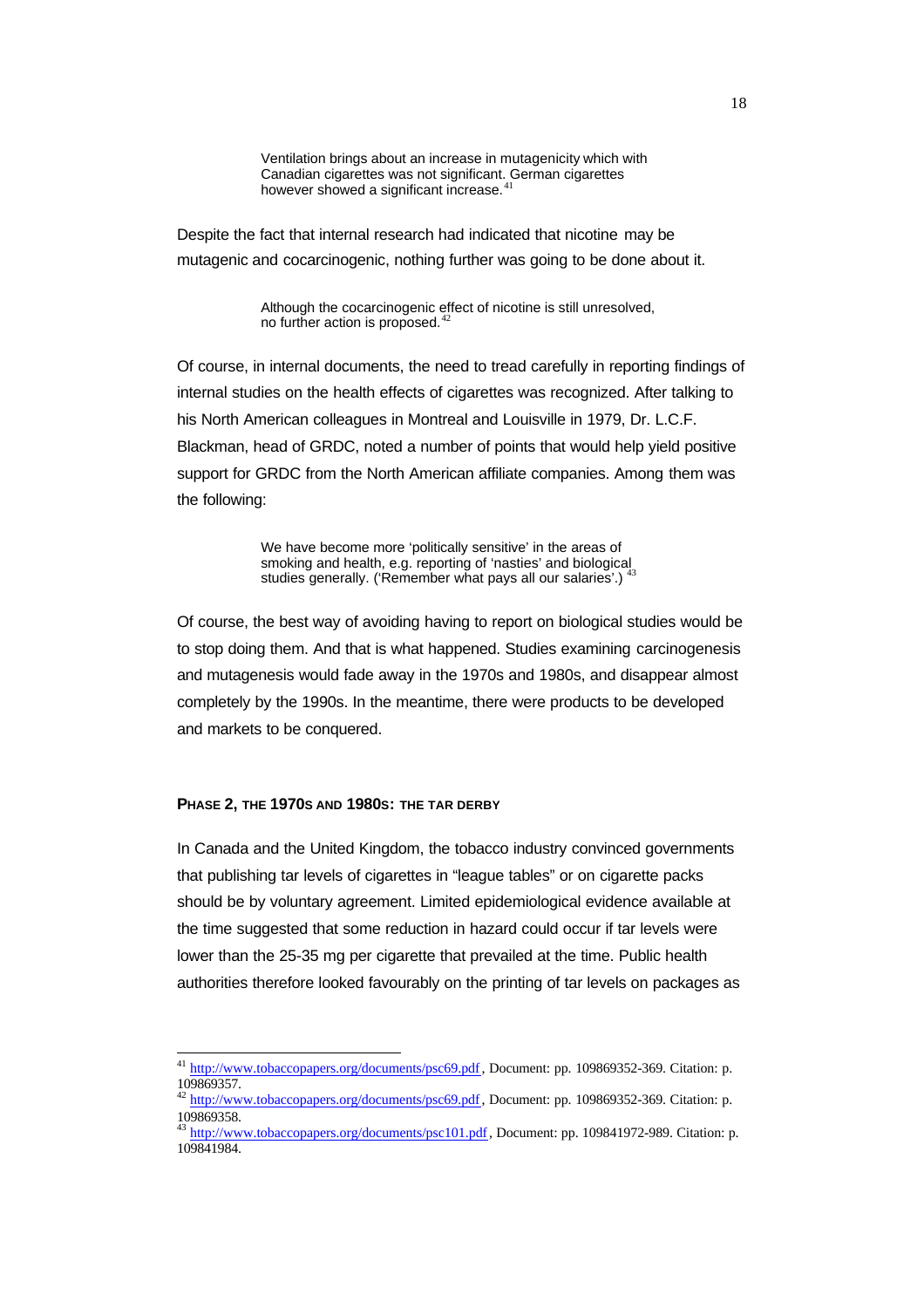a way of achieving the public health objective of reducing hazard: consumers could find and choose the lower yield products.

This worthy public health reasoning was laudable, but naïve. The tobacco industry had, and still has, a diametrically opposed objective, to sell as many cigarettes as possible. Moreover, they had, and still have, a near monopoly on tobacco science. While public health authorities saw publication of tar figures as a means to a public health end, tobacco scientists saw it differently. They saw a challenge. How could they publish tar numbers, make lower tar products and still achieve the business objective of selling lots of cigarettes? As we shall see, no effort was spared by the tobacco industry in meeting this challenge, and meet it they did. More cigarettes were sold. Along the way, however, public health objectives were subverted.

We have already seen that there was little meaningful internal work undertaken on the health hazards of products beyond identifying that such hazards existed. Failing to act on this knowledge (or even share it with governments and the public) was not the only way in which public health was compromised.

Smokers may have chosen 'light' cigarettes because they thought they represented a health advance, but history (and industry documents) show otherwise. The introduction of light cigarettes can be seen to have made the cigarette market larger than it otherwise would have been in three ways – by inducing more people to smoke, fewer people to quit and more people to restart. From the documents, it is clear that Imperial Tobacco paid attention to all three, and succeeded to some extent in encouraging more people to start smoking and in reducing or delaying quitting.

> However, all of our data and especially starting rates among people over the age of 15 suggest that starting is up since the  $\frac{1}{76}$  launch of 'lights'.

We have evidence of virtually no quitting among smokers of these brands, and there are indications that the advent of ultra low tar cigarettes has actually retained some potential quitters in the cigarette market by offering them a viable alternative.<sup>4</sup>

<sup>&</sup>lt;sup>44</sup> http://www.tobaccopapers.org/documents/psc93.pdf, Document: pp. 102686857-870. Citation: p. 102686861.

<sup>&</sup>lt;sup>45</sup> Response of the market and of Imperial Tobacco to the smoking and health environment. Imperial Tobacco Ltd., p. 2 (15102). Montreal Court of Appeal, Case Numbers 500-09-001296-912 and 500- 090001297-910. 1991. Joint Record, Exhibit Number AG-41. Volume 76, pp. 15101-15110.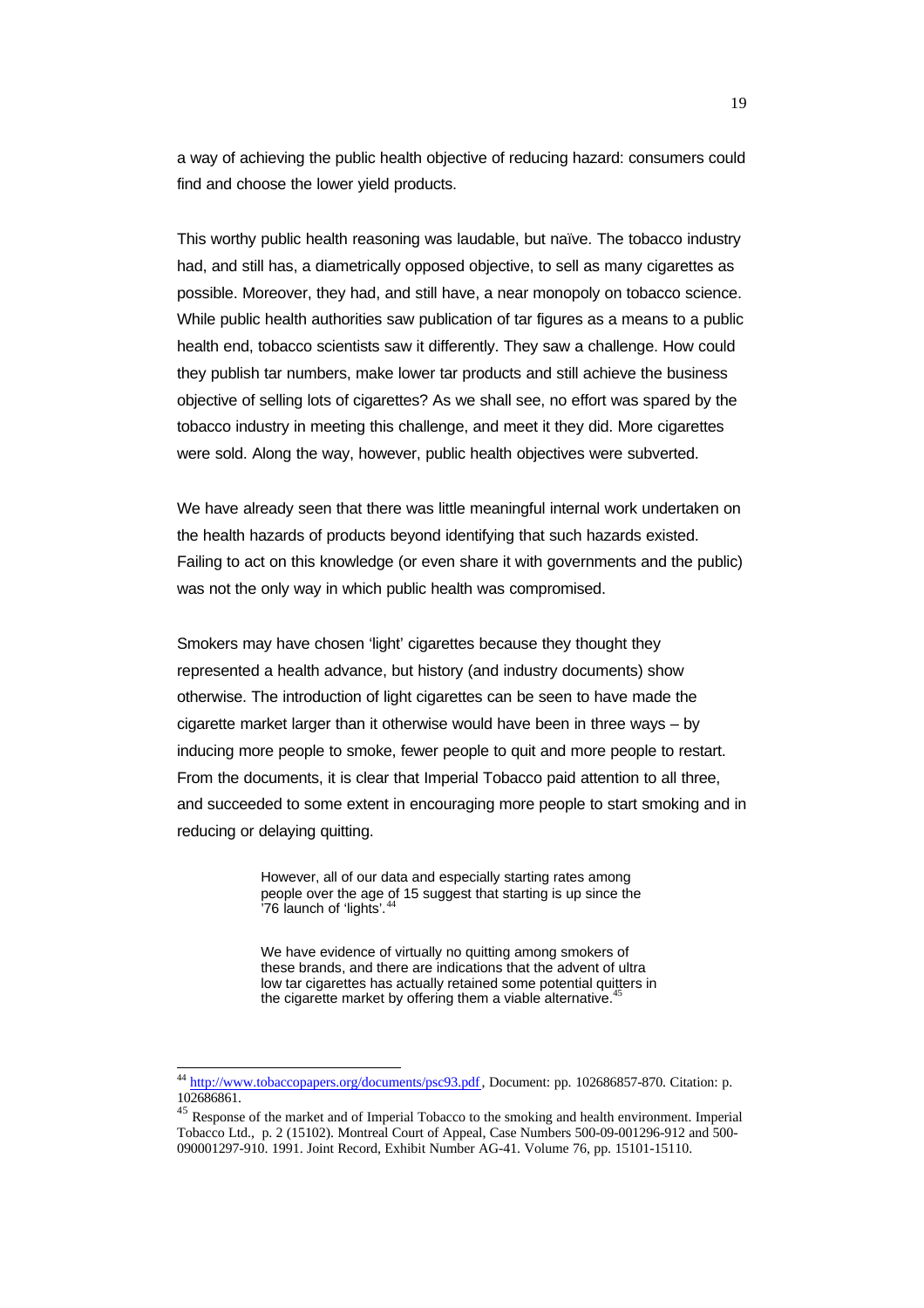We must better understand short-term quitters (taking account of information available from B&W) and what brands they restart with and why. $46$ 

There clearly were markets for low-yield cigarettes and their possible health hazards were not going to block their development. Only technical challenges remained, and BAT R&D was equal to the challenge. The first technical challenge on the road to lower yield products was to create them. Until the mid-1960s, yields were typically in the 25-35 mg range. Publication of tar tables and/or tar yields on packages created a powerful competitive incentive to lower tar levels. Researcher Taj Hirji summarized the situation.

> So then, we had to produce cigarettes to satisfy not only the smoker but also the various national governments. This started the trend towards lowering the deliveries. For example, between 1965 and 1970 when the first tar and nicotine league table was published in the U.K., the sales weighted tar delivery dropped from 31 mg to 24 mg (22% drop) and currently the sales weighted tar delivery is running around 16 mg.

Filters were now being used for their delivery reduction potential. Thus from being an inactive part of the cigarette, filters became an active component of the cigarette. Higher pressure drop filters were now being employed and the movement from using high denier filament to lower denier filament started. Papers with higher permeability were being used and in order to get even lower deliveries, tip ventilation was introduced.

Thus from manufacturing a cigarette in which the blend was largely the only active part and its subjective attributes being the most important aspect to be ensured, we moved to a product which had four active components. $^{47}$ 

Research to modify blends, paper, filters and tipping paper was vigorously pursued in BAT laboratories around the world, including in Montreal. Some flavour for the research they conducted is provided in these excerpts from a 1971 annual report of the Montreal research laboratories.

| Object: | To reduce the Canadian tar levels of du Maurier K.S. to<br>20 mg whilst maintaining smoke nicotine yields and<br>decreasing irritation.       |
|---------|-----------------------------------------------------------------------------------------------------------------------------------------------|
|         |                                                                                                                                               |
| Object: | To examine the effects of Ecusta High Porosity paper,<br>at three different porosities, on the smoking<br>characteristics of Matinée tobacco. |
|         |                                                                                                                                               |
| Object: | To reduce Canadian Tar levels of Player's Filter<br>cigarettes to 20 mg or lower and to maintain a nicotine                                   |

<sup>&</sup>lt;sup>46</sup> http://www.tobaccopapers.org/documents/psc69.pdf, Document: pp. 109869352-369. Citation: p. 109869362.

<sup>47</sup> http://www.tobaccopapers.org/documents/psc76.pdf, Document: pp. 102393928-946. Citation: p. 10293942-943.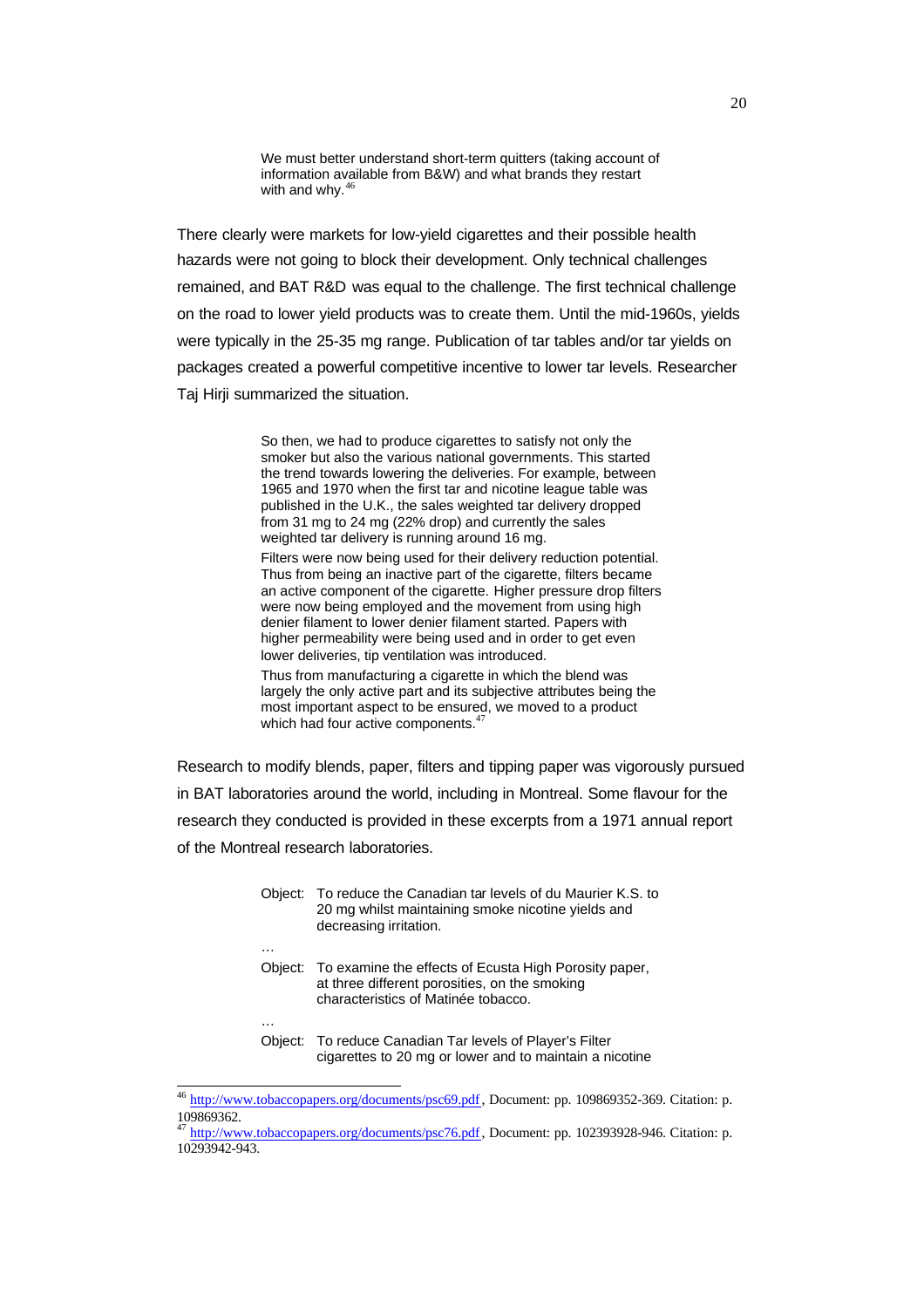level of 1.3 – 1.35 mg without perceptibly altering the subjective smoking characteristics.<sup>4</sup>

Tip ventilation was an important means used to reduce tar deliveries. Early ventilation techniques were unsophisticated, using pins to punch holes in the filter during the manufacturing process. This technique was described by one researcher as "… unprofessional and lacking in control but it has been used extensively on successful brands."<sup>49</sup> Sophistication increased rapidly, however. Quickly, the whole industry moved to invisible laser perforation. The same researcher described the more sophisticated process.

> The filter tips on completed cigarettes are perforated by a laser beam built into the tipping attachment. This method of ventilation can cover a range of 10%-80% with reduced variability compared with cigarettes produced from pre-ventilated materials. The use of tip ventilation is increasing world-wide and can now be regarded as a normal cigarette design feature. It is in use on commercial cigarettes covering a range of 0.1-17.0 mg tar.<sup>51</sup>

The efforts to produce lower tar cigarettes produced results. An Imperial Tobacco internal market trend report showed that the 'average' tar rating (known in the industry as 'sales weighted average tar yields') declined from 17.0 mg per cigarette in 1973 to 13.5 mg per cigarette in 1981. $51$ 

A BAT research employee, N. Davis, visited ITL in 1981 and summarized Canadian product development.

> They feel that their product range covers all consumer needs (more completely than the competition).

Their view is that the main change over the next few years will be a steady increase in the proportion of ventilated cigarettes. At the end of 1980 12% of ITL's products were ventilated. All the major brands will be ventilated by 1983, taking the total to 50%.<sup>52</sup>

Globally, BAT was engaged in a full-scale tar derby to beat the competition to ensuring that every market nook and cranny was filled with a new lower-delivery product from BAT. In 1979, instructions were issued from BAT headquarters to

 $\overline{\phantom{a}}$ 

<sup>&</sup>lt;sup>48</sup> http://www.bw.aalatg.com, Document: pp. 650364741-650364839. Citation: pp. 650364802-811. 49 http://www.tobaccopapers.org/documents/psc72.pdf, Document: pp. 100575014-062. Citation: p.

<sup>100575046.</sup>

<sup>50</sup> http://www.tobaccopapers.org/documents/psc72.pdf, Document: pp. 100575014-062. Citation: p. 100575046.

<sup>51</sup> http://www.tobaccopapers.org/documents/psc93.pdf, Document: pp. 102686857-870. Citation: p. 102686861.

<sup>52</sup> http://www.tobaccopapers.org/documents/psc93.pdf, Document: pp. 102686857-870. Citation: p. 102686861.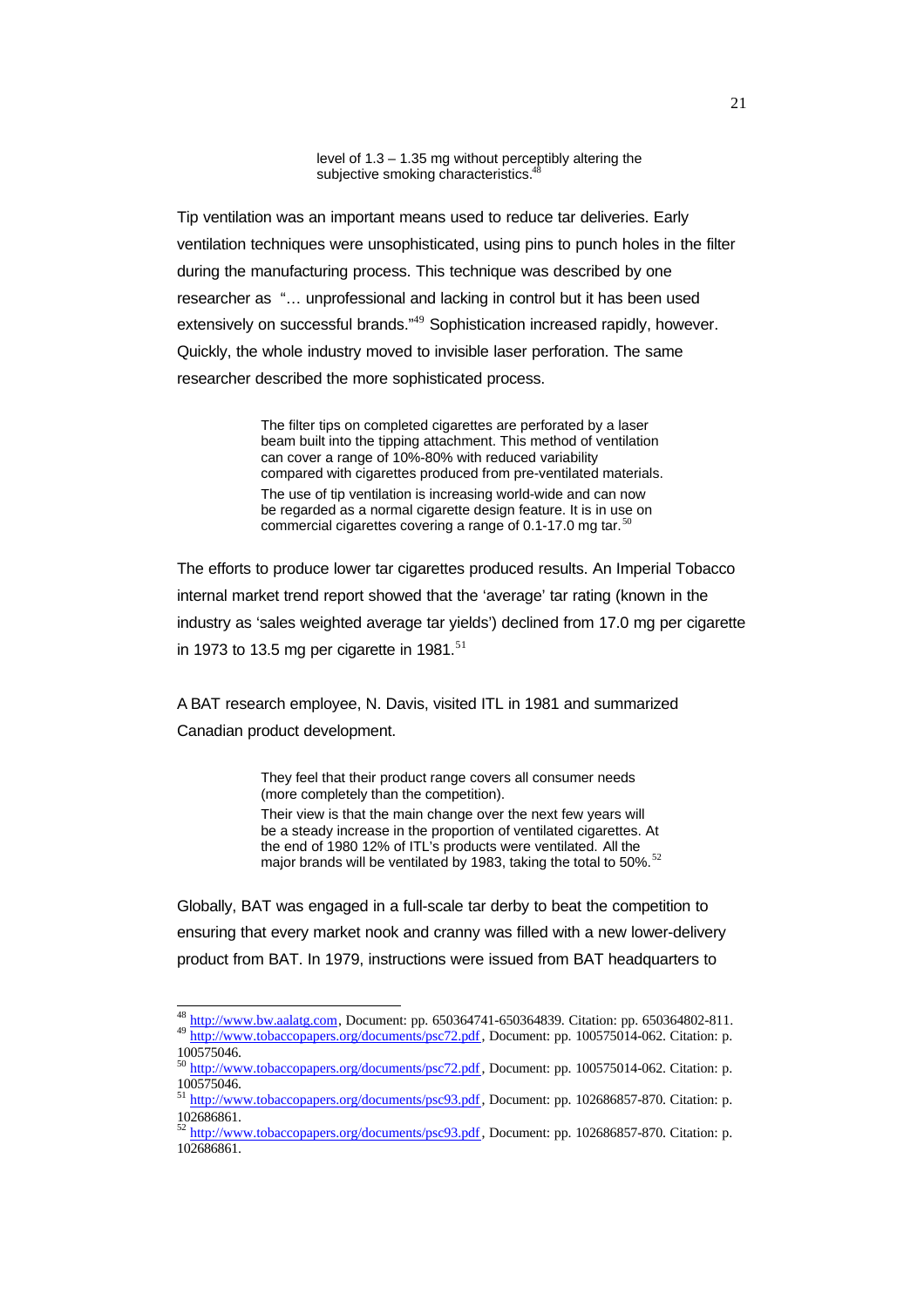Perhaps the most important determinant of the risk to  $\mathbf{L}$ health, or to a particular aspect of health, is the extent to which smoke is inhaled by smokers. If so, then deeply inhaled smoke from lowtar delivery cigarettes might be more harmful than uninhaled smoke from high tar cigarettes.

*Twenty years ago, a BAT senior scientist warned that because low-tar cigarettes are inhaled more deeply, they might be more deadly*.

offices around the world to embark on a crash programme of tar reduction. The following reasons were given:

> In view of mounting concern and action on health issues by Governments and international organizations such as WHO, UNCTAD, etc. and, indeed, likely competitive response, it is essential that our export and locally manufactured products should yield acceptable deliveries both in the eyes of public organisations, and in the interests of reassuring smokers themselves. These deliveries should be available at levels which do not put our international brands at risk in the event of League Table publications, or other forms of publicity which may be generated at national or international levels. Furthermore, publicity which highlights differences between export and local deliveries, to the detriment of the latter, is likely to increase, and could well have an increasingly adverse effect on the total BAT business.<sup>53</sup>

There followed specific instructions to reduce tar yields of various brands by amounts ranging from 2 mg to 10 mg.

Imperial Tobacco was particularly successful in selling lower tar products with an eye to catching smokers who would rather 'switch' than fight their addiction. Dr. L.C.F. Blackman, head of GRDC, commented on this success in his report of a 1979 visit to Canada.

> General agreement that ITL success in new launches (seven consecutive above 0.5% market share) is the result of intensive effort to identify 'meaningful market segments', i.e., gaps or opportunities for switching.<sup>5</sup>

BAT and ITL could sell low-tar products that gave the appearance of being healthier, or at least less hazardous. But were they really? The question vexed at

<sup>&</sup>lt;sup>53</sup> http://www.tobaccopapers.org/documents/psc50a.pdf, Document: pp. 100428068-077. Citation: p. 100428068.

<sup>54</sup> http://www.tobaccopapers.org/documents/psc101.pdf, Document: pp. 109841972-989. Citation: p. 109841979.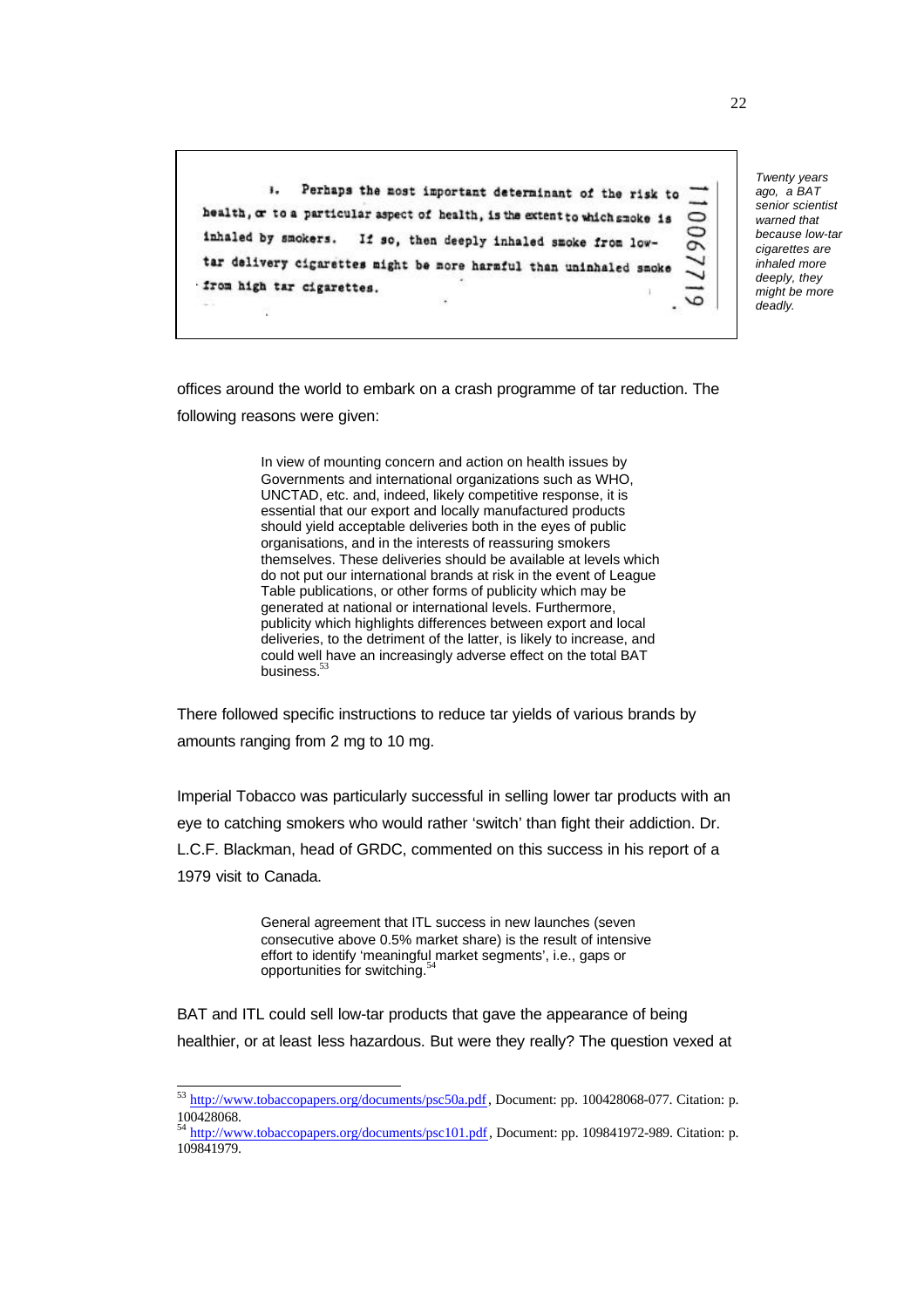least a few industry scientists. Dr. F.J.C. Roe, a scientific consultant to BAT UK offered some reflections on the subject in 1978.

> Perhaps the most important determinant of the risk to health or to a particular aspect of health is the extent to which smoke is inhaled by smokers. If so, then deeply inhaled smoke from lowtar delivery cigarettes might be more harmful than uninhaled smoke from high tar cigarettes.<sup>55</sup>

Dr. R.M. Gibb, head of the Research and Development Division at Imperial Tobacco in Montreal was also concerned by this important question and expressed a number of his concerns in a 1975 letter to his colleague at BAT, Dr. S.J. Green.

> …To some 'modified cigarette' means 'safer cigarette.' To others, 'modified cigarette' means 'changed in response to current governmental pressures.' viz. Lower tar and nicotine, low nicotine, low CO, etc.

…

I do not know what the Guideline 'Research into and development of new products is the key strategy to solving the smoking and health problem' is supposed to mean. I do not think it will ever be 'solved' but R&D can do some of the things needed to help cope with it.

…

PRODUCT DEVELOPMENT (to cope with current governmental S&H pressures)

This is what our management really expects R&D to do. Things like marketable low tar and nicotine cigarettes, marketable innovations like programmed filter, heat shrink filter, etc. Essentially a 'numbers' game with innovation in the means to control tar and nicotine. In Canada we also will be expected to achieve a gradual reduction in tar and nicotine across the board from the top down, at a pace no faster than the government pressure requires.

…

…

l

The question as to whether such cigarettes are really safer does not matter, although privately even our Health people wonder whether low tar and nicotine cigarettes are a good idea.

DEVELOPMENT OF A SAFER CIGARETTE

Is this really a Group R&D objective? If so, what is meant by "safer" and is the definition credible in the minds of fair-minded informed critics of smoking?

Apart from some rankings of a few different kinds of smoke by mouse skin painting, which have not given any useful clues about how to design a safer cigarette (other than to use those formulations that rank better by this test) are we not really at square one in this task?<sup>56</sup>

<sup>&</sup>lt;sup>55</sup> http://www.tobaccopapers.org/documents/psc23.pdf, Document: pp. 110067715-723. Citation: p. 110067719.

<sup>56</sup> http://www.bw.aalatg.com, Document: pp. 500006650-500006657. Citation: pp. 500006650-655.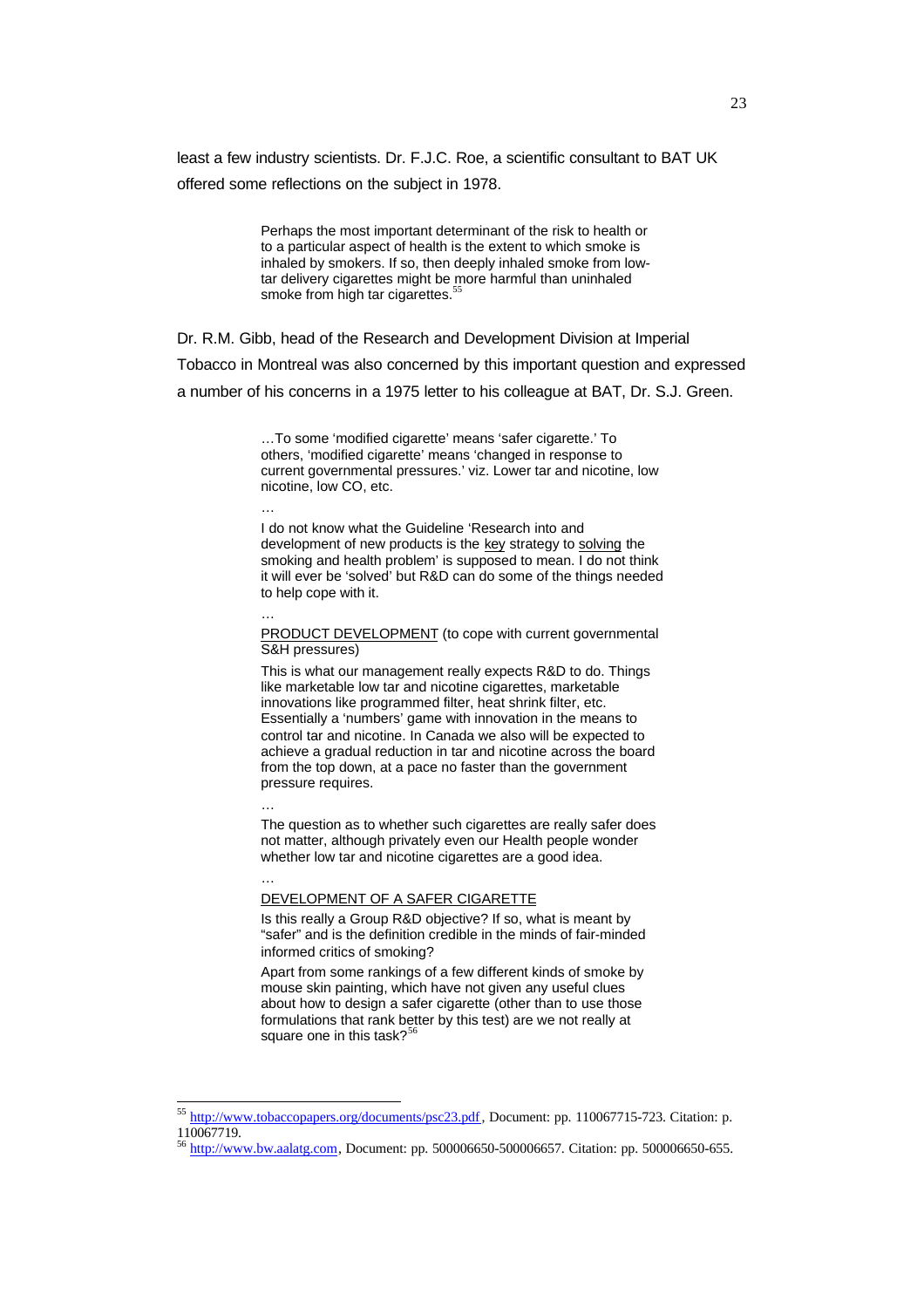Tar values (as measured on machine tests) could be lowered. Market segments could be filled. Cigarettes could be sold. But scientists worried that the low-delivery cigarettes were not demonstrably less hazardous. As it turned out, the market researchers spotted another worrisome trend. By the early 1980s, growth in the low-tar segment had stalled. New strategies would be needed to keep selling cigarettes.

## **PHASE 3, THE 1980S AND 1990S: LIGHT, MILD AND OTHER DECEITS**

Canadian marketers faced some special constraints that narrowed options compared to other markets.

> There are no international brands. The Canadian market is a uni-taste market. With the exception of menthols, it is almost entirely flue cured Virginia. All Canadian cigarettes cost the same... $57$

The market for lights had reached a plateau and Imperial had to find out why in order to protect its market. Although most Canadian smokers agreed that smoking was dangerous for anyone, and smokers wished that they weren't smoking, Imperial had found 'lights' a successful way of keeping them in the game.

> Pre-lights, these concerned consumers had a limited range of options open to them – essentially quit or cut down.

…

l

Fortunately for the tobacco industry, neither of these two approaches proved very successful for smokers. In 1976, although 41% had tried to quit and 26% were ready to give it another go, the actual rate of quitting 'within the past 6 months' was fairly stable at a little less than 2%. Fewer than this made it to a year. Despite the vast numbers of smokers trying and intending to cut down, the claimed rate of daily usage rose from 20.5 to 21.1 cigarettes a day (1971-76). Our calculated daily usage rose from 21.1 to 23.8 cigarettes per day (1971-76).

Lights introduced in the 1970s did not lead to overwhelming health advances, real or perceived.

> A brand like Medallion (1 mg K.S.), positioned to be 'synonymous with ultra mildness', condemned by 99.2% as 'smoking air' manages to achieve only 5.9 on 'health' on a 9

<sup>&</sup>lt;sup>57</sup> http://www.tobaccopapers.org/documents/psc60.pdf, Document: pp. 100501581-783. Citation: p. 100501588.

<sup>58</sup> http://www.tobaccopapers.org/documents/psc60.pdf, Document: pp. 100501581-783. Citation: p. 100501583-584.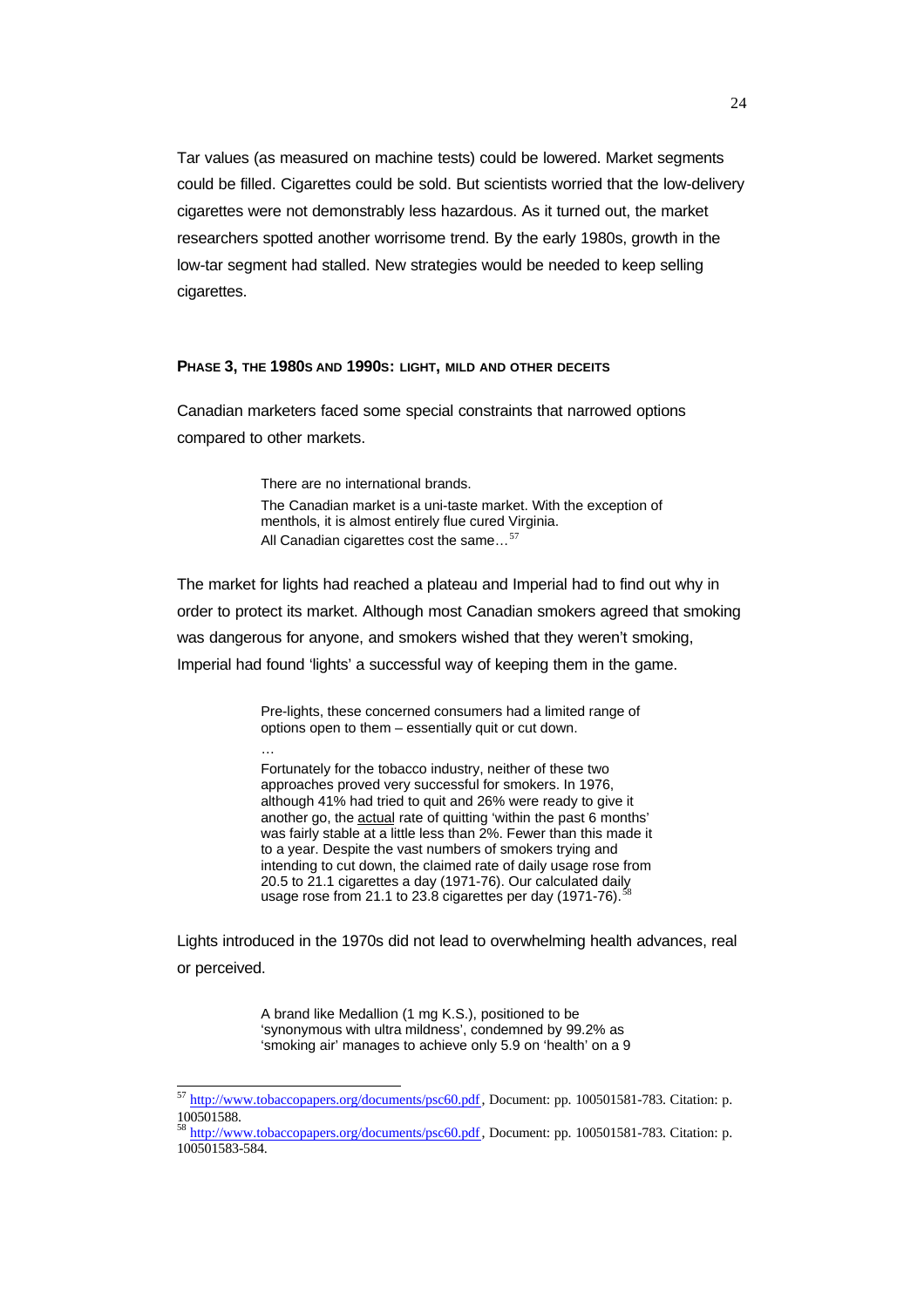point scale. Light brands have not, apparently, been the smoking and health panacea that their success might lead us to expect.

## *Total Product Design*

…

…

…

l

What was to be done? As early as 1976, reference had been made to total product design as a research objective to square the circle of marketing needs and product development. It was described this way:

> Aim: The advancement of technical knowledge necessary to combine the component of cigarettes to produce predictable effects.

To this end, it is necessary to understand the ways which are available for controlling the production, composition and filtration of smoke in any required direction.

It is necessary to find out what effects are important in consumer terms.

There is also increasing pressure from many authorities to measure and report the delivery of increasing numbers of smoke constituents, either on the packet or in league tables.

The concept of total product design is now well known. $60$ 

Well known or not, the concept would not actually come into widespread use for another ten years, by which time it would no longer be known by the same name. But the simultaneous manipulation of all product and marketing variables to sell more cigarettes would become the predominant form of doing business in BAT, including ITL, during the 1980s and 1990s.

Dr. P.J. Dunn, Vice-President of Research and Development at ITL, was quick to understand the concept. He hosted an initial conference bringing together the marketing and research branches in 1984, reminding delegates why they must work closely together:

> He restated his opening comments that we sell brands that are made up of image, advertising and product and that R&D/Marketing group must focus on a balance of these areas, without taking one area out of context relative to the total. It is in

<sup>59</sup> http://www.tobaccopapers.org/documents/psc60.pdf, Document: pp. 100501581-783. Citation: p. 100501591-592.

<sup>60</sup> http://www.tobaccopapers.org/documents/psc30b.pdf, Document: pp. 110067849-862. Citation: p. 110067857.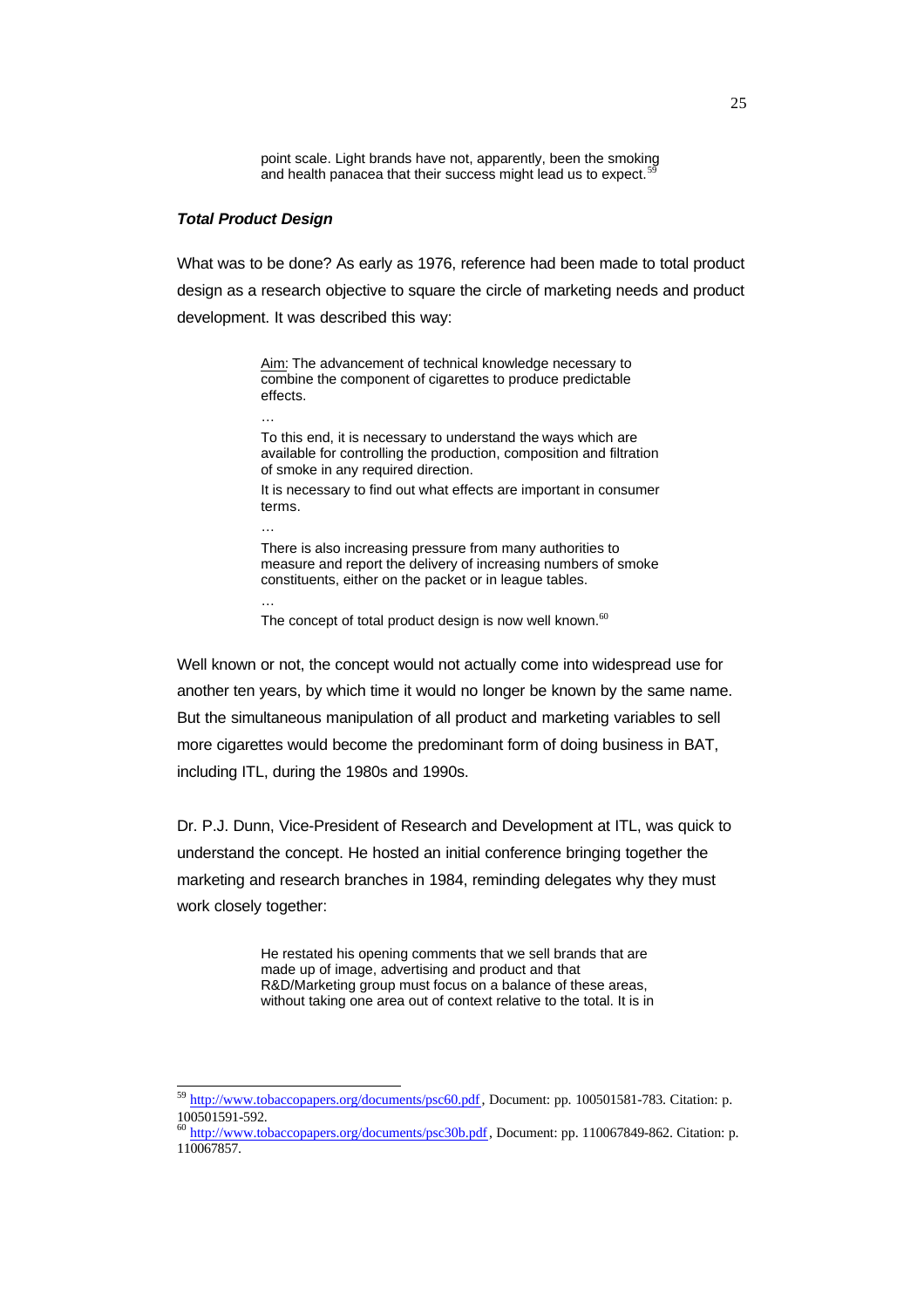this way that we can better identify and successfully meet our consumers' needs.<sup>6</sup>

Dr. Dunn had previously formulated some ideas on all of the product variables that could be examined. He summarized them in 1983 as 18 suggestions under the title, "Making the smoke work harder". Some of the topics he listed included:

- Sensory effect
- Impact and taste
- The pH in smoke
- Free and bound nicotine ratios
- What factors control human ability to change T/N ratios?
- Policy on elasticity and/or human perception of mouthful of smoke relative to standard machine delivery.<sup>62</sup>

## *The Elastic Cigarette*

l

Of the ways identified by Imperial Tobacco's chief scientist, Pat Dunn, to make the smoke work harder, two merit special attention – elasticity and nicotine. Elasticity was the ability to give the smoker more than the league table value promised. The technical definition of elasticity, given in a 1993 ITL research report, follows:

> If the tar delivery increases in direct proportion to the increase in puff volume, the product is inelastic (i.e. elasticity = 1), while if the tar delivery increases faster than puff volume, elasticity  $> 1.63$

The effect of elasticity would be to make it even easier for smokers to get higher yields of nicotine and other constituents than shown on the packages. There was little doubt that this was 'cheating' the league tables. Consequently, making cigarettes elastic would require some elastic morality. In 1984, ethical concerns were raised by a BAT researcher (David Creighton):

> Is this an ethical thing to do? People who buy an 8 mg product expect to get 8 mg. … If a declaration that this product is elastic is made (which is the honest thing to do) then it could upset the apple cart. $<sup>6</sup>$ </sup>

<sup>61</sup> http://www.tobaccopapers.org/documents/psc69.pdf, Document: pp. 109869352-369. Citation: p. 109869369.

http://www.bw.aalatg.com, Document: pp. 512107064. Citation: pp. 512107064.

<sup>63</sup> http://www.tobaccopapers.org/documents/psc8.pdf, Document: pp. 402415168-217. Citation: p. 402415194.

<sup>64</sup> http://www.tobaccopapers.org/documents/psc60.pdf, Document: pp. 100501581-783. Citation: p. 100501670.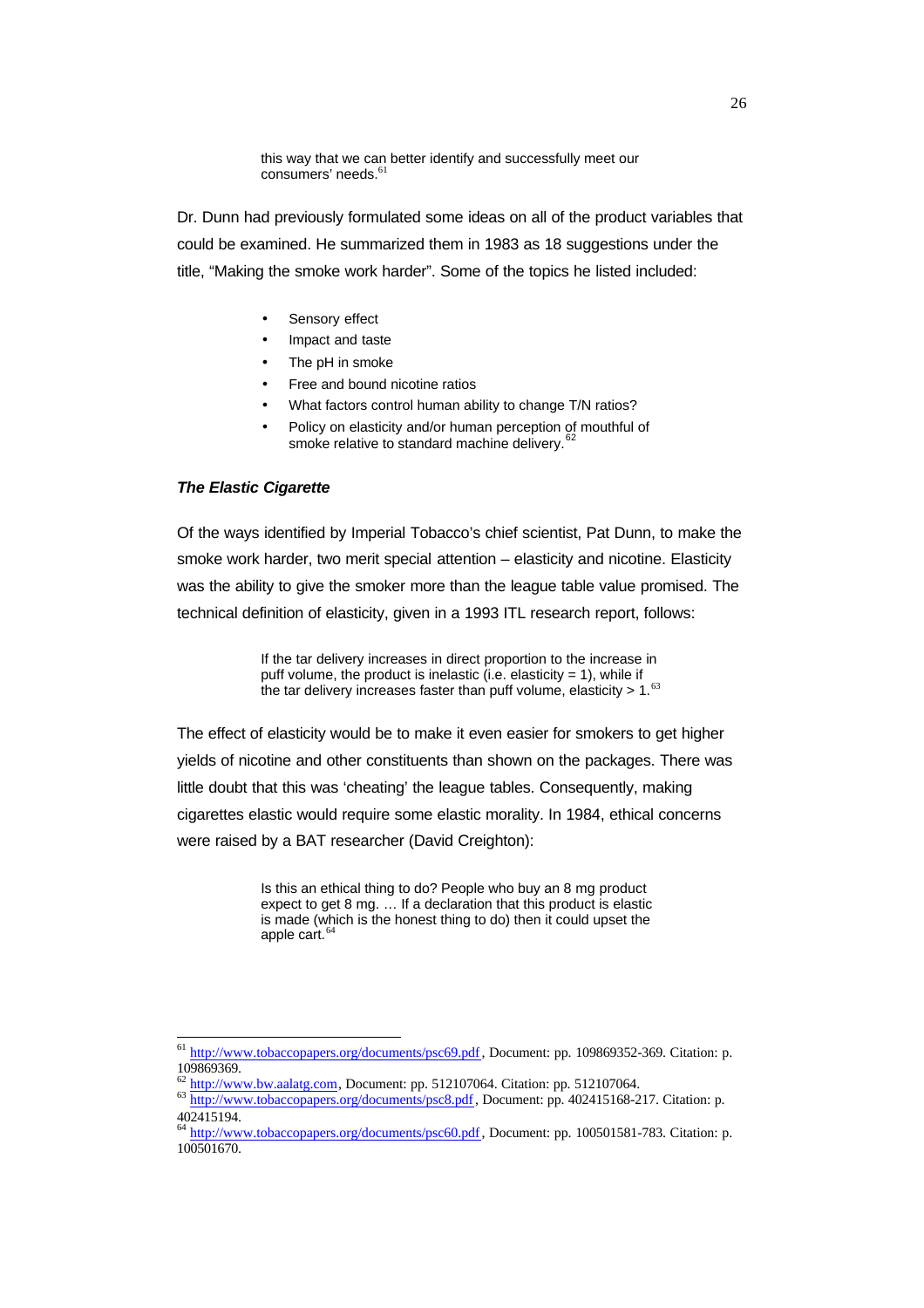Another participant at the same meeting, Mr. G.O. Brooks, less preoccupied with ethics, proposed that the best solution would be to cheat without appearing to do so.

> However, we should strive to achieve this effect without appearing to have a cigarette that cheats the league table. Ideally it should appear to be no different from a normal cigarette thus reducing the likelihood of a competitive challenge. It should also capable of delivering up to 100% more than its machine delivery. I have chosen this ratio because I believe that anything more than this would lack credibility from a consumers point of view. Thus an 8 mg product capable of delivering 15-16 mg would allow the current full flavour smoker to continue to smoke with reassurance but no loss of pleasure.<sup>6</sup>

It did not take long to resolve the moral dilemma around elastic cigarettes. Elastic cigarettes were thought to involve elastic morality in June 1984. Less than a month later we learn that elastic cigarettes – and elastic morality – had been accepted by the company as good business practice.

> From a research and product development viewpoint, the proposition of designing a cigarette of high taste to tar ratio, which responds positively to human smoking behaviour has been agreed to be acceptable. This is necessary if we are to explore and understand what consumers are seeking from the cigarettes they buy.

…

l

The marketing policy concerning this type of product is not clear but it is believed it will depend largely on the degree of elasticity in the design and how overtly this elasiticity is achieved. The consensus is that small improvements in elasticity which are less obvious, visually or otherwise is likely to be an acceptable route.

It was also recognized in 1984 that product solutions, like more elastic cigarettes, would take on more importance as advertising restrictions continued to grow. It would be necessary, however, to keep fooling the machines in order to overcome current legal constraints.

> Smokers have disappointed us in that they have not chosen to smoke twice as many 10 mg cigarettes if they changed from 20 mg products. Thus in order to reinforce the primary pleasures of smoking, I have proposed to make it easier for smokers to take what they want from a cigarette which might well have a low delivery when smoked by machine which overcomes current

<sup>&</sup>lt;sup>65</sup> http://www.tobaccopapers.org/documents/psc60.pdf, Document: pp. 100501581-783. Citation: p. 100501729.

<sup>66</sup> http://www.bw.aalatg.com, Document: pp. 650377652-853. Citation pp. 650377654, 650377655.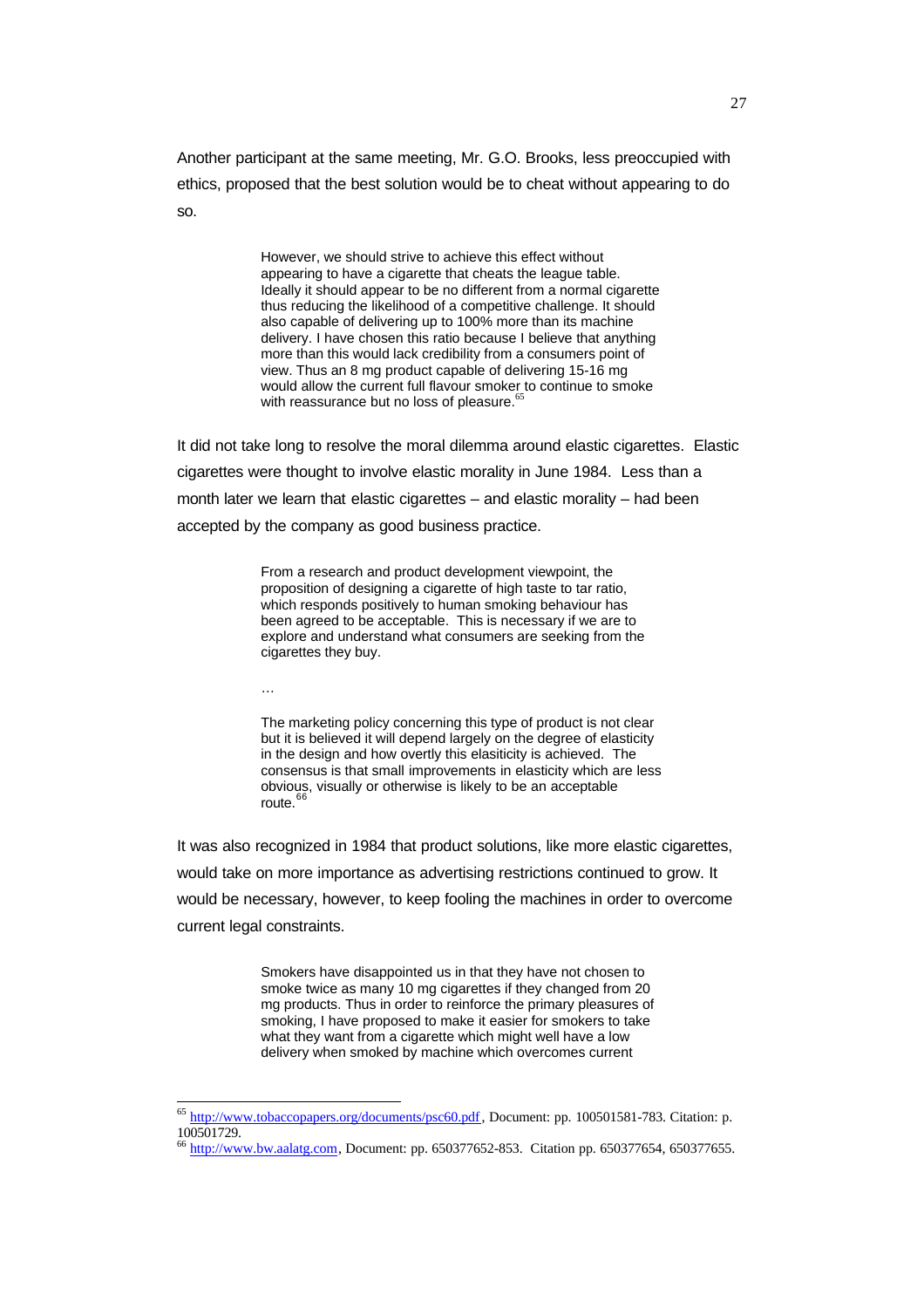legal constraints and to enhance the sensations from the first few puffs.

I expect more restrictions to be applied to the freedom of tobacco companies to promote and advertise their products, so that the contribution of image to the total offer will tend to fall. In this case the actual smoking qualities of the product in the pack and the design and quality of the packing have to be even more important than it is now.

Research and development departments were then challenged to see if elastic products could be produced. Their own experiments showed that machine smoking parameters did not correctly estimate actual smoking behaviour. Studies in the United Kingdom<sup>68</sup> and Canada<sup>69</sup> in 1984 and 1995, respectively, produced very similar results among people smoking their own brands of cigarettes. Imperial Tobacco discovered that smokers inhaled more smoke more frequently than the standard machine settings. The average smoker inhaled more smoke with each puff than the machine setting (the machine was set at 35 ml, but British smokers inhaled 40 ml and Canadians 47 ml). The average length between puffs was also shorter than the machine setting of 58 seconds (42 seconds in the U.K. and 41 seconds in Canada).

Another happy observation made on the road to more elastic cigarettes was that the lower-tar/lower-nicotine cigarettes made from money-saving expanded tobacco were even more elastic:

> It is noticeable that as the deliveries reduce, the elasticity tends to increase. This is not an unexpected result since it is believed that both ventilation and expanded tobacco contribute to elasticity and the levels of both these factors increase as we go lower in deliveries.

A graph shown at a 1984 nicotine conference showed that the lower the leaguetable tar rating, the higher the relative kick delivered to the smoker. The actual relative nicotine delivery to smokers increased exponentially as daily nicotine availability (number of cigarettes smoked per day times machine deliveries of

<sup>67</sup> http://www.tobaccopapers.org/documents/psc60.pdf, Document: pp. 100501581-783. Citation: p. 100501710.

<sup>68</sup> http://www.tobaccopapers.org/documents/psc76.pdf, Document: pp. 102393928-946. Citation: p. 10293929.

http://www.bw.aalatg.com, Document: pp. 566628451-464. Citation: pp. 566628457.

<sup>70</sup> http://www.tobaccopapers.org/documents/psc76.pdf, Document: pp. 102393928-946. Citation: p. 10293930.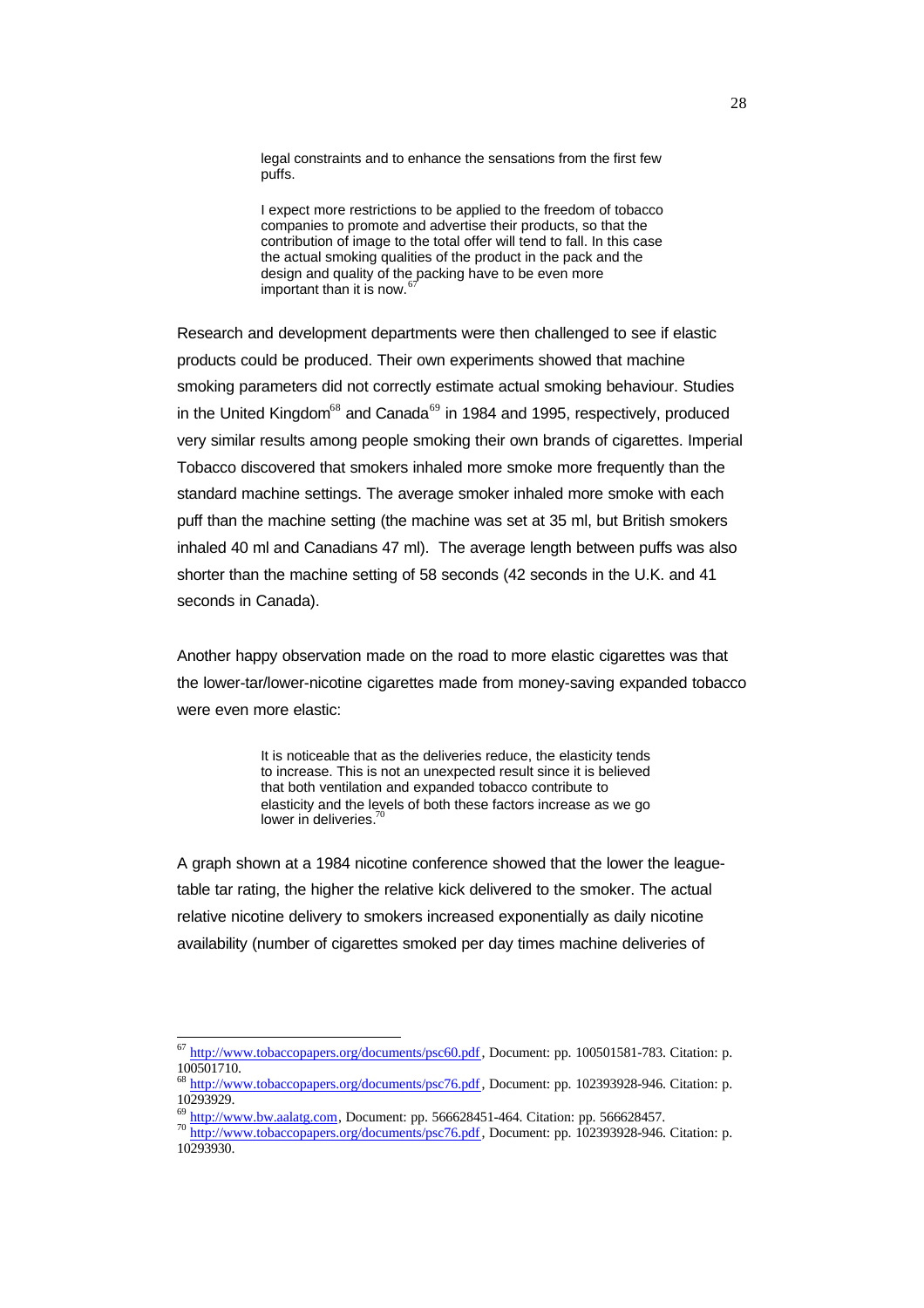

BAT discovered that smoking-machine tests produced significant underestimates of the dose actually delivered by low-nicotine cigarettes.

l

nicotine) decreased. For the lowest availability (2 mg per day), smokers were actually getting 200% of delivery predicted by standard nicotine deliveries. $71$ 

There were two possible approaches to giving smokers more 'sensation' for less tar:

a) make a fixed weight of smoke work harder

b) to design more 'elastic' cigarettes<sup>72</sup>

But smokers don't like having to puff too hard, so designers were reminded that

…the consumer must be able to achieve this 50 ml puff with the same level of effort as he is used to on his conventional product.<sup>73</sup>

<sup>&</sup>lt;sup>71</sup> http://www.tobaccopapers.org/documents/psc138.pdf, Document: pp. 100535033-207. Citation: p. 100535056.

<sup>&</sup>lt;sup>72</sup> http://www.tobaccopapers.org/documents/psc76.pdf, Document: pp. 102393928-946. Citation: p. 10293931.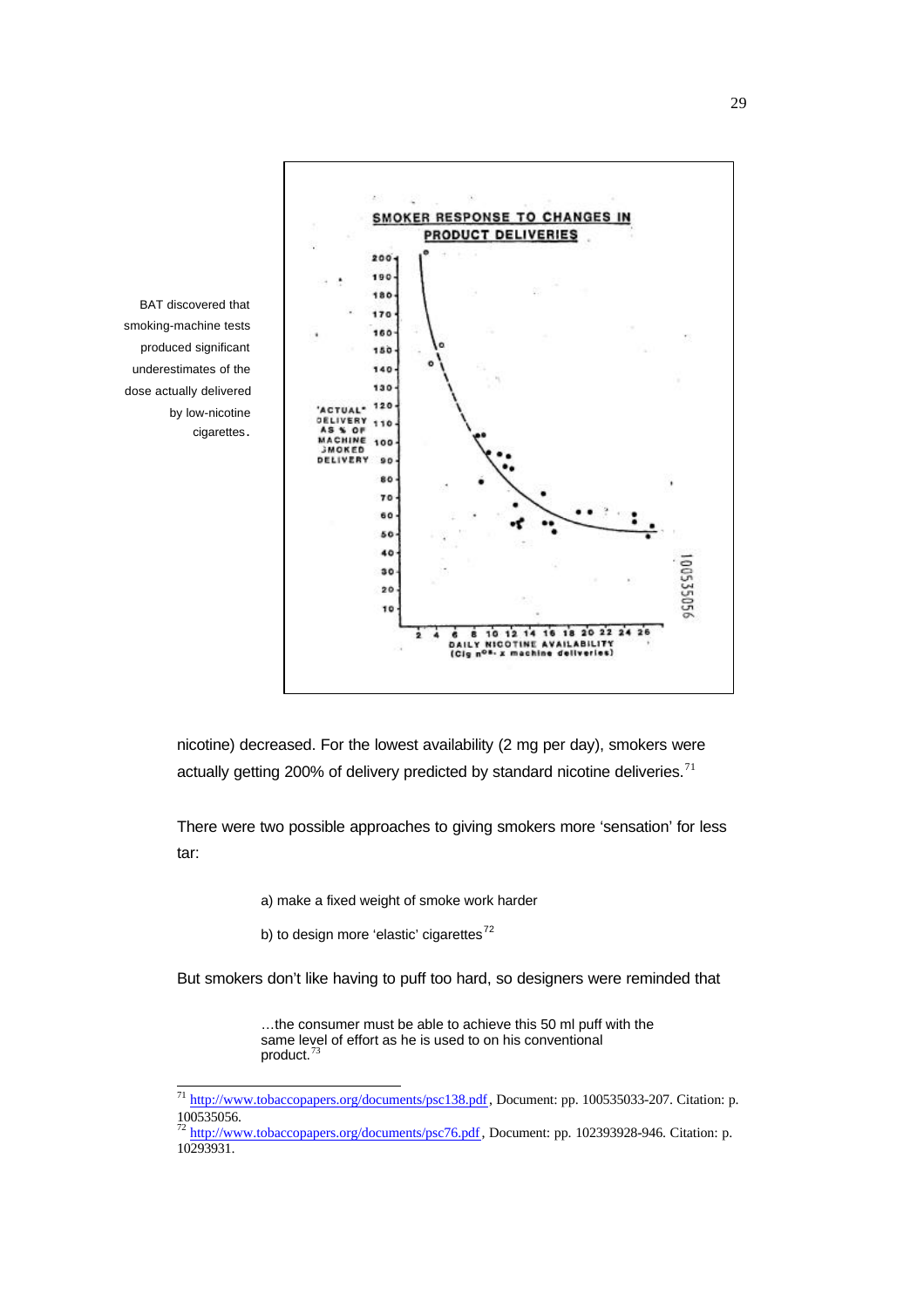#### *The not-so-secret ingredient: Nicotine*

Nicotine manipulation was also recognized to be of critical importance at the 1984 structured creativity meeting.

> High on the list of consumer needs is nicotine, which I believe to be the main motivator and sustainer of smoking behaviour. Without nicotine in sufficient quantity to satisfy the needs of the smoker, the smoker can (a) give up altogether,  $\int_{A}$ (b) cut back to a low purchase level, (c) keep switching brands.

BAT discovered that increasing elasticity was one way that they could increase the nicotine that reached the brain (i.e. "bioavailable" nicotine). Because of the different ways in which the lower-delivery ventilated cigarettes burned, when tar levels went down, nicotine would go down relatively less. When assessed in terms of human smoking behaviour as opposed to machine smoking behaviour, the tar/nicotine ratio would be even lower. Not only that, some types of nicotine were found to have a higher impact. Free nicotine (also known as unbound or unprotonated nicotine) was more easily absorbed.

Here are some salient observations that researcher B. Hauser made about ways to deliver more and better nicotine at a 1984 nicotine conference in Southampton.

> Products with nominally equivalent nicotine deliveries are assessed as having greater impact if the ratio of free to bound nicotine is increased relative to each other.

…

l

In terms of product design parameters the use of increasing filter ventilation tends to increase the ratio of free to bound levels of nicotine; the associated filter pressure drop also contributes to this effect. Increasing paper porosity however tends to have the opposite effect to filter ventilation, in addition there are other design parameters that can effect the ratio of free to bound nicotine. In addition, where the smoke velocity is increased by human smoking behaviour this will have the effect of increasing the free : bound nicotine ratio.

These studies indicate how the level of free : bound nicotine levels can be used to modify products through strength perception.

<sup>73</sup> http://www.tobaccopapers.org/documents/psc76.pdf, Document: pp. 102393928-946. Citation: p. 10293930.

<sup>&</sup>lt;sup>74</sup> http://www.tobaccopapers.org/documents/psc60.pdf, Document: pp. 100501581-783. Citation: p. 100501700.

<sup>75</sup> http://www.tobaccopapers.org/documents/psc138.pdf, Document: pp. 100535033-207. Citation: p. 1005351346.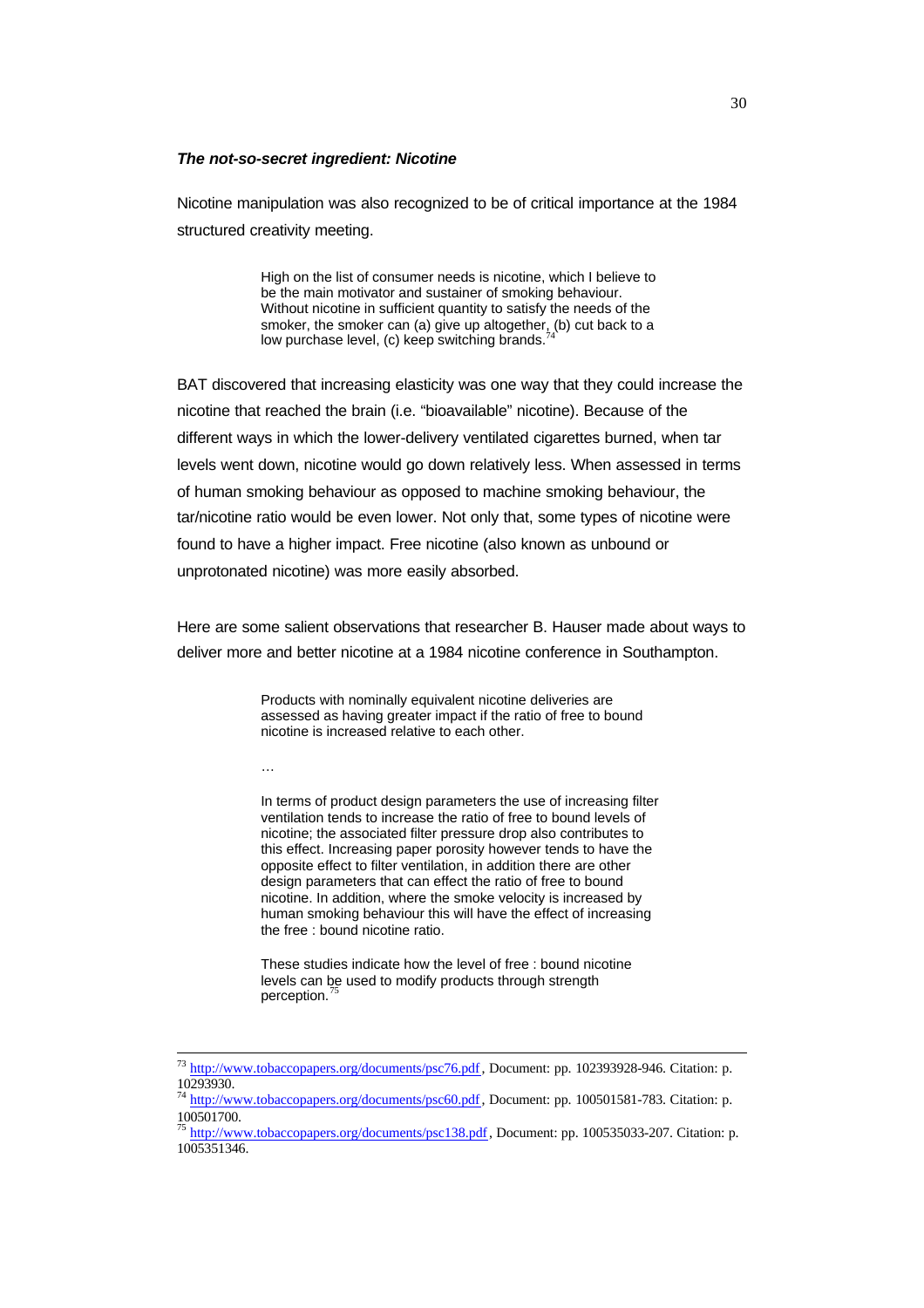Imperial Tobacco and other BAT companies discovered that they could make cigarettes that were elastic and gave smokers satisfactorily high levels of nicotine. The companies could deliver on their marketing promise of satisfaction in a light cigarette.

These cigarettes would be light in name only. Only the smoking machine would get low tar and nicotine yields from such cigarettes. Most smokers would get more tar and much more nicotine than listed on the package. The companies had learned from earlier mistakes. This time smokers would not have to change the way they smoked. Unlike their experiences with early low-tar cigarettes, smokers would not have to perceptibly suck harder on their cigarettes or alter their behaviour in other ways to get the satisfaction they wanted.

> Changes in the product should be minimal as far as the smoker is concerned. Thus any innovations should not be intrusive in either appearance, feel or smoke performance. As a rule of thumb, changes of less than 20% are not noticeable to the untrained consumer.<sup>76</sup>

By June 1984, it had been determined that lighter-but-equally-satisfying cigarettes could be made. Still, there was a nagging ethical question. Would it be the right thing to do? Would it be all right to sell cigarettes that were deliberately designed to deliver higher yields than shown on the package? Regardless of whether it was the right thing to do or not, it was done. Research on such products was accepted as policy by July 1984. Making and selling such cigarettes became explicitly part of BAT policy and Canadian tobacco markets by 1989.

## **PHASE 4: INTO THE 1990S: IN SEARCH OF THE HOLY GRAIL**

 $\overline{\phantom{a}}$ 

Instrumental in the policy evolution and eventual policy shift that would occur was a project proposed by Imperial Tobacco – Project Eliminate, Modify, Neutralize (EMN). It was developed in 1985 and presented to senior BAT staff in 1986.

With EMN, ITL wanted to develop a comprehensive, long-term approach that would expand the market. The minutes of this meeting merit extensive citation.

<sup>&</sup>lt;sup>76</sup> http://www.tobaccopapers.org/documents/psc60.pdf, Document: pp. 100501581-783. Citation: p. 100501703.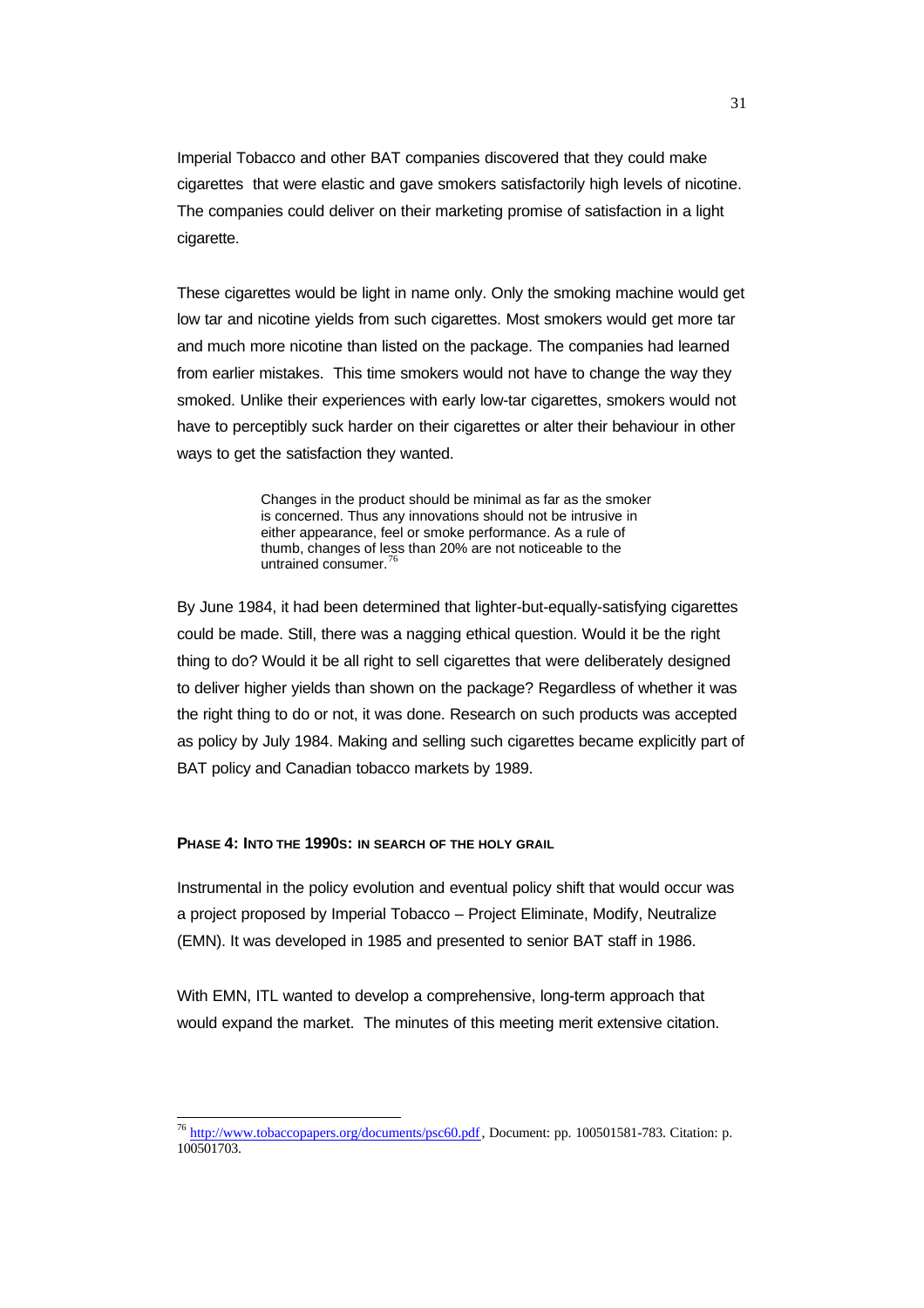## **1. BACKGROUND**

#### Rationale

I.T.L., in presenting their concept, believe that many of the constraints currently operating on the tobacco industry would be removed if it were not for the Smoking and Health issue. For example, as a result of the anti-smoking lobby, taxation is increasing and consumption is falling, and young smokers are declining in number. Politicians are not unhappy with these trends. Issues related to Product liability also constrained the industry and all such issue related to Smoking and Health.

#### **Opportunities**

I.T.L. stated that if we could remove Smoking and Health pressures the industry would stabilize and then grow. Productivity and market share were likely soon to 'plateau'.

#### **Objective**

To work towards the discovery of a 'safe' cigarette, 'safe' in the eyes of those who say that the current cigarette is 'unsafe'.' Such an objective is, in I.T.L.'s view, market oriented (in that it would expand the market) but is not marketing-oriented, i.e. concerned with short term targets.

#### Business Aspects

Any return on investment that led to an increase in smoking should be high.

The potential complexity of the project made it difficult for (non-tobacco) competitors to enter.

#### **Strategy**

 $\overline{\phantom{a}}$ 

Briefly the project is related to a programme of research related to a three tier approach:

- 1. Eliminate (undesirable chemicals identified by Regulatory bodies) and test for biological activity. A broader interpretation is that noxa would be reduced to threshold levels deemed acceptable.
- 2. Modify (the cigarette).
- 3. Neutralize (by vitamins etc.).

which in turn relate to four research areas:

- 1. Smoke Chemistry reduction of toxic components
- 2. Biological Tests (short and long term)
- 3. Epidemiology
- 4. Mechanisms of Disease Production

I.T.L. believe that this calls for a Fundamental Research approach (attempting to acquire knowledge that others do not have), but at this stage, have not developed the Research Programme – (Phase 2).

<sup>77</sup> http://www.tobaccopapers.org/documents/psc89.pdf, Document: pp. 109875253-263. Citation: p. 109875260-261.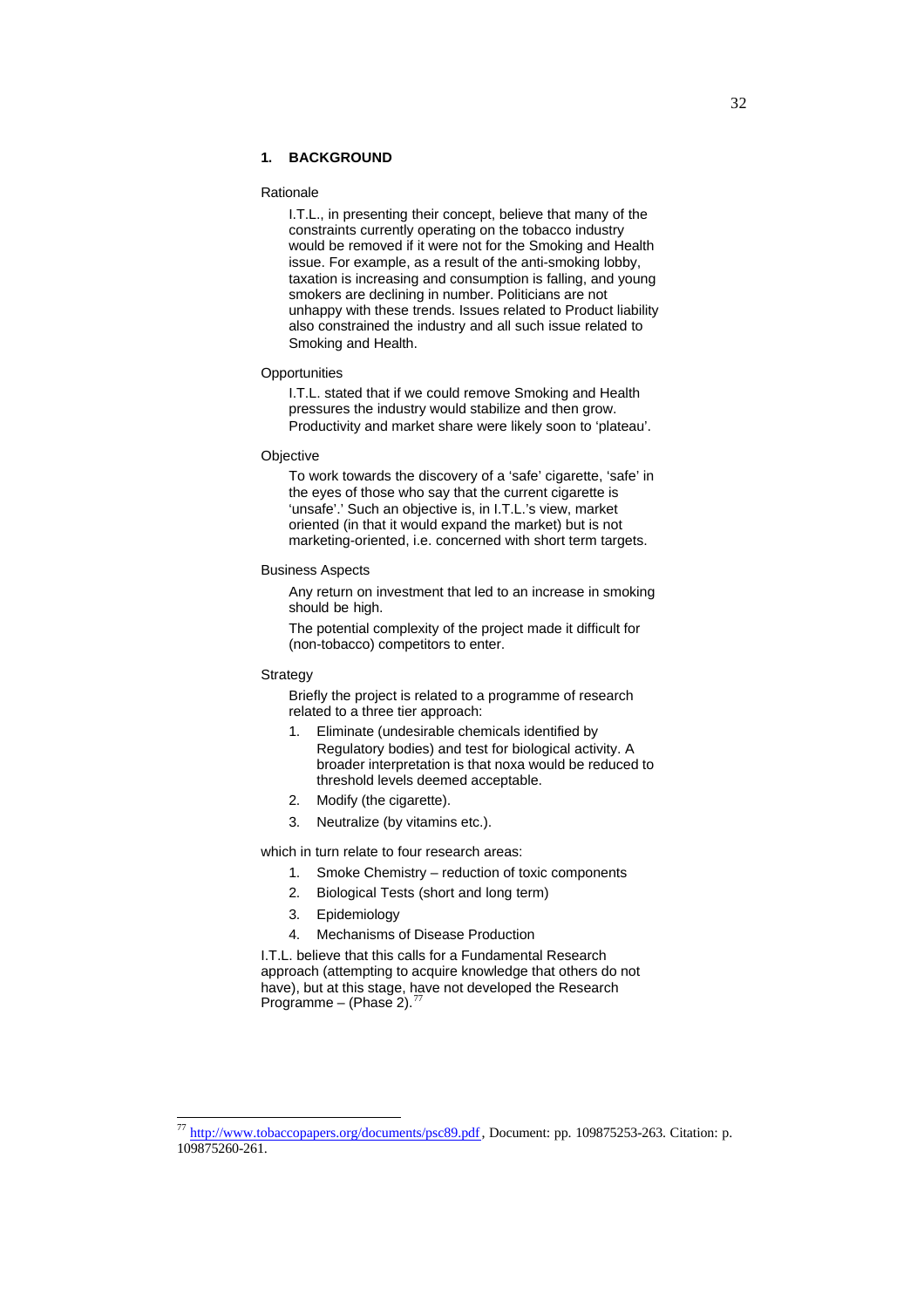Prior to the meeting, two veteran tobacco scientists, Dr. F.J.C. Roe and Dr. R.E. Thornton provided comments on Project EMN<sup>78</sup> to the new coordinator of GRDC, Mr. Alan Heard.<sup>79</sup> Both were negative in tone, questioning the feasibility of Project EMN. Dr. Thornton participated in the review meeting. Given the negative reviews and Dr. Thornton's participation in the meeting, it is perhaps not too surprising that Project EMN did not receive ringing endorsement from headquarters.

#### **CONCLUSIONS**

l

It appeared that there was common ground between the aims of 'EMN' and the R&D strategy for the BATCO Group. However, differences were apparent in:

The BATCO approach is to monitor the scientific literature and statements of regulatory authorities, with a response in line with management's perception of the situation. This contrasts with the all-encompassing approach foreseen by ITL.

The goals for the BATCO programme were typically defined on a five year 'rolling-over' programme which is flexible and is always addressing the latest developments. Longer term goals cannot be defined (those 'selected' today will inevitably change). This contrasts with the work foreseen in Canada (possibly up to 15 years or an even longer time scale).

Further consideration should be given to these issues in the 1986 Research Conference in Sydney (September).<sup>8</sup>

The young Turks from the regions had been sent packing, their project consigned by their bosses in headquarters to that bureaucratic purgatory from which few projects ever return – "further consideration".

Subsequently the British head office would pour even more cold water on ITL's proposals to research safer cigarettes, and even the top brass were involved. BAT's chief executive officer (Patrick Sheehy) wrote to IMASCO's CEO (Purdy Crawford) in December 1986 with a blunt statement of rejection:

> We do not believe that there is a sufficiently high chance of a successful outcome to justify committing the very large scale of resources that would be necessary to pursue the direct but arguably over-simplistic approach which your people are proposing. That is why I cannot support this line of research.<sup>81</sup>

<sup>&</sup>lt;sup>78</sup> http://www.tobaccopapers.org/documents/psc89.pdf, Document: pp. 109875253-263. Citation: p. 109875253-259.

<sup>&</sup>lt;sup>79</sup> http://www.tobaccopapers.org/documents/who119.pdf, Document: pp. 501585131-208. Citation: p. 502585175.

<sup>&</sup>lt;sup>80</sup> http://www.tobaccopapers.org/documents/psc89.pdf, Document: pp. 109875253-263. Citation: p. 109875263.

<sup>81</sup> Minnesota depository. BATCO select documents. Box 14. File Number J1755B. pp. 101432832-833.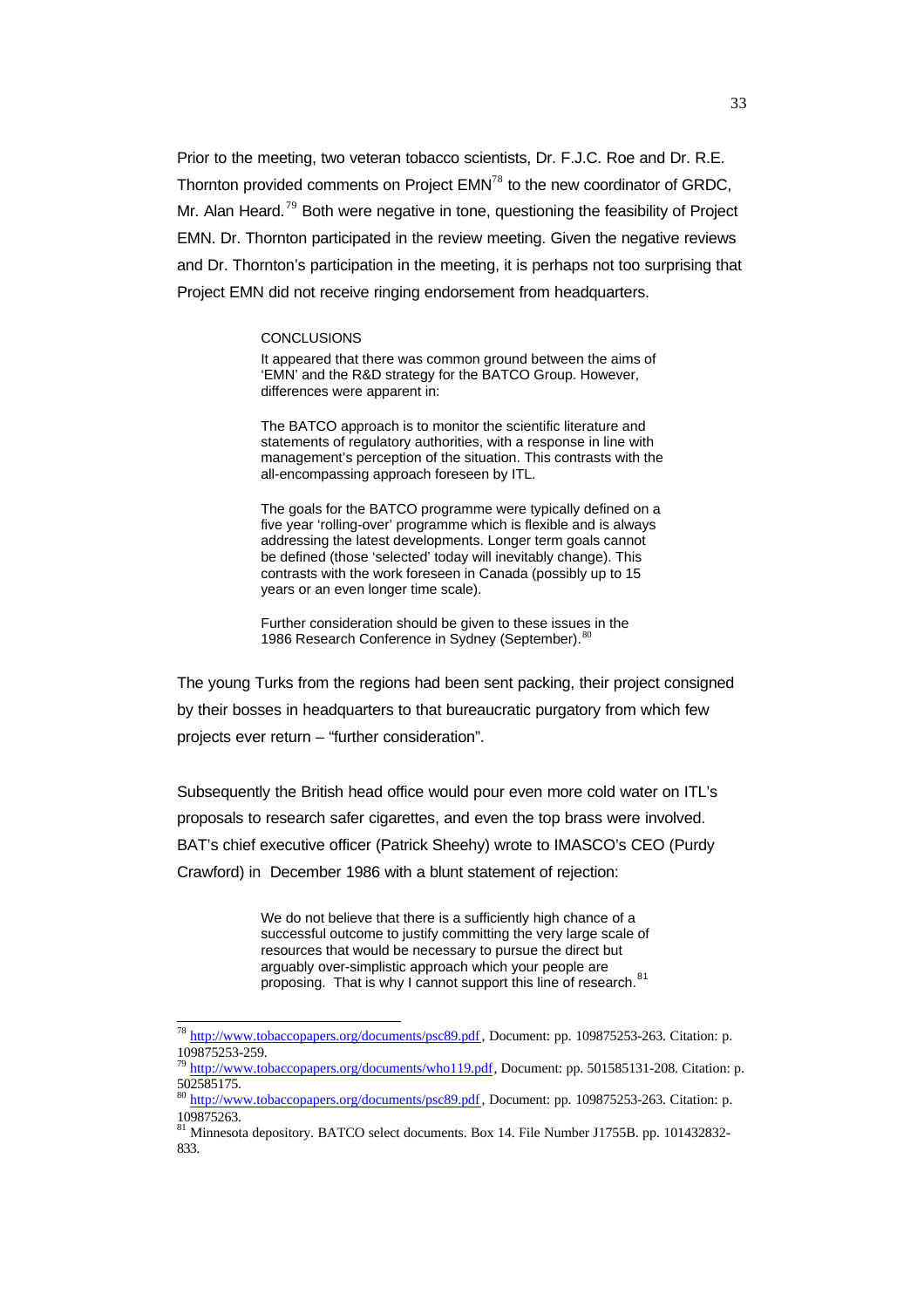Now it seemed like Project EMN was really dead. But eventually, some aspects of ITL's research would survive "further consideration" and even the "kill" letter from one CEO to another. One key idea from Project EMN would return in another form a few years later.

Mr. Heard was favourably impressed with at least one key idea in Project EMN, either at the 1986 review meeting or later. He favoured "products that are perceived to be improved by those who criticize our current products". However, even though he participated in the 1986 review meeting, his favourable views were not reflected in the minutes of that meeting, but were expressed clearly in a paper he wrote in 1989, for presentation to the Research Policy Group, meeting in Vancouver in September. The paper is entitled "Strategies for Product Innovation" and is cited here *in extenso.*

> The cigarette business is clearly in need of Product Innovation if its classical product life is to be extended. Whilst minor innovations such as new brands (based on imagery rather than product or on minor product changes (deliveries, flavours, physical dimensions) can influence market share, they do not address the fundamental issues facing the smoker – or those who influence the smoker.

> In 1985, I shared my simple view of the marketing/technical challenge facing the industry. At that time, I identified 'Lost Ground' as the area that should be addressed by the R&D function of our Group. I was referring to the ever-growing sector of 'quitters, or 'reducers'. I still believe that, to at least arrest the decline of use of our product, we must consider major product innovations.

Whatever our personal beliefs about our product may be, we must detach ourselves and see the product from the eyes of consumers and regulators. We have to respond to their perceptions of cigarettes and smoking.

Echoing the objectives of ITL's project EMN of 1986, we need to create products that are perceived to be improved by those who criticise our current products.

What are these perceptions? Based on the statements of Regulatory bodies or on the growing mass of consumer data now being gathered on our product, it is possible to summarise as follows.

Cigarettes are perceived as pleasurable and satisfying but also as unhealthy, socially unacceptable, addictive and expensive. The negative perceptions, once predominant in the developed world of North America and Europe, are now more widely held, as anti-smoking factions gain ground. If we are to respond we need to identify those characteristics of our product that are perceived by our regulators/consumers as 'negative', and reposition them, where possible.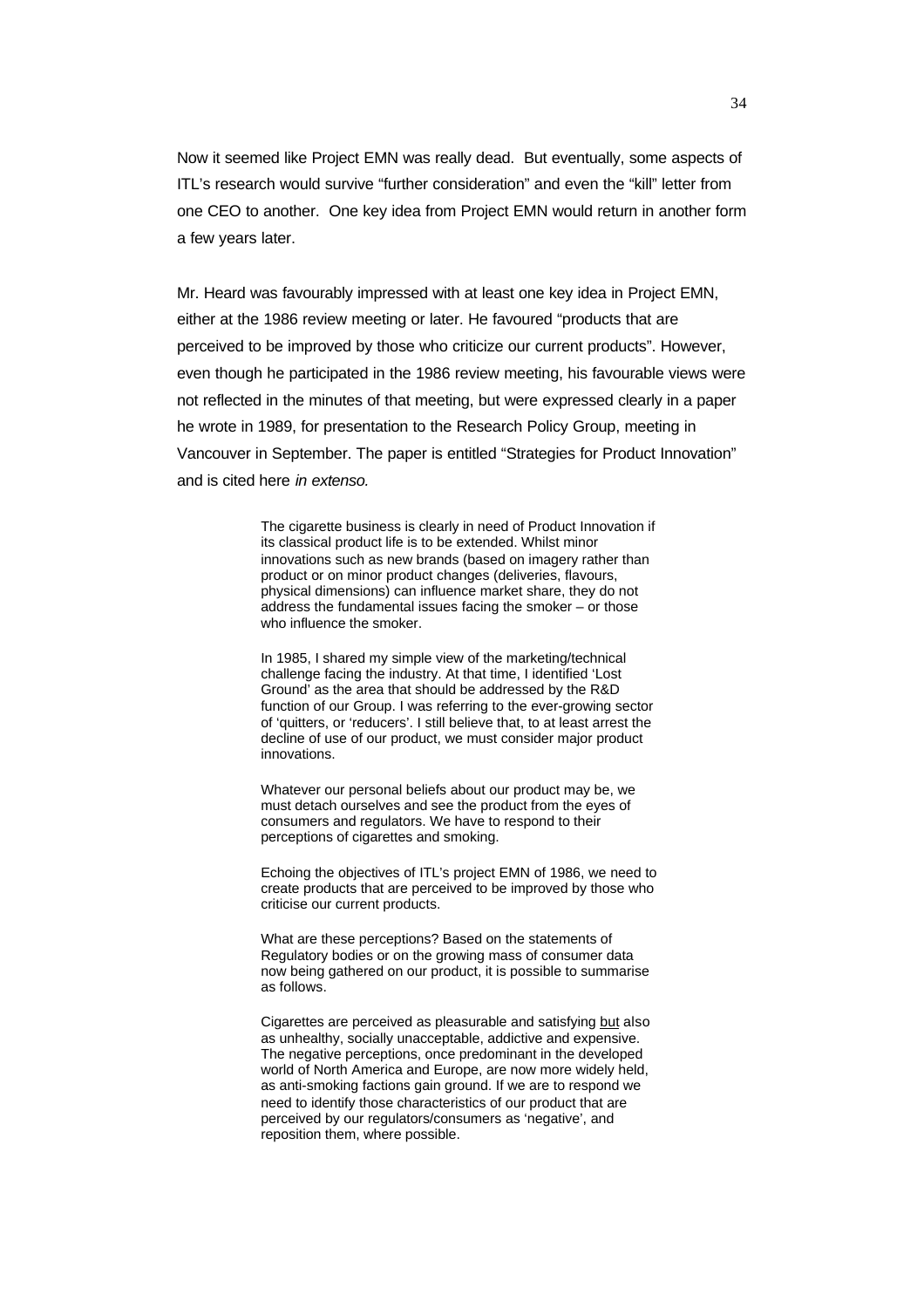

**BAT** coordinated international research efforts through Alan Heard. In 1989 he outlined the pressures on tobacco companies.

> We need Product Innovations that address regulatory concerns and which achieve worthwhile improvements in the view of key regulators.

Despite the fact that Regulators hold generally negative views on cigarettes and some have implied the factors of cigarette design that are 'at fault', there is a general tendency for Regulators to purely claim that 'smoking is bad' and not enter into positive discussions on how features of the product might be ' improved' in a product sense.

The challenge is as much in the direction of encouraging regulators to enter a dialogue on Product modification as in actually achieving modifications technically. We need to identify how this can be done internationally.

#### **Competitors Experience of Innovation**

What lessons can we learn from previous attempts at product modification/innovation in our industry? RJR philosophy with Premier was to go for the 'wonder solution' – the product with no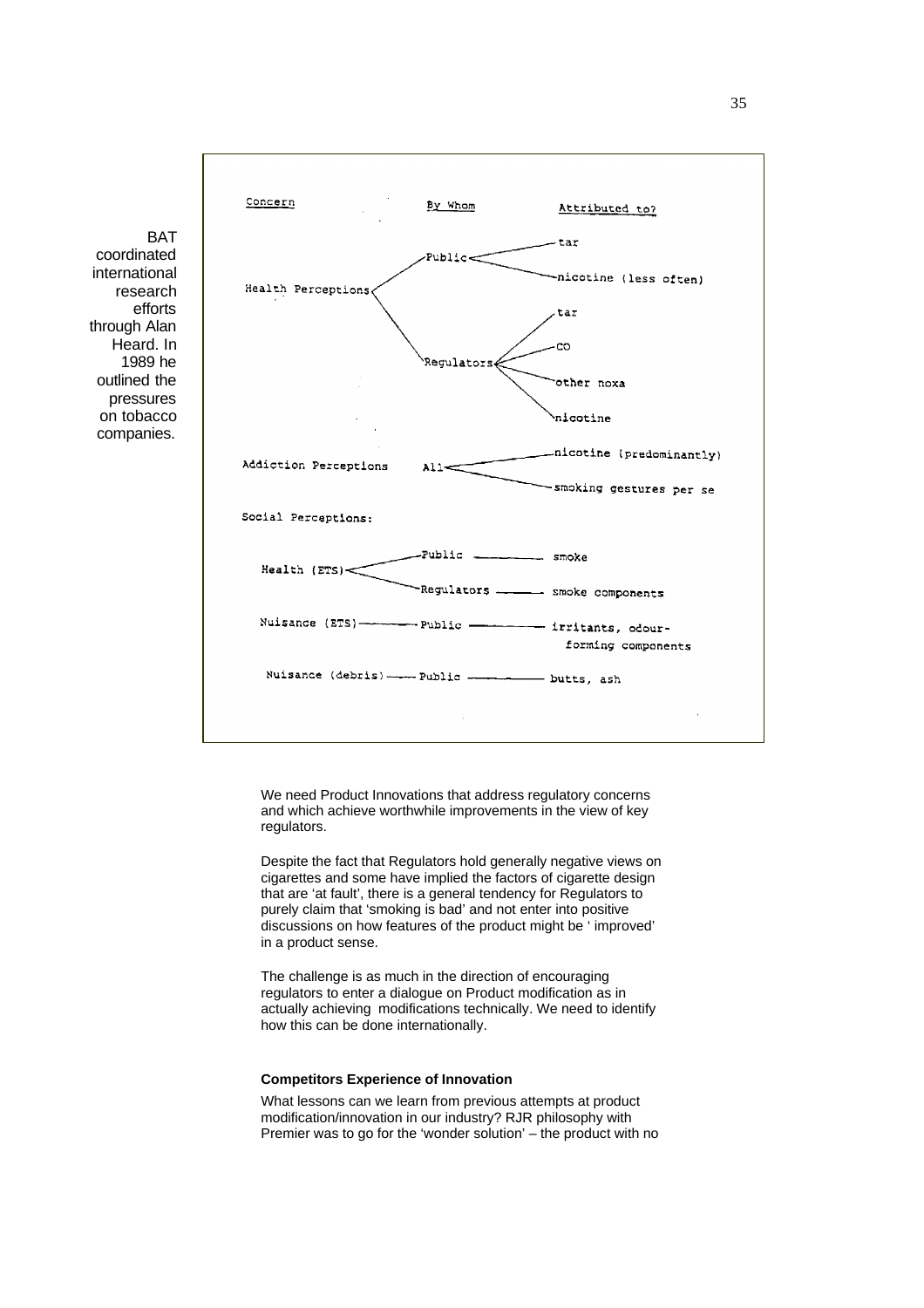negative perceptions (although they could only communicate the smoke-free characteristics). Favor, by Advanced Tobacco Products, was even more extreme. It sought to deliver nicotine and flavours but no aerosol whatsoever.

The failure of both of these radical product innovations provides some important lessons for BAT. Firstly, the products failed to deliver the pre-requisite of any innovatory cigarettes – a satisfying smoke in terms of taste, flavour and other organoleptics. Secondly, the products were seen as mechanical devices – embarrassing to use and difficult to dispose of. Thirdly, in trying to reach too far these products came under regulatory challenge on the grounds that they are not cigarettes, according to the accepted definition.

Despite the failure of Premier, the product development and performance characteristics were shared with the scientific community and there is little doubt that RJR's attempt to tackle the issues was very well performed in a scientific sense. Unfortunately for the industry in general, the impressive data particularly of a biological/toxicological nature, sets hitherto unthinkable standards. Furthermore, without resort to such extreme designs as Premier or Favor, there is little hope of cigarette technology achieving smokeable products with data close to those of Premier.

The overall conclusion of the Premier (and Favor) experience is that attempts to make major inroads into the negative perceptions:

- 1. necessitate completely new technology.
- 2. lead to radically different products which do not meet consumer basic requirements for a cigarette.
- 3. lead to products that risk definition of not being a cigarette.
- 4. draw too much media/regulatory reaction at an early stage.

Premier and Favor are probably the most extreme of cigarette innovations. Their common characteristic was that they sought to address all the principal negatives, with the exception of addiction. By contrast, such products as 'Vantage Excel' and 'Chelsea' have more modest targets, viz., sidestream reduction and aromatisation respectively. With 'Next' PM may be thought to be addressing simply the addiction issue. More generally, the gradual reduction of tar and nicotine deliveries have also addressed one (very largely) negative perception, personal illhealth. In each of these examples the innovators have not only limited the number of issues addressed but have taken an incremental approach 'improving' key dimensions of the product. They have also retained the conventional form of a cigarette in these innovations.

Despite the relatively limited horizons, the success of most of these innovations has been modest. Low delivery products have had the greatest success largely because they have had regulatory backing, but have made limited progress due to lack of taste and satisfaction; they are not universally accepted as a valid means of reducing the health associations of smoking. Sidestream-reducing products fail mainly because of inferior performance (taste, ash) but perhaps because they offer insufficient benefit. NSM and the other tobacco substitutes failed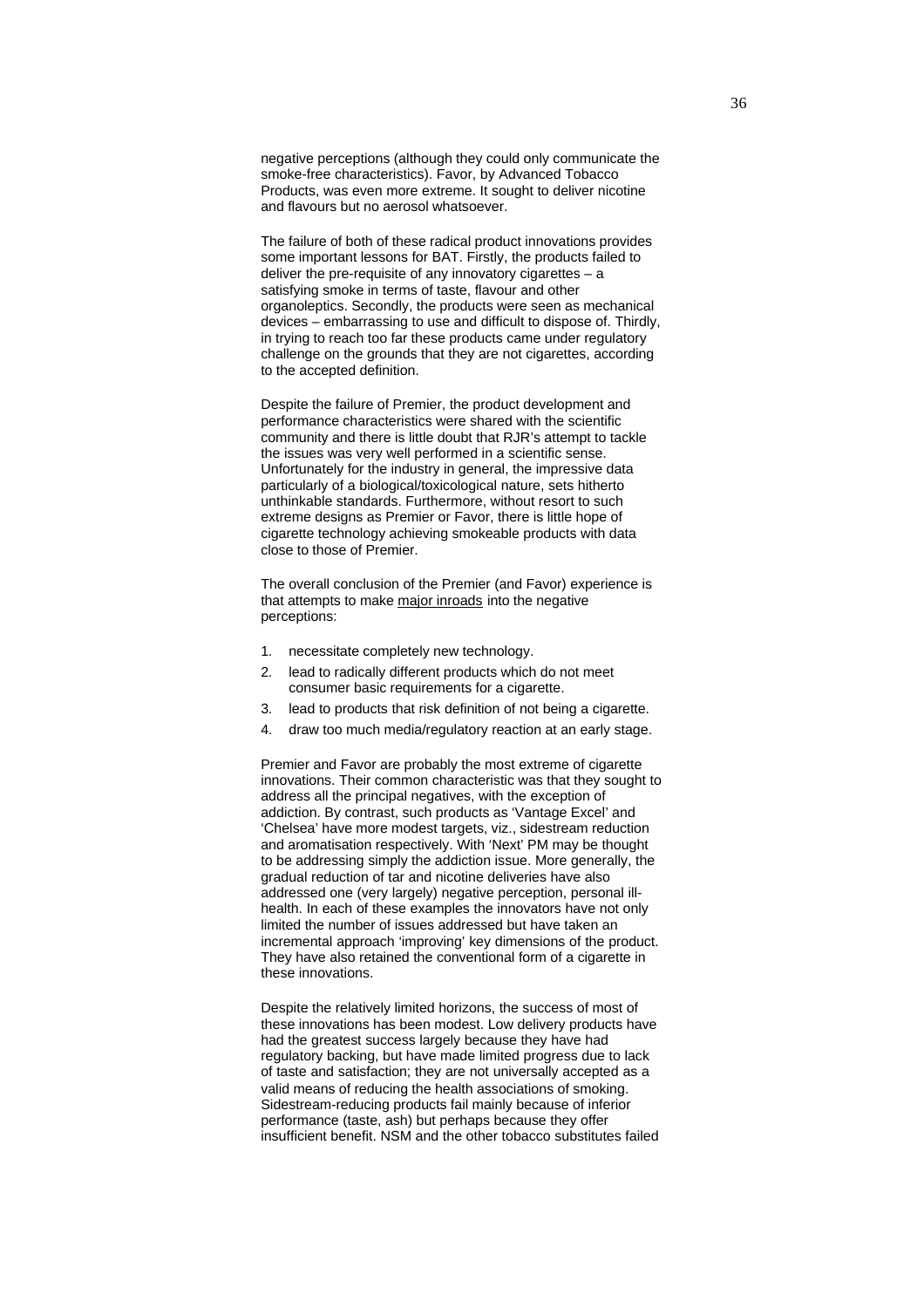totally – they addressed the specific perceived negative of biological activity but failed to win both the regulatory support (which was essential in view of their huge public profile) and consumer interest. The consumer needed some reassurance to switch to a chemically-treated product.

Based on the total experience of innovative products to date, the conclusions are:

- 1. Follow regulatory directions and seek regulatory support.
- 2. Go for worthwhile but stepwise improvement.
- 3. Avoid overtly technological products.
- 4. Recognise that no compromise on current standards of acceptability of smoke will be tolerated by consumers.

#### **A Possible Strategy for Alternative Products**

#### Assume:

- 1. A product offering a response to the perceived negative aspects of smoking (S&H, social, etc.) will significantly alter the decline in cigarette consumption.
- 2. A product offering the characteristics of Premier (no tar, no biological activity, no sidestream) is needed but the technological approaches available are unacceptable.
- 3. A product offering a solution to the addiction issue would also offer a potential market but no valid approach has been identified.
- 4. Over the next ten years it may be that new technology emerges enabling traditional positive characteristics to be retained in a Premier type product.

In the meantime our Strategy should be:

- (i) We should follow product modification directions implied to date in the various regulatory publications and reflecting consumer attitudes determined by research.
- (ii) We should involve selected regulatory bodies in our ideas for product modification and in our progress towards targets.
- (iii) Establishment of a plan to promote the positive aspects of nicotine and to challenge any negative perception (including addiction) should be considered.
- (iv) Specifically, we can expect to achieve:
	- (a) tar reduction at normal nicotine.
	- (b) tar quality improvement (and reduction in biological activity).
	- (c) reduction of 'other noxa'.
	- (d) reduction of sidestream and yield and irritation.
	- (e) reduction of CO.

although working within traditional formats of cigarette construction and smoking styles.

(v) Target reductions for these parameters should be agreed against set timescales.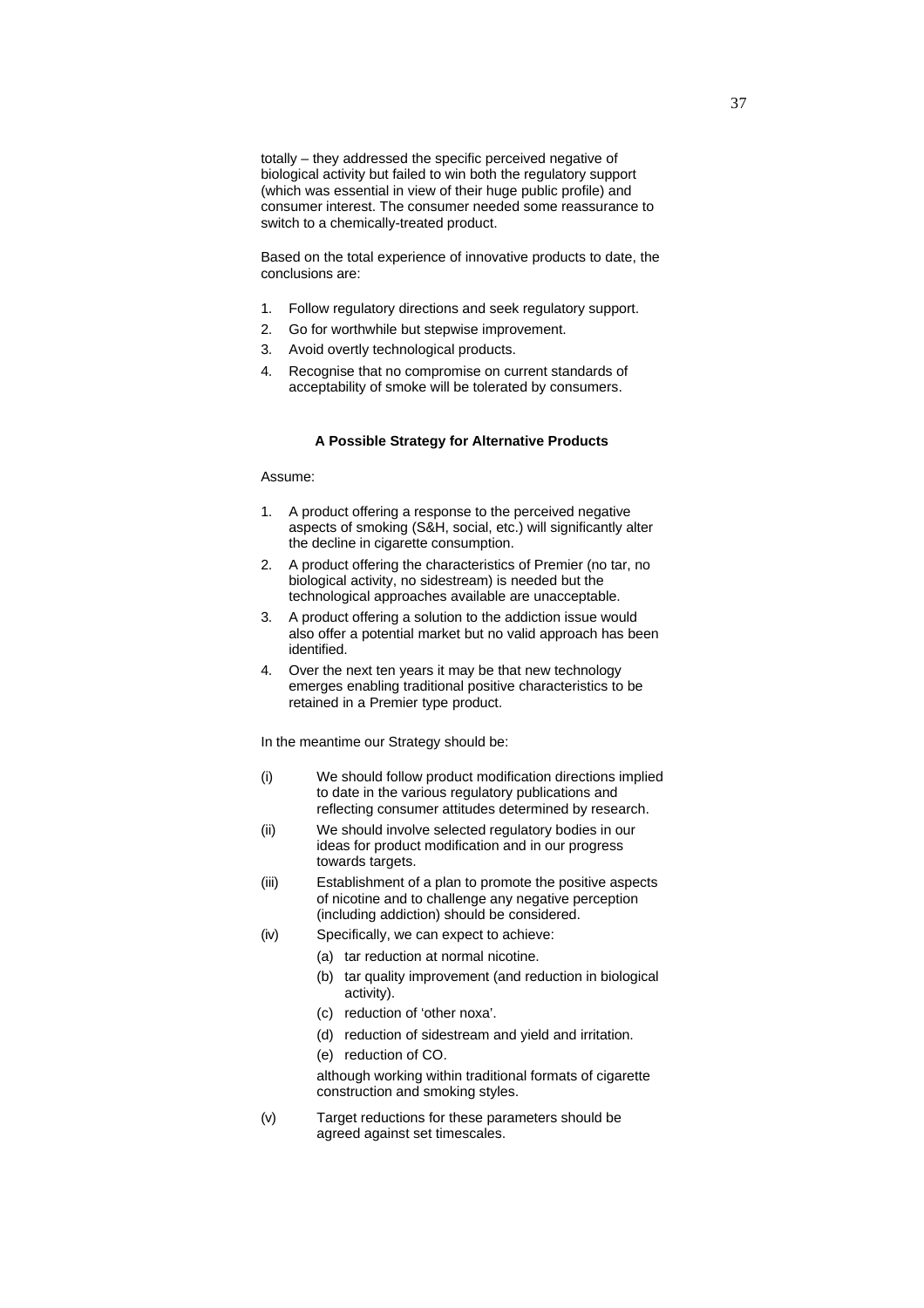- (vi) Nicotine reduction per se (cf. Next) should be discounted as a major route for development – the addiction arguments are weak and to respond through nicotine reduction would be to remove the pleasure and taste characteristics of smoking. (If Next shows that a small segment of the market will settle for such a product, we have a technological base to compete – but the opportunity will be small.)
- (vii) We should aim to introduce modified products in stages:
	- (a) to prevent unacceptably abrupt changes in taste, etc., character.
	- (b) to prevent focussing media interest highly on such modifications.

to allow market response to be clearly assessed – so often concept response is not matched by product response.

(viii) Since no compromise on taste, etc. will be made by the consumer, any product modification should meet acceptable standards without any disclosure of so called technical benefits!

In practice, we are tackling, through Project Greendot, Day and Nova, practically all the product modification implied or recommended in past reports of Regulatory Bodies. We are also assembling the technologies that underpin our product response to consumer concerns.

l

We now need to ensure co-ordination of these projects and to develop a dialogue with selected regulatory bodies.<sup>8</sup>

Two other background papers presented at the same meeting presented similar views to those of Mr. Heard on the inadvisability of developing products based on nicotine alone. One paper pointed out that pharmaceutical companies were covering this field.

> Except for the problem of 'image' of nicotine (it is a drug; without it, it would be difficult to argue that smoking is addictive) there is presently no justification for its removal. Nevertheless, we do not want a product based on nicotine alone; the pharmaceutical companies are covering this field quite adequately. <sup>83</sup>

The other background paper was a BAT policy statement entitled "Company Guidelines on Novel Products Incorporating Nicotine," dated 19 July 1989.

> It should be noted that less clearly defined concerns militate against the likelihood of success of products delivering nicotine and little else. These are:

<sup>&</sup>lt;sup>82</sup> http://www.tobaccopapers.org/documents/psc57.pdf, Document: pp. 401058418-425. Citation: p. 401058418423

<sup>83</sup> http://www.tobaccopapers.org/documents/psc54.pdf, Document: pp. 401058290-322. Citation: p. 401058313.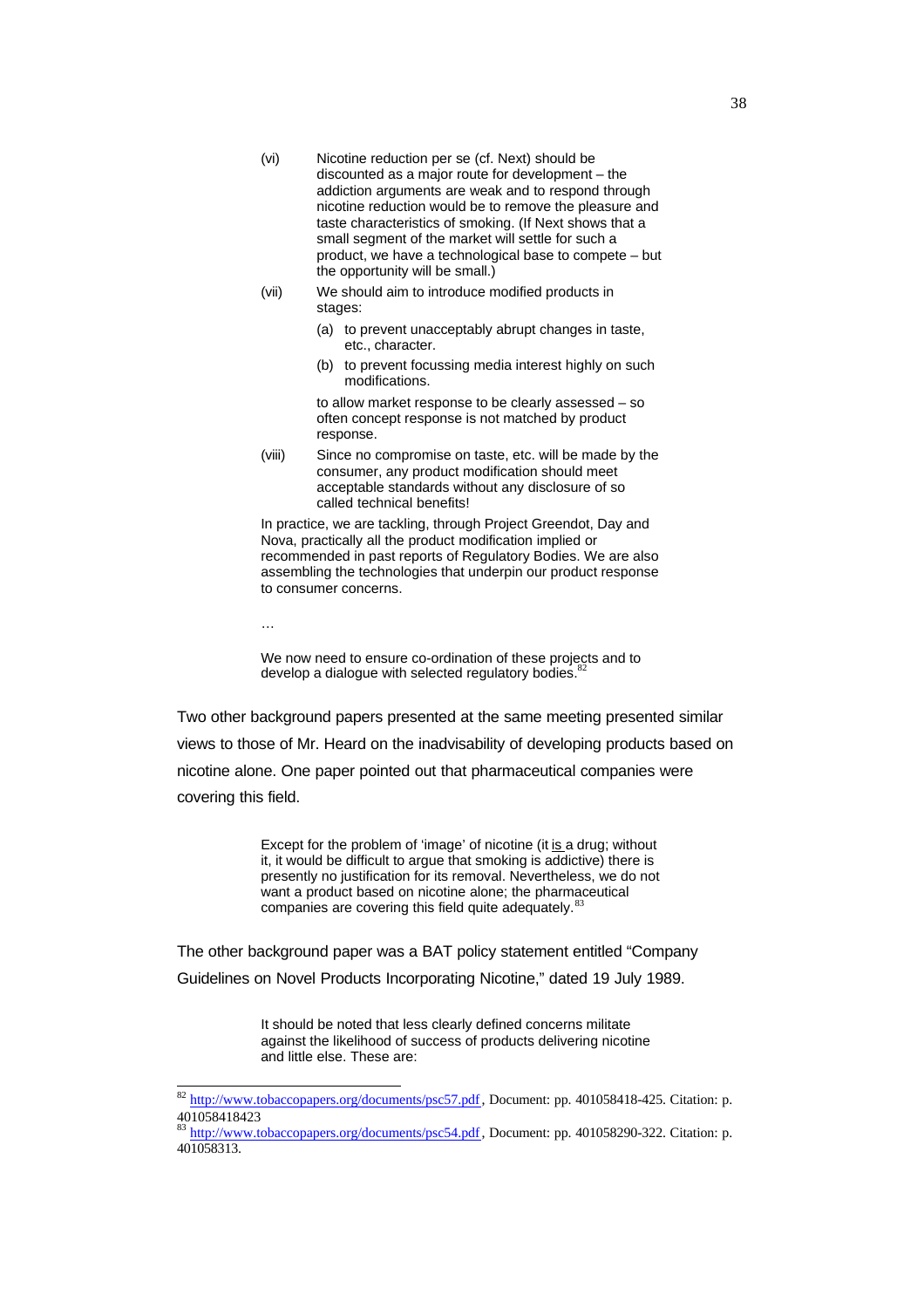- a) Nicotine by itself would fail to be accepted as a new active ingredient for a mass consumer product when examined against current standards for defining 'dangerous' or 'hazardous' substances.
- b) Products in which tobacco base is an insubstantial part of the whole would fall outside the special criteria defining tobacco goods in some parts of the world. Although such criteria are restrictive they are also to a degree protective.
- c) The delivery of nicotine, more or less by itself, renders any such product susceptible to criticism or comparison with any future findings of toxic concern attached to nicotine, allegations which might be more difficult of proof of effect when nicotine is merely one, if substantial, component of a very complex mixture.

Mr. Heard, as Group Coordinator of Research and Development, was the highest ranking BAT official with full-time responsibilities for R&D. As would be expected, the 1989 Research Planning Group observed the first two rules of bureaucracy when considering Mr. Heard's proposal (Rule #1: The boss is always right. Rule #2: see Rule #1.).

> The broad aims of the Product Innovation Strategy were agreed and our current new product technology portfolio of (Greendot(I-III), Day, Coaxial and Nova) was considered appropriate to realising the aims of this proposed strategy.<sup>85</sup>

Or is the boss always right? It turns out that in large organizations, even the bosses have bosses. The citation above is taken from a 12-page version of the minutes marked "draft". However, Brown and Williamson lawyers, who were not at the meeting, were to later edit the minutes from 12 pages to 3. Readers can examine both versions in the document referenced above.

Here is how Jeffrey Wigand, who was at the meeting and subsequently fired from Brown and Williamson, described the excisions in a deposition given in Mississippi as part of the Castano liability trial.

> Q: And what did they eliminate, the stuff that said cigarettes were harmful?

A: They eliminated all reference to anything that could be discovered during any kind of liability action in reference to a safer cigarette. Statements were made that anything that alludes to a safer cigarette clearly indicates that other cigarettes

<sup>&</sup>lt;sup>84</sup> http://www.tobaccopapers.org/documents/psc54.pdf, Document: pp. 401058290-322. Citation: p. 401058316.

<sup>85</sup> http://www.tobaccopapers.org/documents/psc64.pdf, Document: pp. 401096829-843. Citation: p. 401096838.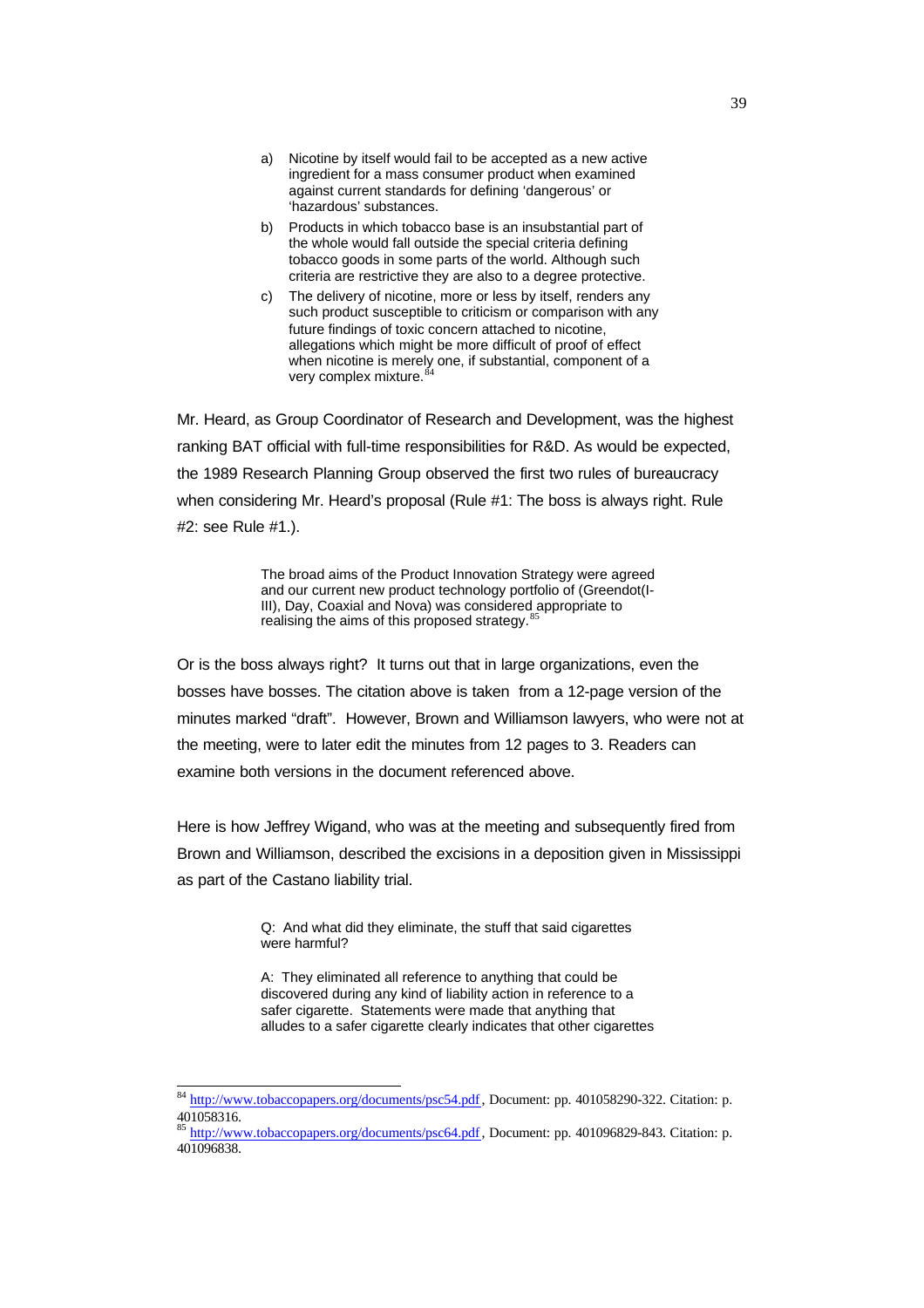are unsafe, and it, furthermore, would acknowledge that nicotine<br>is addictive.<sup>86</sup>

Here is how the expurgated version of the minutes described the decision regarding Alan Heard's presentation.

> A presentation was made pertaining to objectives for  $87$ product innovation, but agreement was not reached.

In the brave new world of Brown and Williamson management and lawyers, "broad aims… were agreed" became "agreement was not reached." By 1991 BAT management was to exert even more control over the company research agenda. The scientists would be hard-pressed to find room in the program for projects that they thought important.

## *The Centre takes over*

l

Alan Heard was the man in the middle, caught between his fellow scientists and his management colleagues. He had secured the agreement of his scientist colleagues for a new product innovation strategy, only to have it scuttled when history was rewritten by lawyers and managers. Ever the loyal soldier, he sought to fulfil management's wishes, while still respecting the wishes of his scientist colleagues. In 1989 and 1990 there was much to-ing and fro-ing between GRDC and the Tobacco Strategy Review Team (TSRT), BAT's central policy-making body. Mr Heard made several presentations to TSRT in those two years. He had to satisfy management's desire for more competitive products that would sell more, while doing his best to preserve as much as he could of the research program favoured by the scientists. Management, however, held more high cards. In fact, many of the ideas in Alan Heard's Product Innovation Strategy presented in Vancouver did conform to management's wishes. These ideas would survive and be given high priority. Preserving normal to high levels of nicotine in cigarettes would be a favoured idea. Catering to the interests of regulators was not favoured by management and would be relegated to low priority status. The strategy, revised until it conformed to the wishes of management, was finally accepted by the TSRT in 1990.

<sup>86</sup> Hilts P..J. *Smokescreen: The truth behind the tobacco industry cover-up.* Addison-Wesley. New York. 1998. p. 158.

<sup>87</sup> http://www.tobaccopapers.org/documents/psc64.pdf, Document: pp. 401096829-843. Citation: p. 401096830.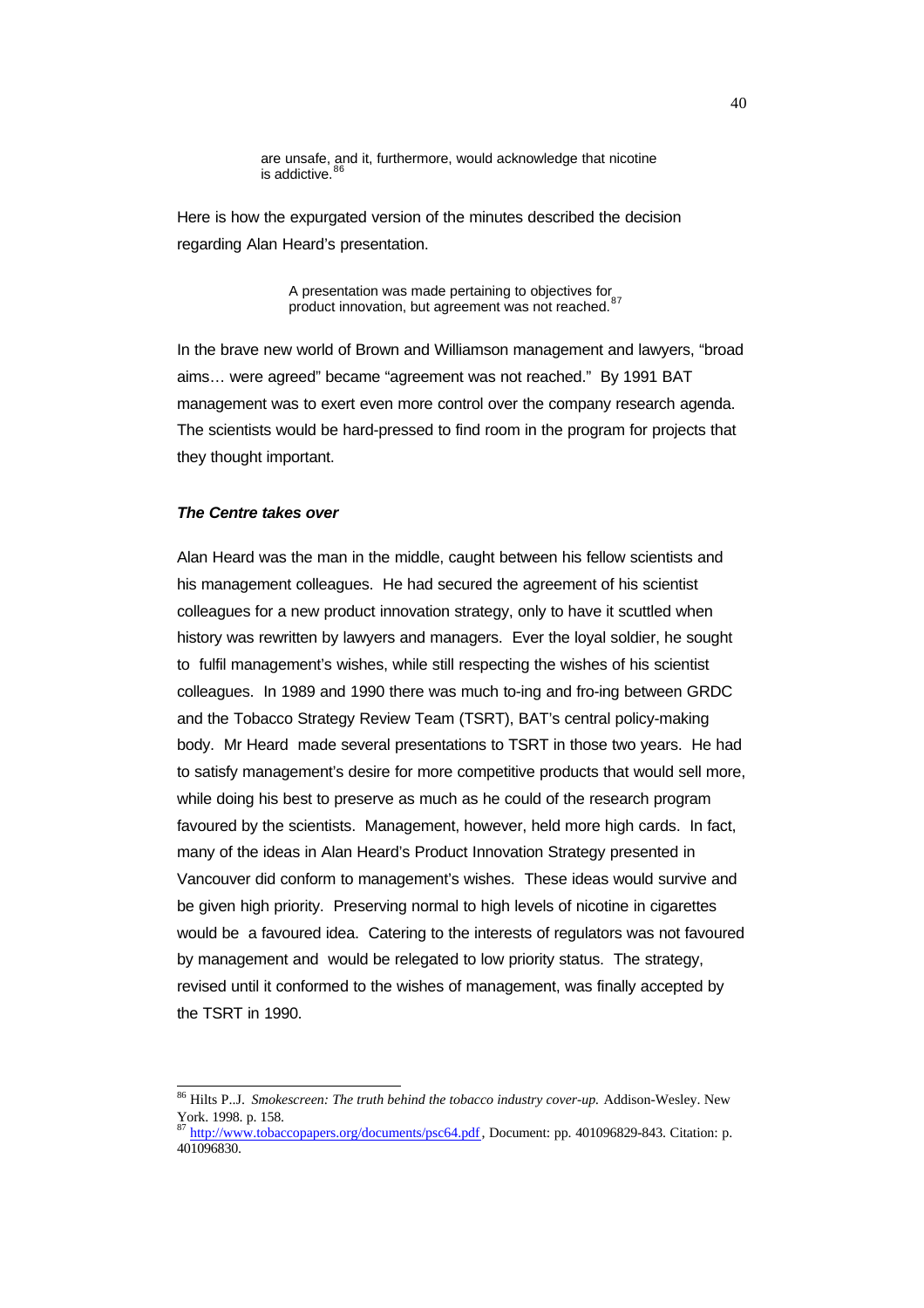As a result of the new strategy, scientists doing fundamental research in the regional laboratories in Canada, the United States, Australia, Germany and Brazil found themselves benched. The fundamental research activities previously practised in all research centres were being centralized in Southampton, U.K. The regional scientists were to focus on applied research. This restructuring that led to Dr. Jeffrey Wigand's famous disaffection with Brown and Williamson had no discernable effect on Imperial Tobacco's Montreal lab.

Management also made sure that the main focus of fundamental research was not on 'healthier' cigarettes, but on more competitive ones. Of particular concern to BAT was keeping its international brands (like Lucky Strike and State Express 555) from being corralled by the Marlboro Man's ammoniated technology. Management's decisions were set in an apparently bland statement in the minutes of the November 1990 TSRT meeting.

> …Mr. Heard said that there had been a change of emphasis with greater priority now being given to providing the scientific basis for improved product design. As a result, less priority was being given to regulatory issues and to speculative work on innovative products. The proposed allocation of effort was:-

| (a) Smoke Quality Improvement | 35% |
|-------------------------------|-----|
| (b) Innovative Products       | 20% |
| (c) Regulatory Issues         | 28% |
| (d) Environmental Issues      | 17% |

After discussion, it was agreed that the proposed allocation of effort and the total budget of £3.885 million plus £0.296 for the Scientific Research Group projects were acceptable.<sup>8</sup>

All of the changes in the research programme were summarized in a presentation given by Mr. Heard in March, 1991 in Rio de Janeiro.

## 1991 FRC PROGRAMME

Original programme – considerable emphasis on:

- regulatory-driven projects (responding either to current or anticipated pressures)
- innovative concepts.

 $\overline{\phantom{a}}$ 

Latest programme – emphasis has significantly changed.

<sup>88</sup> http://www.tobaccopapers.org/documents/who14.pdf, Document: pp. 202205519-540. Citation: p. 202205523.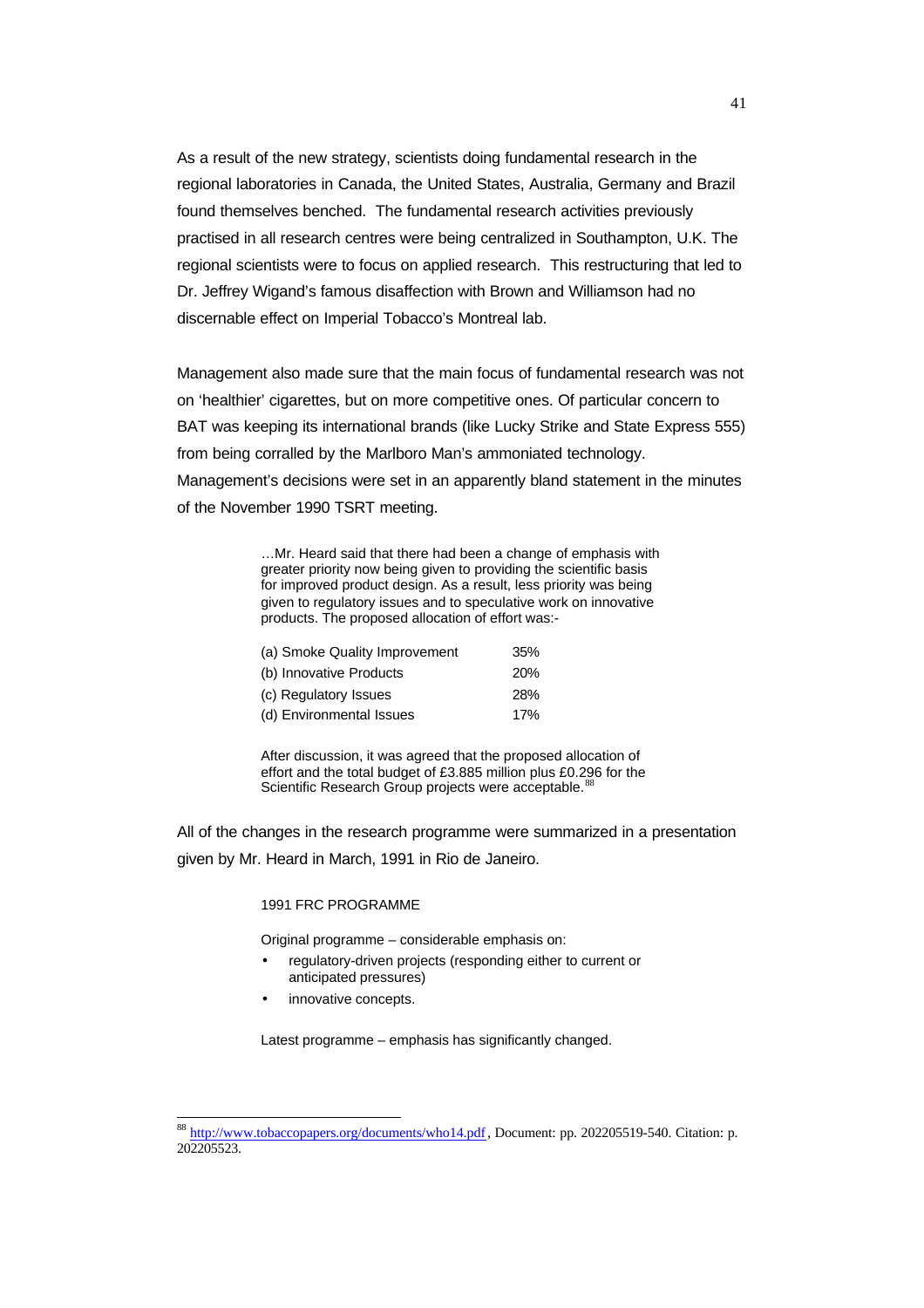

• Products superior to competition (particularly PM) is clear group priority – now reflected in FRC [Fundamental Research Centre] programme.

Other major change – product innovation.

• Priority on research for niche markets relegated in importance. Projects aimed at radically different cigarettes (c.f. Premier) shelved.

Business objectives:

- 1. Increased competitivity through smoke quality improvement.
- 2. Increased competitivity through innovative products.
- 3. Enabling company to operate under increasingly restrictive regulatory pressures.
- 4. Enabling company to operate under increasing environmental concerns.

…

l

Tobacco Modification

Historically, Southampton R&D has sought tobacco treatments that reduce the subsequent formation of minor compounds of interest to regulators.

Now broadened opportunities sought, through similar treatments, to maximize the formation of compounds which improve the subjective quality of smoke."

*In 1989, Fundamental Research was removed from branch-plants like Imperial Tobacco in Montreal, and centralized in Southampton.*

http://www.bw.aalatg.com, Document: pp. 526030006-0027. Citation: pp. 526030008-16.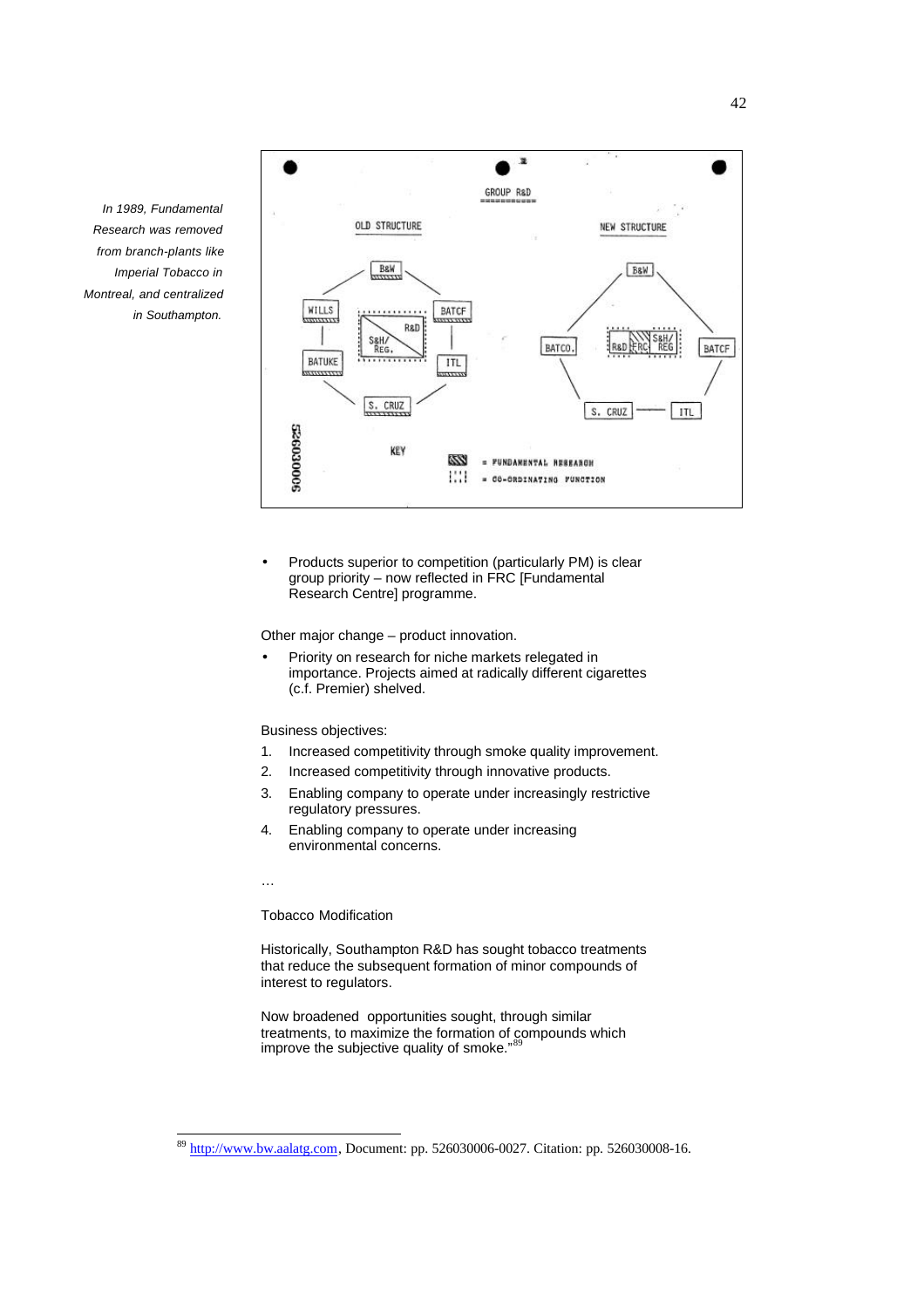It would be fair to conclude from these remarks that attempts to make products safer (as requested by regulatory authorities) were to be de-emphasized in favour of making superior products that would sell more, with little or no regard to the health hazards involved. BAT managed to produce products that were more and more saleable in both the 1980s and 1990s. But the new policy made this objective easier to achieve in the 1990s. Never did they make products for which safety could be guaranteed. The key difference was that, before 1990, product safety was a worry and a factor to be considered in much of the company's research. After that date, such concerns almost entirely disappeared as researchers concentrated on carrying out fundamental research aimed at developing more competitive products, products that would outsell the competition.

In 1984, company researchers wrestled with the ethics of covert changes to cigarette construction. By 1989, this strategy was proposed as official company policy. ("Since no compromise on taste, etc. will be made by the consumer, any product modification should meet acceptable standards without any disclosure of so called technical benefits!" – Mr. A.L. Heard, Vancouver, 1989). By 1991, it was approved as company policy.

Into the 1990s, concerted efforts were made to produce cigarettes that were significantly different, but whose differences could not be discovered by the smoker One of the research projects under the new policy is Project Greendot. Here is how Mr. Heard described an application of this research in 1991

## GREENDOT PRODUCT APPLICATION

OBJECTIVE: To produce a low tar (4 mg) product which has improved smoking performance over current commercial 4 mg products.

#### METHODOLOGY EMPLOYED:

- lower tar/nic ratio: 7 : 1 (or 5 : 1 excluding humectant)
- low rod density: approx. 200 mg/cc
- improved 'front end' mechanics: through filter used
- lower biological activity: humectant dilution of smoke
- greater perceived taste (at given delivery level) $90$

 $^{90}$  http://www.bw.aalatg.com, Document: pp. 526030006-0027. Citation: pp. 526030019.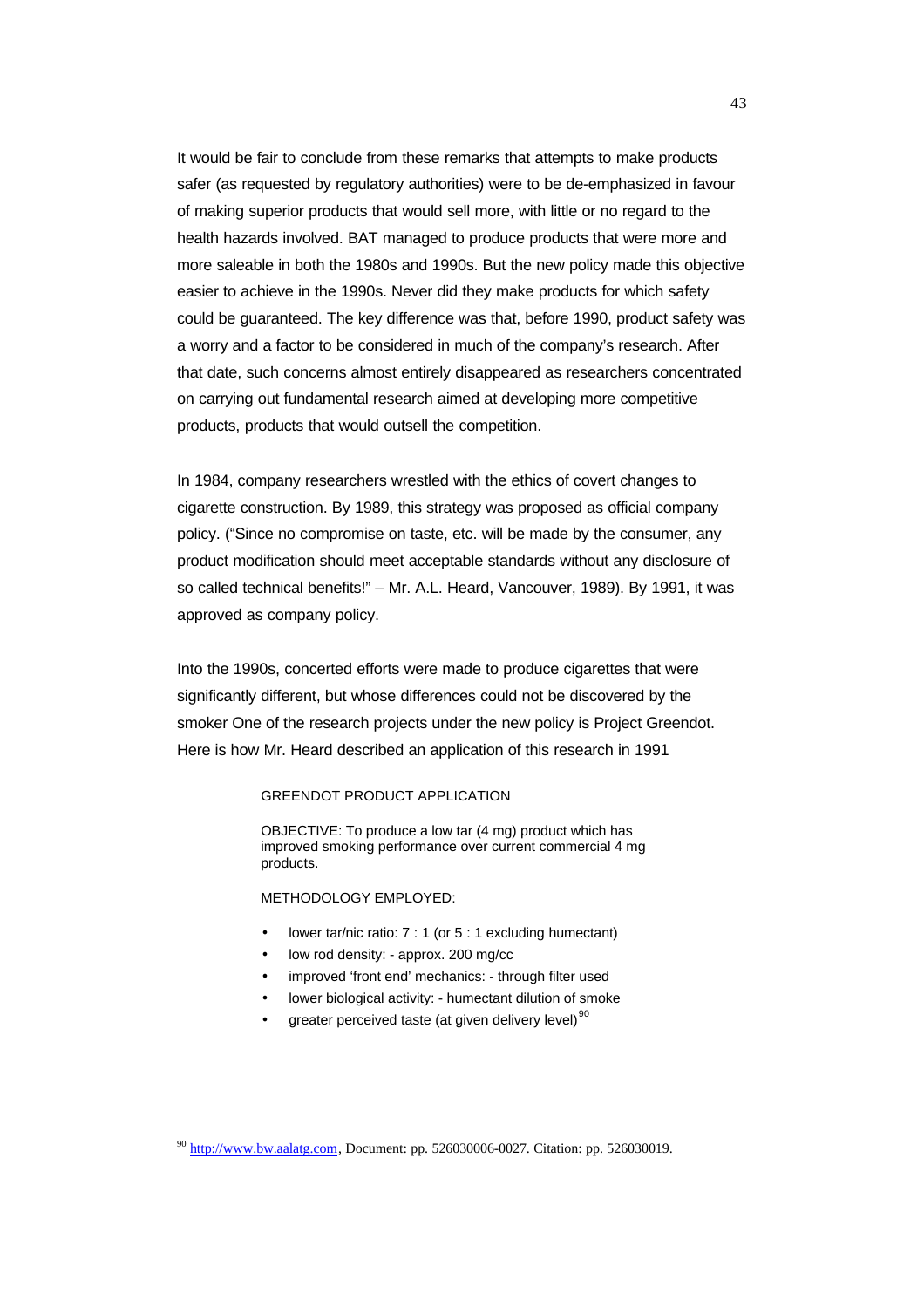In 1993, the documents show that the Montreal laboratories of ITL were seeking to further increase 'elasticity'; using experimental with tobacco rods made to du Maurier Ultra Light K.S. specifications at densities ranging from 20 cg-27 cg/cc.

> It has been suggested that one way of increasing product elasticity at a given pressure drop is to increase filter pressure drop and reduce tobacco rod pressure drop.

A second potential approach to achieving elasticity is to use the Gap filter.

…

…

The Gap cigarettes were more elastic than the controls at 70 ml puff volume.

…

Further work will include the examination of on-line laser perforated gap cigarettes and smoking behaviour study of these cigarettes.

In the light of the new policy direction for the 1990s, it is reasonable to assume that research on elasticity would continue, leading eventually to more elastic products being brought to market.

Were cigarettes now being made and marketed in Canada developed as a result of the new R&D policy? The answer is very likely, but a definitive answer cannot be discovered from the documents made available so far. Only a few documents prepared after 1994 are available, because the Minnesota settlement agreement only covered documents up until the time of discovery proceedings in the Minnesota trial, 1994. A definitive answer will therefore have to wait until a time when more recent BAT and ITL documents are made publicly available and subject to independent review.

We have seen that product modifications carried out in BAT over the last three decades have all had the effect of manipulating public health objectives for lowyield cigarettes into something quite different than was originally intended. They have become a way of keeping people smoking and fooling them into thinking their light and mild cigarettes are less hazardous than they really are.

Because there is no control condition, a definitive evaluation of the extent to which public health objectives have been achieved will never be possible. Nevertheless, some trends in major indicators can be assessed.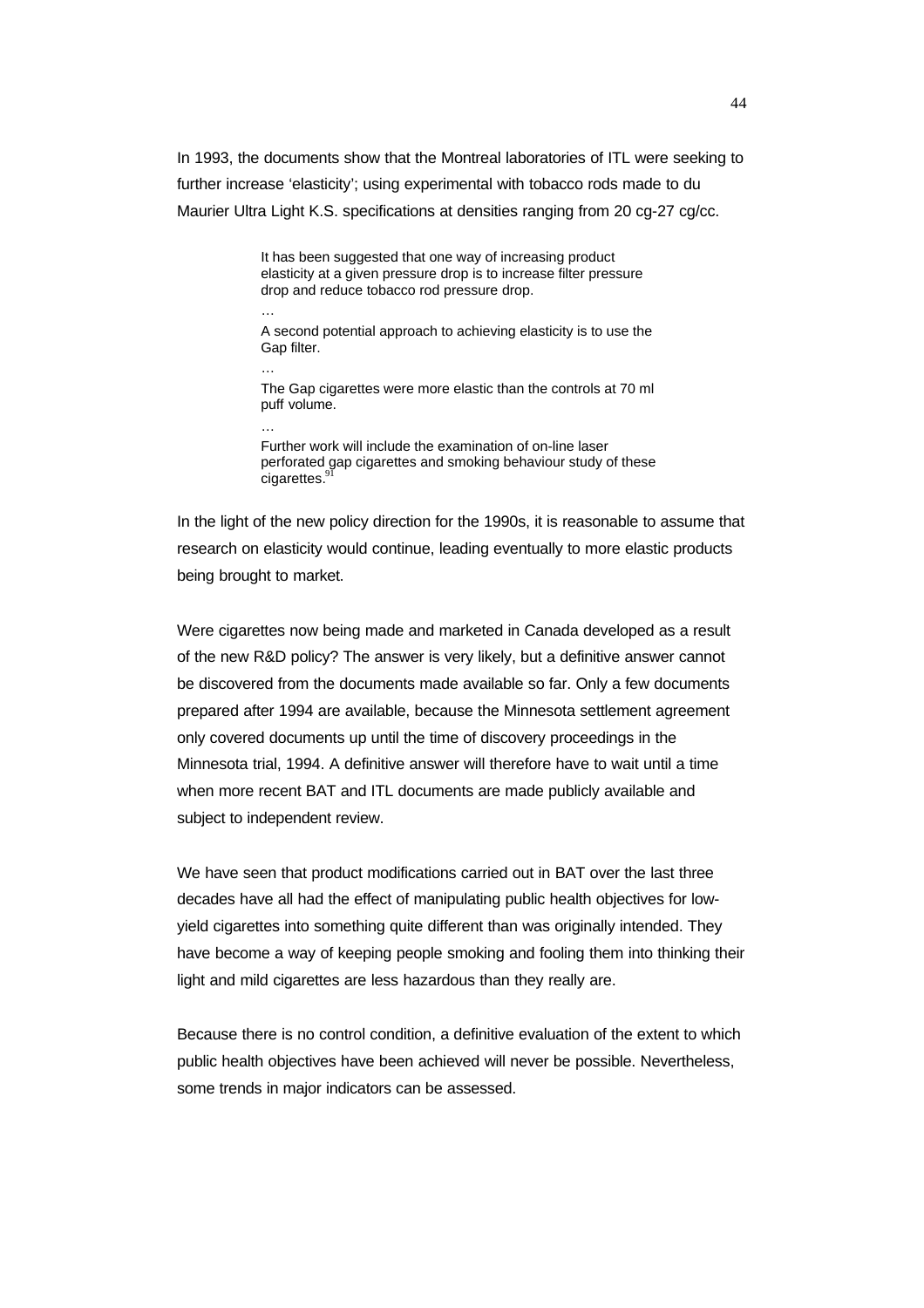*As Southampton takes control of research activities, it refocuses global research efforts to competing with Philip Morris and the Marlboro man. Less significant will be the development of cigarettes likely to be desired by government regulators – i.e. those less likely to harm smokers.*

l



There can be no doubt that public health progress has been made over the last thirty years. Smoking prevalence declined from nearly half of adults in the mid-1960s to under one-third, declining more rapidly among men than among women. Cigarette consumption per adult nearly halved from the mid-1960s to the mid-1990s, falling from over 4000 cigarettes per adult to just over 2000 per adult. While this progress has been encouraging, it is also true that tobacco companies have about as many customers and sell about as many cigarettes as they did in the 1960s. Even though rates of smoking and tobacco consumption have fallen, because of population increases, the absolute numbers of smokers and cigarettes sold have changed little in three decades. There were 6.5 million smokers in Canada in 1965 and 6.9 million on 1996. 53 billion cigarettes were consumed in 1965, and 52 billion in 1996.

<sup>&</sup>lt;sup>91</sup> http://www.tobaccopapers.org/documents/psc8.pdf, Document: pp. 402415168-217. Citation: p.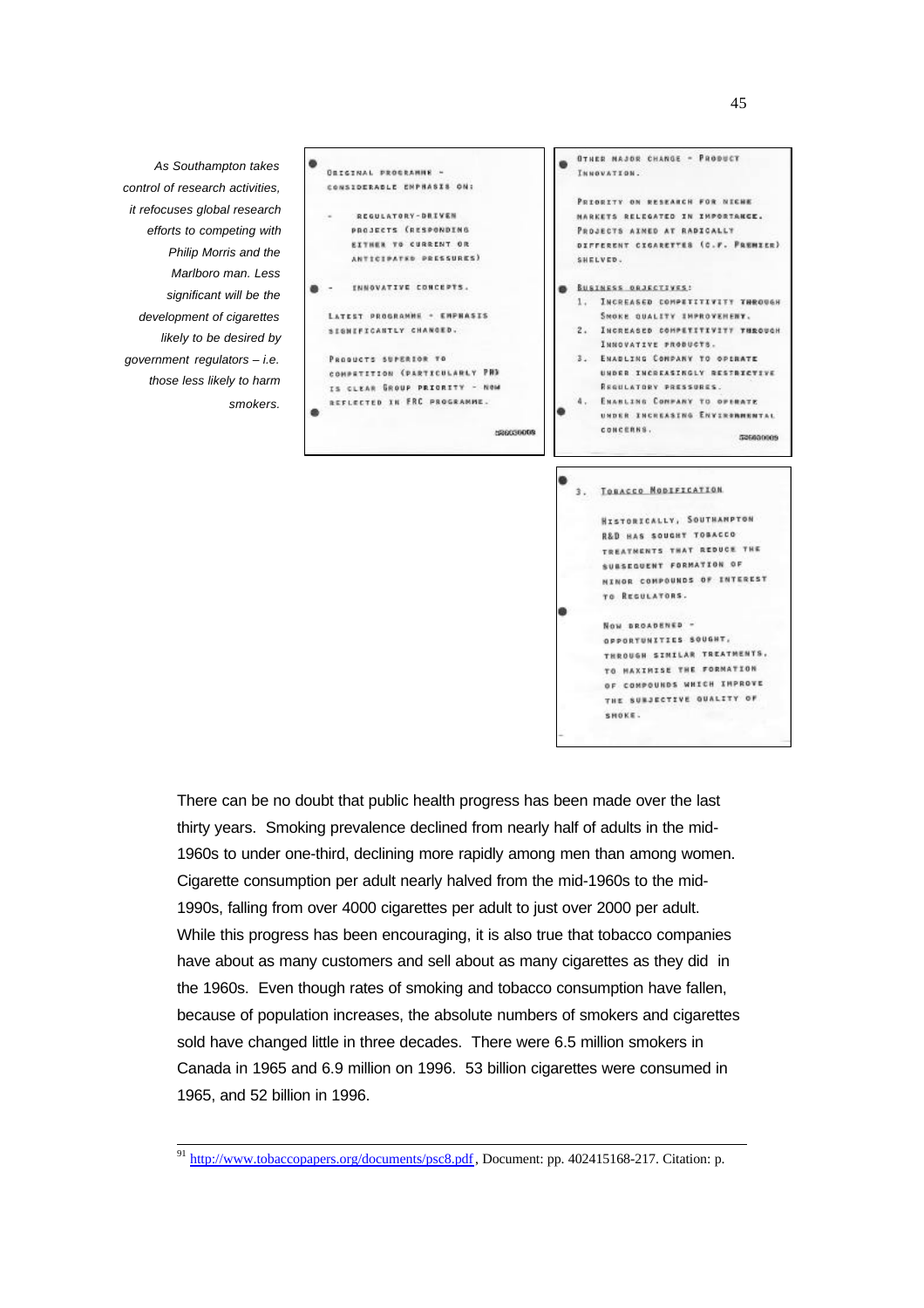One measure of public health success is the percentage of people who have successfully quit smoking, known as the quit ratio, and defined as the ratio of former smokers to ever smokers, expressed as a percentage. Encouragingly this indicator increased from 36% in 1981 to 55% in 1990, but has since stabilized, falling back to 50% in 1996. Of course, many hypotheses can be advanced for why the quit ratio is no longer increasing. One that clearly merits further study is the extent to which cigarettes perceived as light and mild have retained people as smokers who might have otherwise quit.

Another phenomenon associated with the rise of highly engineered cigarettes has been the rise of adenocarcinoma of the lung, one of four different kinds of lung cancer. The others are small cell, large cell and squamous cell cancers. Adenocarcinoma is the kind that attacks the deepest reaches of the lung. At the time of the first U.S. Surgeon-General's report in 1964, adenocarcinoma was relatively rare among smokers and its relationship to smoking was uncertain. <sup>92</sup> Eighteen years later, the 1982 Surgeon-General's report on cancer and smoking noted a rise in adenocarcinoma and concluded that all four types of lung cancer, including adenocarcinoma, were caused by smoking.  $93$  None of the four forms of lung cancer offers much hope of effective treatment or cure, with the squamous cell type offering only fair prospects. The prospects for the others, including adenocarcinoma, are poor to nil. <sup>94</sup>

Recent trends in adenocarcinoma of the lung among men and women have been assessed in a 1999 report prepared for Health Canada.<sup>95</sup> Adenocarcinoma is the most common form of lung cancer among Canadian women, and still increasing. Among Canadian men, it is now the second-most common form and the only one of the four kinds for which incidence is increasing (See graphs).

<sup>402415194-5.</sup>

<sup>92</sup> U.S. Public Health Service. *Smoking and Health. Report of the Advisory Committee to the Surgeon General of the Public Health Service.* U.S. Department of Health, Education and Welfare, Public Health Service, Center for Disease Control. PHS Publication No. 1103, 1964.

<sup>93</sup> U.S. Department of Health and Human Services. *The Health Consequences of Smoking: Cancer. A Report of the Surgeon General.* U.S. Department of Health and Human Services, Public Health Service, Office on Smoking and Health. DHHS Publication No. (PHS) 82-50179, 1982.

<sup>94</sup> Beauchamp, G. *Le cancer du poumon, la cigarette et le chirurgien*. Quebec Court of Appeal, Montreal, Case Numbers 500-09-001296-912 and 500-09-001297-910. Exhibit Number AG-157. Joint Record, Volume 178, pp 36655-693, 1990.

<sup>&</sup>lt;sup>95</sup> Birkett, N. *Temporal trends in adenocarcinoma at selected sites*. Prepared for Bureau of Cancer, Laboratory Centre for Disease Control, Health Canada, Ottawa, February, 1999.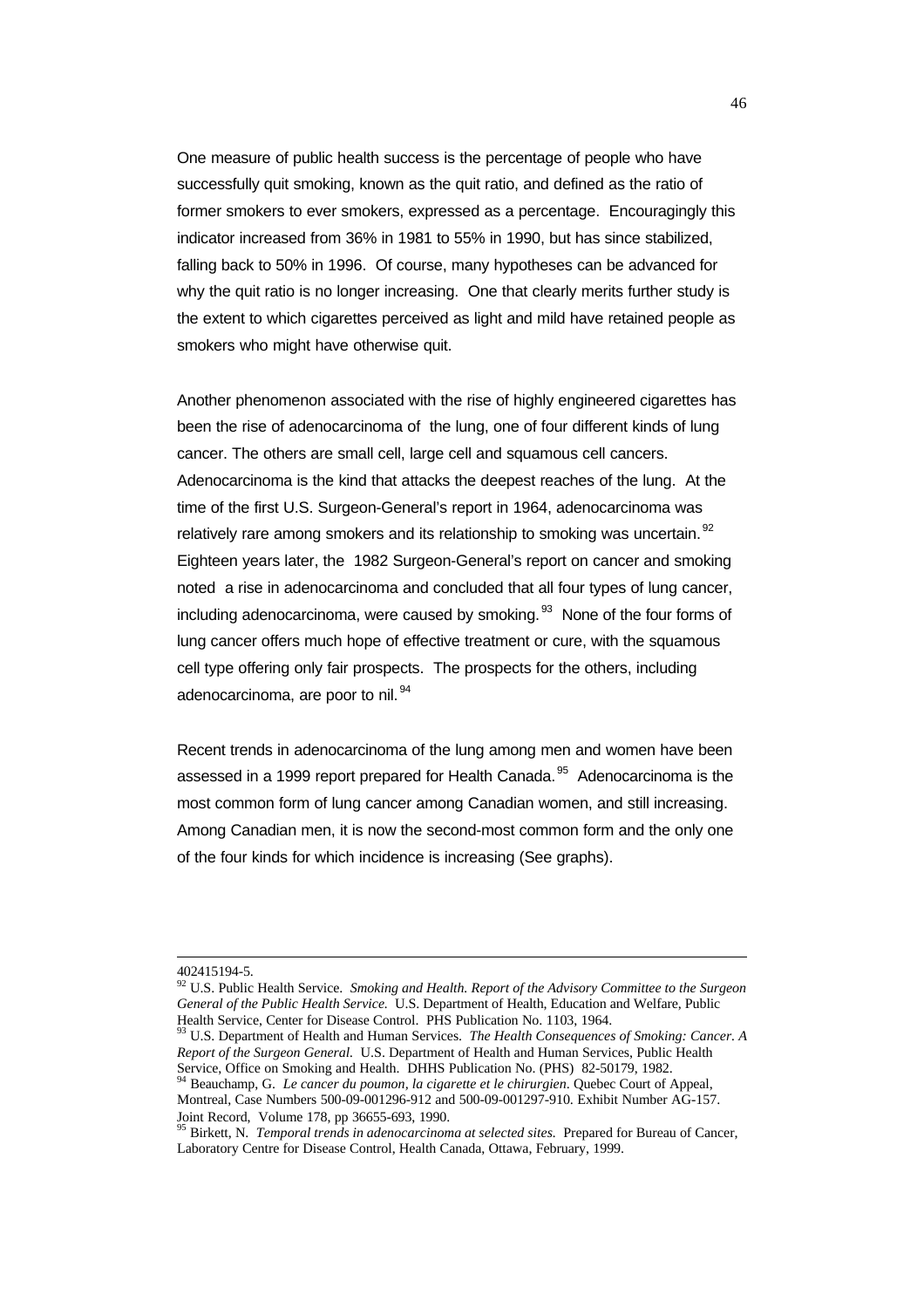

The author of the report carefully reviewed all the scientific literature published to date on the subject and concluded:

> In summary, adenocarcinoma is causally related to smoking with a strong suggestion that the use of filter cigarettes and deep inhalation increase the risk.

…

 $\overline{\phantom{a}}$ 

There is strong and consistent evidence that the incidence of adenocarcinoma of the lung has been increasing steadily over the last thirty years.

<sup>96</sup> Birkett, N. *Temporal trends in adenocarcinoma at selected sites.* Prepared for Bureau of Cancer, Laboratory Centre for Disease Control, Health Canada, Ottawa, February, 1999, p. 55.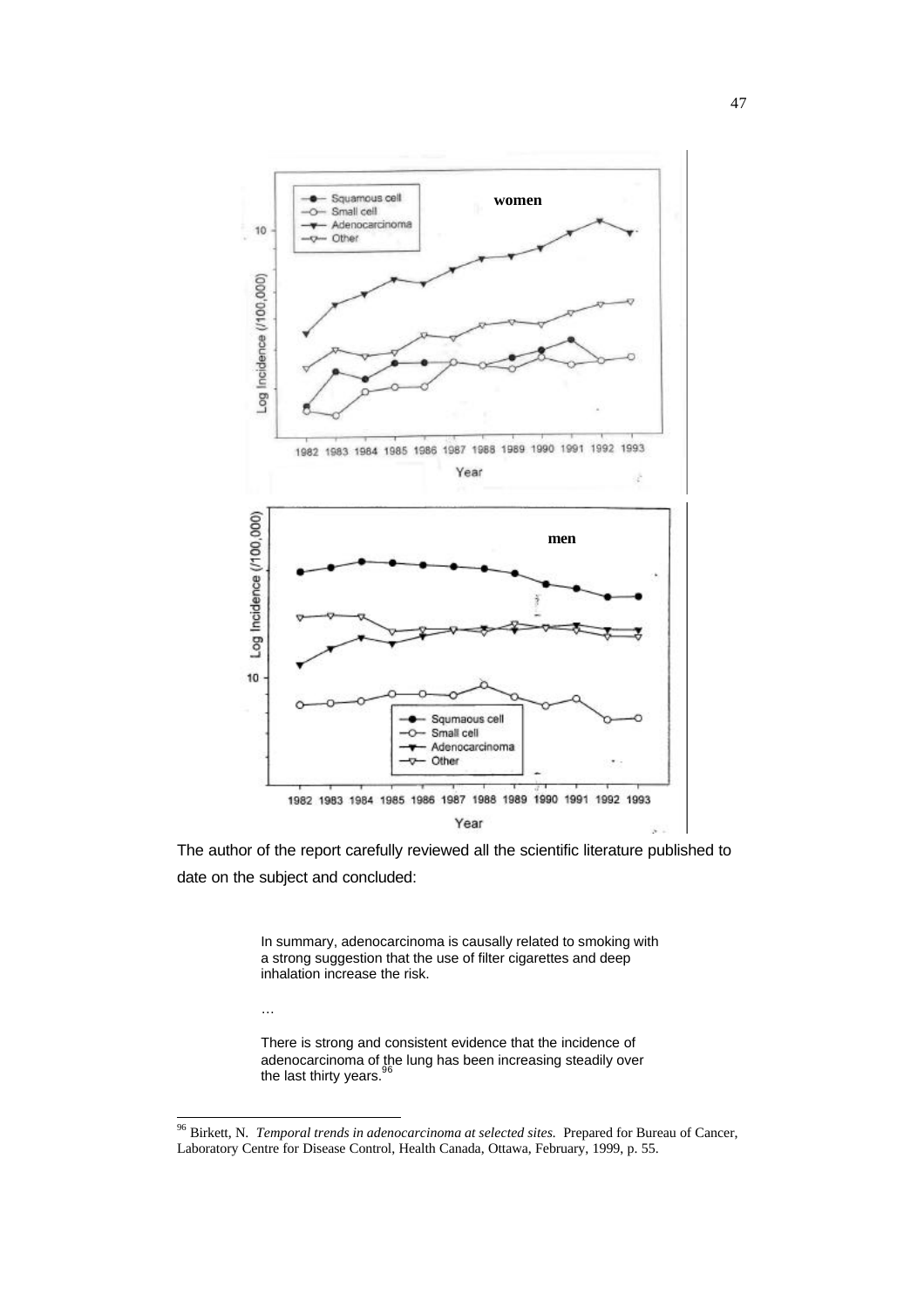The widespread use of highly engineered cigarettes that involve the deep inhalation of small particles has probably resulted in a previously relatively rare and deadly form of lung cancer becoming more prevalent among men , and the most prevalent among women.

Imperial Tobacco scientist, Dr R.M. Gibb expressed concern about the potential dangers of filter cigarettes as early as 1962.

> Mr R.M. Gibb pointed out that the industry had made one very obvious reaction to the health question in that filters had been put on all over the world at various levels of filtration, but nobody seemed to know whether this had the desired effect and it was not a very easy thing to find out.<sup>9</sup>

BAT scientific consultant, Dr F.J.C. Roe foresaw the dangers of deep inhalation in 1978.

> Perhaps the most important determinant of the risk to health or to a particular aspect of health is the extent to which smoke is inhaled by smokers. If so, then deeply inhaled smoke from lowtar delivery cigarettes might be more harmful than uninhaled smoked from high-tar cigarettes.<sup>9</sup>

In 1989, the Research Policy Group of company scientists recorded the following proposal in the unexpurgated "draft" minutes of their Vancouver meeting.

> In addition, work in the following areas was considered to merit consideration:

…

l

examination of trends in various sub-types of lung cancer.<sup>99</sup>

But it was not to be. The possible examination of trends in various sub-types of lung cancer fell victim to the exacto-knife of the Brown and Williamson managers and lawyers, who were not at the meeting, but who edited the minutes from 12

 $^{97}$  http;//www.bw.aalatg.com, Document: pp. 650344433-492, Citation: p. 650344483.

<sup>98</sup> http;//www.tobaccopapers.org/documents/psc23.pdf. Document: pp. 110067715-723, Citation: p. 110067719.

<sup>99</sup> http://www.tobaccopapers.org/documents/psc64.pdf. Document: pp. 401096829-843, Citation: p. 401096833.